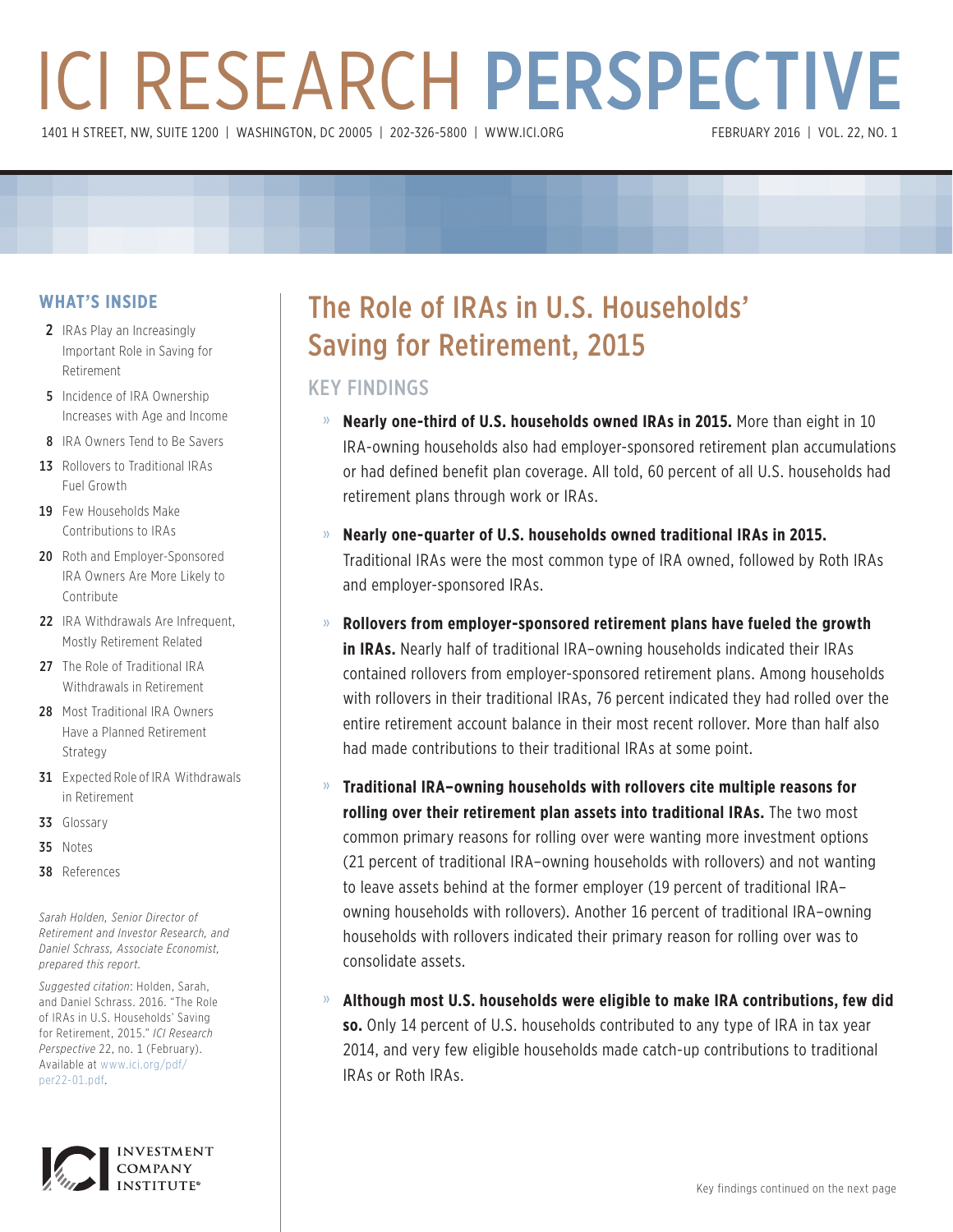- » **IRA withdrawals were infrequent and mostly retirement related.** Twenty-two percent of traditional IRA–owning households took withdrawals in tax year 2014, compared with 20 percent in tax year 2013.
- » **The majority of traditional IRA withdrawals were made by retirees.** Seventy-three percent of households that made traditional IRA withdrawals were retired. Indeed, only 9 percent of traditional IRA–owning households in mid-2015 headed by individuals younger than 59 took withdrawals. Sixty-one percent of withdrawals were calculated using the required minimum distribution (RMD)—this was the most common amount withdrawn.
- » **Traditional IRA–owning households not making withdrawals generally indicated they do not plan to tap their IRAs until age 70½.** Seventy-two percent of traditional IRA–owning households not making withdrawals in tax year 2014 indicated it was unlikely they would withdraw from their traditional IRAs before age 70½. The most commonly cited planned future uses of traditional IRA withdrawals were to pay for living expenses and cover emergencies.

### **IRAs Play an Increasingly Important Role in Saving for Retirement**

With \$7.3 trillion in assets at the end of the third quarter of 2015, individual retirement accounts (IRAs) represented 31 percent of U.S. total retirement market assets, compared with 18 percent two decades ago.<sup>1</sup> IRAs also have risen in importance on household balance sheets. In September 2015, IRA assets were 11 percent of all household financial assets, up from 6 percent of assets two decades ago.<sup>2</sup> In mid-2015, 40.2 million, or 32 percent of, U.S. households reported they owned IRAs (Figure 1).<sup>3</sup> Among all IRAowning households in mid-2015, more than eight in 10 also had employer-sponsored retirement plans; that is, they had defined contribution (DC) plan balances, current defined benefit (DB) plan payments, or expected future DB plan payments. Another 28 percent of U.S. households reported employer-sponsored retirement plan coverage, but no IRAs. All told, nearly 75 million, or 60 percent of, U.S. households had some type of formal, tax-advantaged retirement savings.

Traditional IRAs are the oldest and most common type of IRA. In mid-2015, 30.4 million, or 24.4 percent of, U.S. households owned traditional IRAs (Figure 2).<sup>4</sup> In addition to being a repository for contributions, the traditional IRA is a vehicle for rollovers from employer-sponsored retirement plans. Indeed, nearly half of U.S. households with traditional IRAs indicated their IRAs contained rollover assets.5 Roth IRAs, which were first available in 1998, are the second most frequently owned type of IRA, held by 20.3 million, or 16.3 percent of, U.S. households.<sup>6</sup> In mid-2015, 5.4 percent of U.S. households owned employersponsored IRAs, which include SEP IRAs, SAR-SEP IRAs, and SIMPLE IRAs.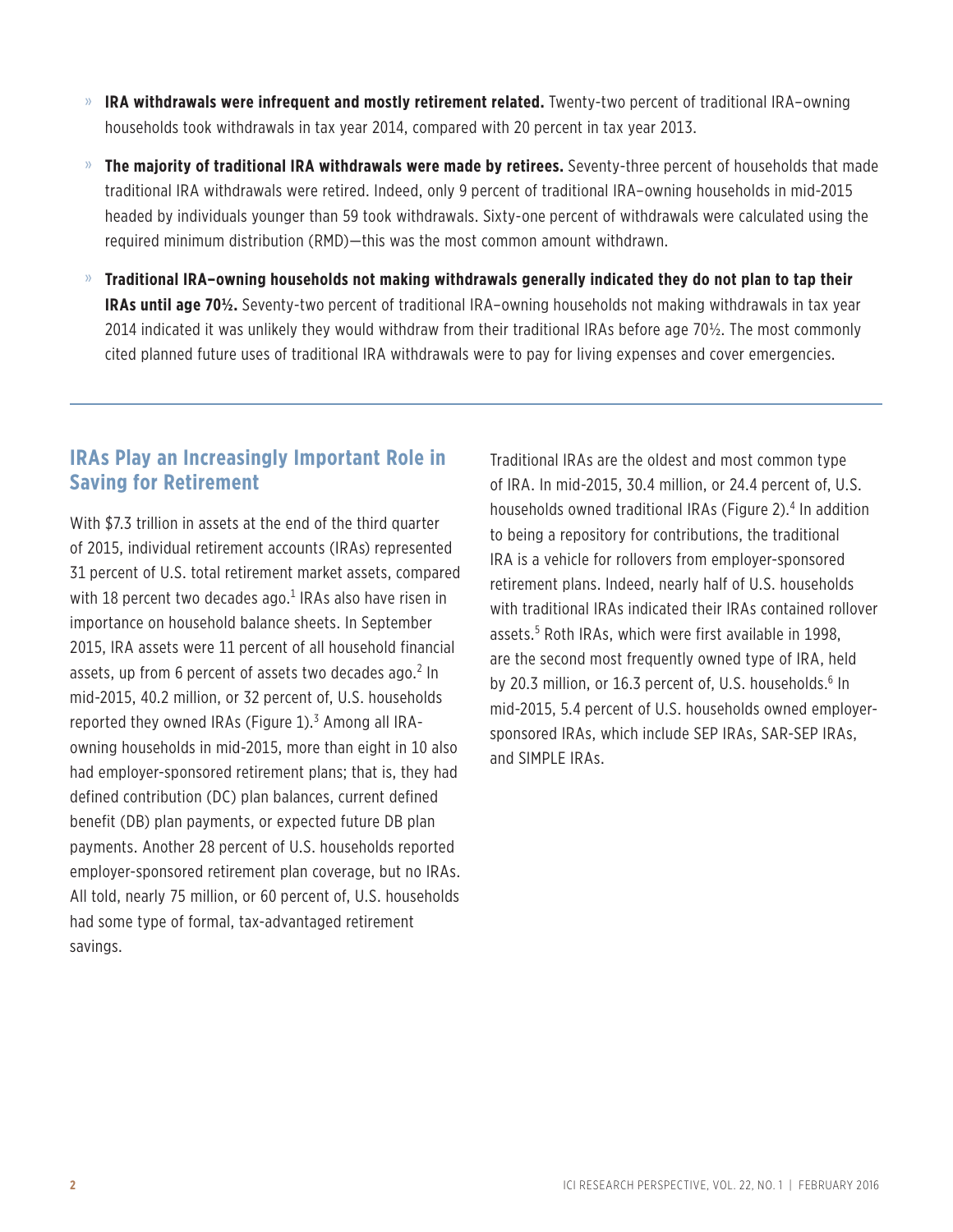

#### FIGURE 2

### **Millions of U.S. Households Own IRAs**

|                                | <b>Year created</b>                                        | <b>Number of U.S. households</b><br>with type of $IRA$ <sup>1</sup> , 2015 | <b>Percentage of U.S. households</b><br>with type of $IRA$ <sup>1</sup> , 2015 |
|--------------------------------|------------------------------------------------------------|----------------------------------------------------------------------------|--------------------------------------------------------------------------------|
| <b>Traditional IRA</b>         | 1974<br>(Employee Retirement Income Security Act)          | 30.4 million                                                               | 24.4%                                                                          |
| SEP IRA <sup>2</sup>           | 1978<br>(Revenue Act)                                      |                                                                            |                                                                                |
| <b>SAR-SEP IRA<sup>2</sup></b> | 1986<br>(Tax Reform Act)                                   | 6.7 million                                                                | 5.4%                                                                           |
| SIMPLE IRA <sup>2</sup>        | 1996<br>(Small Business Job Protection Act)                |                                                                            |                                                                                |
| <b>Roth IRA</b>                | 1997<br>(Taxpayer Relief Act)                              | 20.3 million                                                               | 16.3%                                                                          |
| Any $IRA1$                     |                                                            | 40.2 million                                                               | 32.3%                                                                          |
|                                | <sup>1</sup> Households may own more than one type of IRA. |                                                                            |                                                                                |

<sup>2</sup> SEP IRAs, SAR-SEP IRAs, and SIMPLE IRAs are employer-sponsored IRAs.

Sources: Investment Company Institute Annual Mutual Fund Shareholder Tracking Survey and U.S. Census Bureau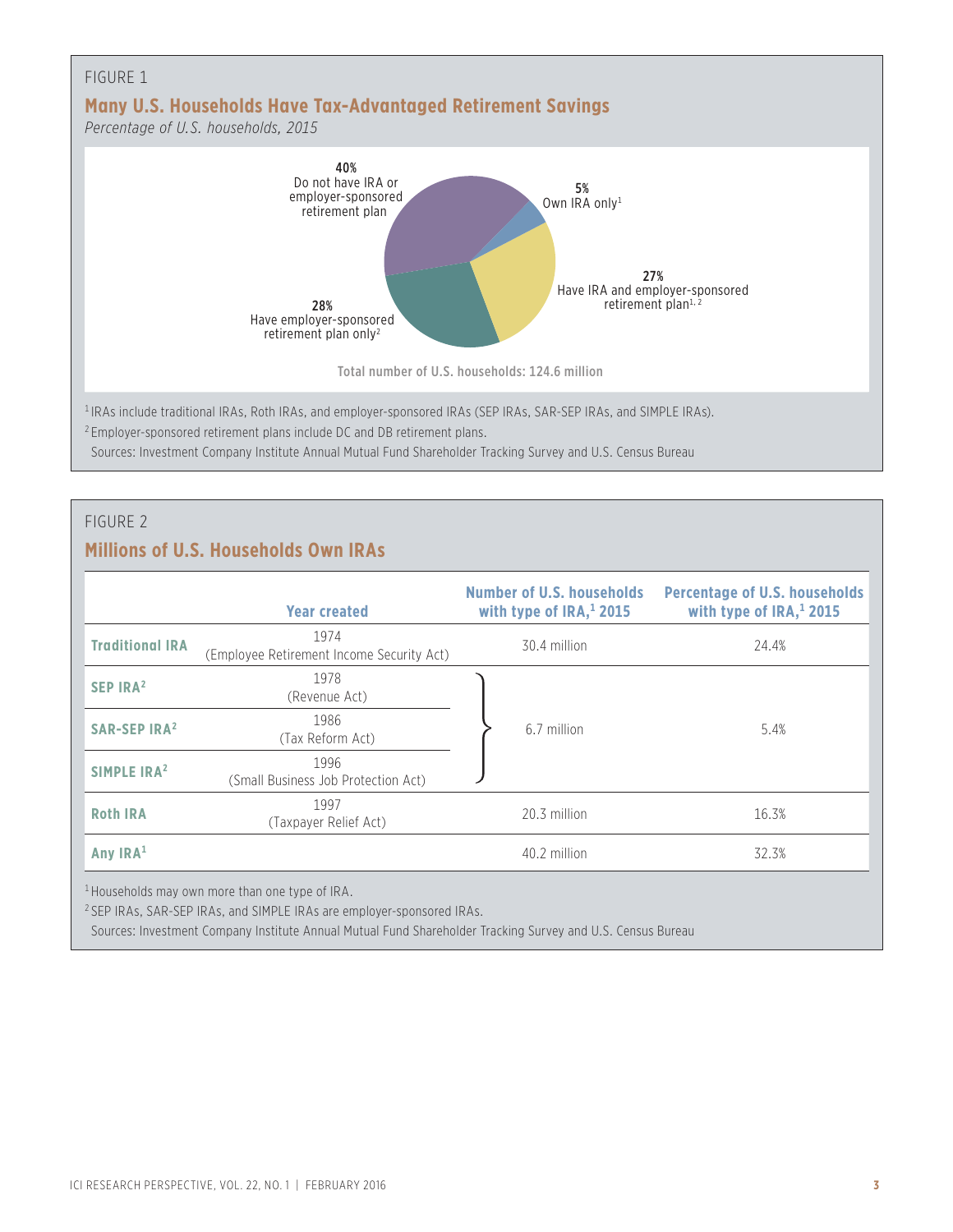### *About the Annual Mutual Fund Shareholder Tracking Survey*

ICI conducts the Annual Mutual Fund Shareholder Tracking Survey each year to gather information on the demographic and financial characteristics of mutual fund–owning households in the United States. The most recent survey was conducted from May to July 2015 and was based on a dual frame telephone sample of 6,000 U.S. households. Of these, 3,000 households were from a landline random digit dial (RDD) frame and 3,000 households were from a cell phone RDD frame. All interviews were conducted over the telephone with the member of the household who was either the sole or the co-decisionmaker most knowledgeable about the household's savings and investments. The standard error for the 2015 sample of households is ±1.3 percentage points at the 95 percent confidence level.

### *Revisions to ICI's Annual Mutual Fund Shareholder Tracking Survey*

In the usual course of household survey work, researchers periodically reexamine sampling and weighting methods to ensure that the results published are representative of the millions of households in the United States. ICI reexamined its Annual Mutual Fund Shareholder Tracking Survey in 2014, and the figures on incidence of IRA ownership presented in this paper for the 2015 survey reflect the revised sampling and weighting methodology that was adopted in 2014. In order to achieve a representative sample of U.S. households, the 2014 and 2015 Annual Mutual Fund Shareholder Tracking Survey is based on a dual frame sample of landline and cell phone numbers. The combined sample includes about 50 percent of households reached on a landline and about 50 percent of households reached on a cell phone. In previous years, the Annual Mutual Fund Shareholder Tracking Survey was based on a sample of landline phone numbers only. The change to a combined sample of cell and landline phone numbers improves the representativeness of the sample. For a detailed description of the survey methodology, see "Ownership of Mutual Funds, Shareholder Sentiment, and Use of the Internet, 2015," *ICI Research Perspective* 21, no. 5 (November), available at www.ici.org/pdf/per21-05.pdf.

### *About the IRA Owners Survey*

ICI conducts the IRA Owners Survey each year to gather information on the characteristics and activities of IRA-owning households in the United States. The most recent survey was conducted from May to July 2015 and was based on a dual frame telephone sample of 3,200 randomly selected, representative U.S. households owning traditional IRAs, Roth IRAs, and employer-sponsored IRAs (SEP IRAs, SAR-SEP IRAs, and SIMPLE IRAs). The 2015 sample included 2,200 households from a landline RDD frame and 1,000 households from a cell phone RDD frame. All interviews were conducted over the telephone with the member of the household aged 18 or older who was the sole or codecisionmaker most knowledgeable about the household's savings and investments. The standard error for the total sample is ±1.7 percentage points at the 95 percent confidence level. IRA ownership does not include ownership of Coverdell Education Savings Accounts (formerly called education IRAs).

### *Revisions to ICI's IRA Owners Survey*

The IRA Owners Survey interviews a random sample of U.S. households owning traditional IRAs, Roth IRAs, and employer-sponsored IRAs (SEP IRAs, SAR-SEP IRAs, and SIMPLE IRAs) to determine the demographic and financial characteristics of households owning IRAs. ICI reexamined its IRA Owners Survey in 2014, and the figures presented in this paper for the 2015 survey reflect the revised sampling and weighting methodology that was adopted in 2014. In order to achieve a representative sample of U.S. households owning IRAs, the 2014 and 2015 IRA Owners Survey is based on a dual frame sample of landline and cell phone numbers. The combined sample includes about 69 percent of households reached on a landline and about 31 percent of households reached on a cell phone. In previous years, the IRA Owners Survey was based on a sample of landline phone numbers only. The change to a combined sample of cell and landline phone numbers improves the representativeness of the sample.

continued on the next page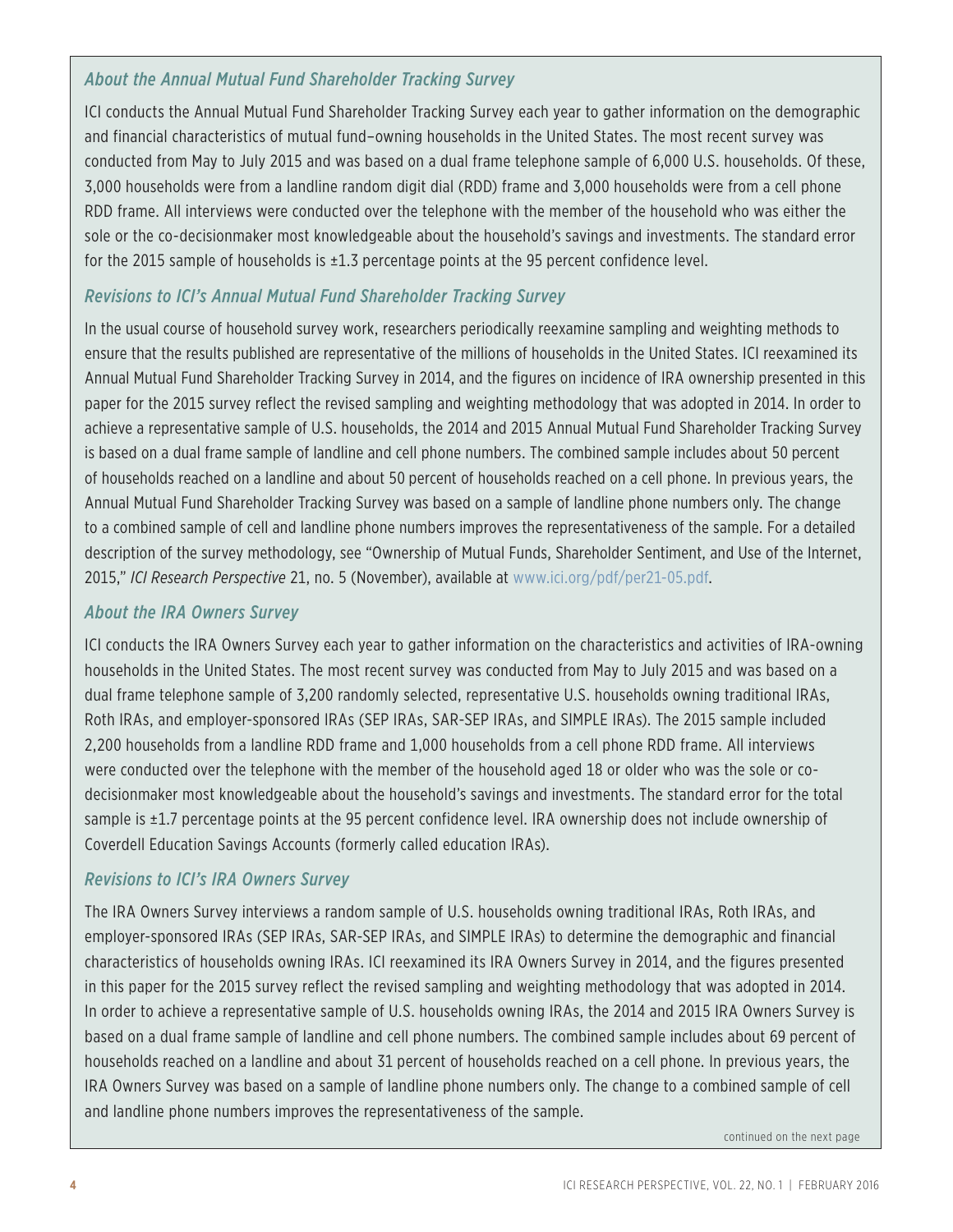Because the sample methodology for the IRA Owners Survey was changed to a dual frame RDD survey to include cell phones starting in 2014, it was necessary to adjust the weighting methodology for the survey. In order to combine the landline and cell phone samples, an initial base weight was created to adjust for households that could have been in both the landline and cell phone sample frames. A second stage of weighting included the standard raking to control totals based on census region, householder age, household income, educational attainment, and household telephone status of U.S. households owning IRAs.

### **Incidence of IRA Ownership Increases with Age and Income**

People of all ages own IRAs, but ownership is greatest among the older groups of working-age individuals. This reflects the life-cycle effects on saving; that is, households tend to focus on retirement-related saving as they get older (and save for other goals such as education or buying a house when younger).<sup>7</sup> Also, many traditional IRA owners became owners as a result of rollovers from employersponsored plans, which occur after at least some years in the workforce.<sup>8</sup> In mid-2015, 38 percent of households headed by an individual aged 45 to 54 owned IRAs, and

37 percent of households headed by an individual aged 55 to 64 owned IRAs (Figure 3). As a result, 69 percent of IRA-owning households were headed by individuals aged 45 or older (Figure 4). Among all U.S. households, by comparison, 62 percent were headed by individuals in this age group.

Although the majority of IRA-owning households had moderate incomes, IRA ownership tends to increase with household income. This pattern is consistent with the fact that lower-income households, which tend to be focused on near-term spending needs, and which receive a higher replacement benefit through Social Security,<sup>9</sup> generally have



ICI RESEARCH PERSPECTIVE, VOL. 22, NO. 1 | FEBRUARY 2016 **5**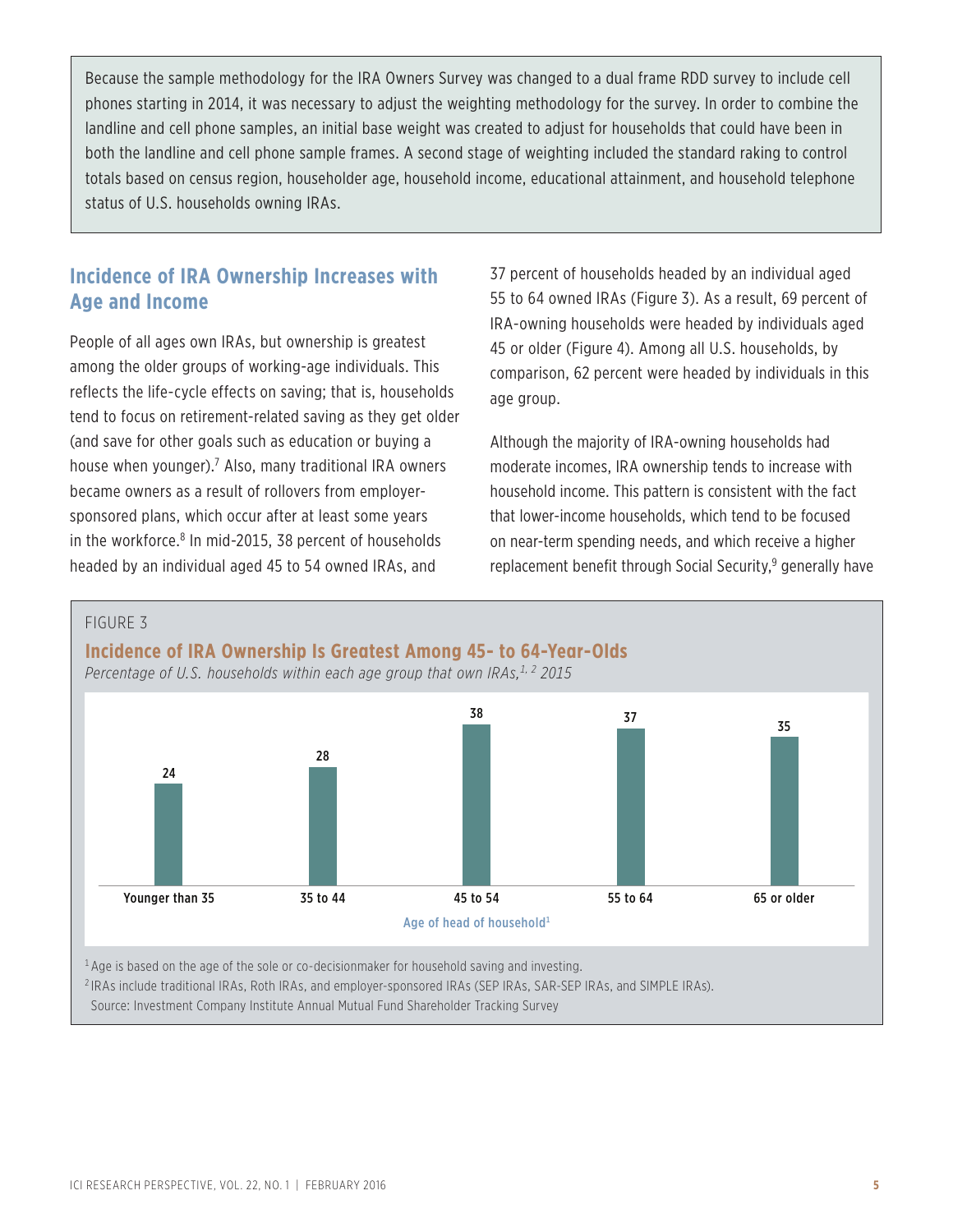| FIGURE 4<br>Most IRA-Owning Households Are Between Ages 35 and 64<br>Percent distribution of households owning IRAs and all U.S. households by age, <sup>1, 2</sup> 2015 |                                     |                                    |  |
|--------------------------------------------------------------------------------------------------------------------------------------------------------------------------|-------------------------------------|------------------------------------|--|
| Age of head of household <sup>1</sup>                                                                                                                                    |                                     |                                    |  |
| 65 or older<br>$\vert$ 55 to 64<br>$\blacksquare$ 45 to 54<br>$\sqrt{35}$ to 44<br>Younger than 35                                                                       | 26<br>21<br>22<br>15<br>16          | 24<br>19<br>19<br>17<br>21         |  |
|                                                                                                                                                                          | Households owning IRAs <sup>2</sup> | All U.S. households <sup>3</sup>   |  |
|                                                                                                                                                                          | Median: 54 years<br>Mean: 53 years  | Median: 51 years<br>Mean: 51 years |  |

 $1$  Age is based on the age of the sole or co-decisionmaker for household saving and investing.

<sup>2</sup> IRAs include traditional IRAs, Roth IRAs, and employer-sponsored IRAs (SEP IRAs, SAR-SEP IRAs, and SIMPLE IRAs).

<sup>3</sup> The percentage of all households in each age group is based on ICI survey data and is weighted to match the U.S. Census Bureau's Current Population Survey (CPS).

Sources: Investment Company Institute Annual Mutual Fund Shareholder Tracking Survey and U.S. Census Bureau

### FIGURE 5

### **Incidence of IRA Ownership Increases with Household Income**

*Percentage of U.S. households within each income group1 that own IRAs,2 2015*

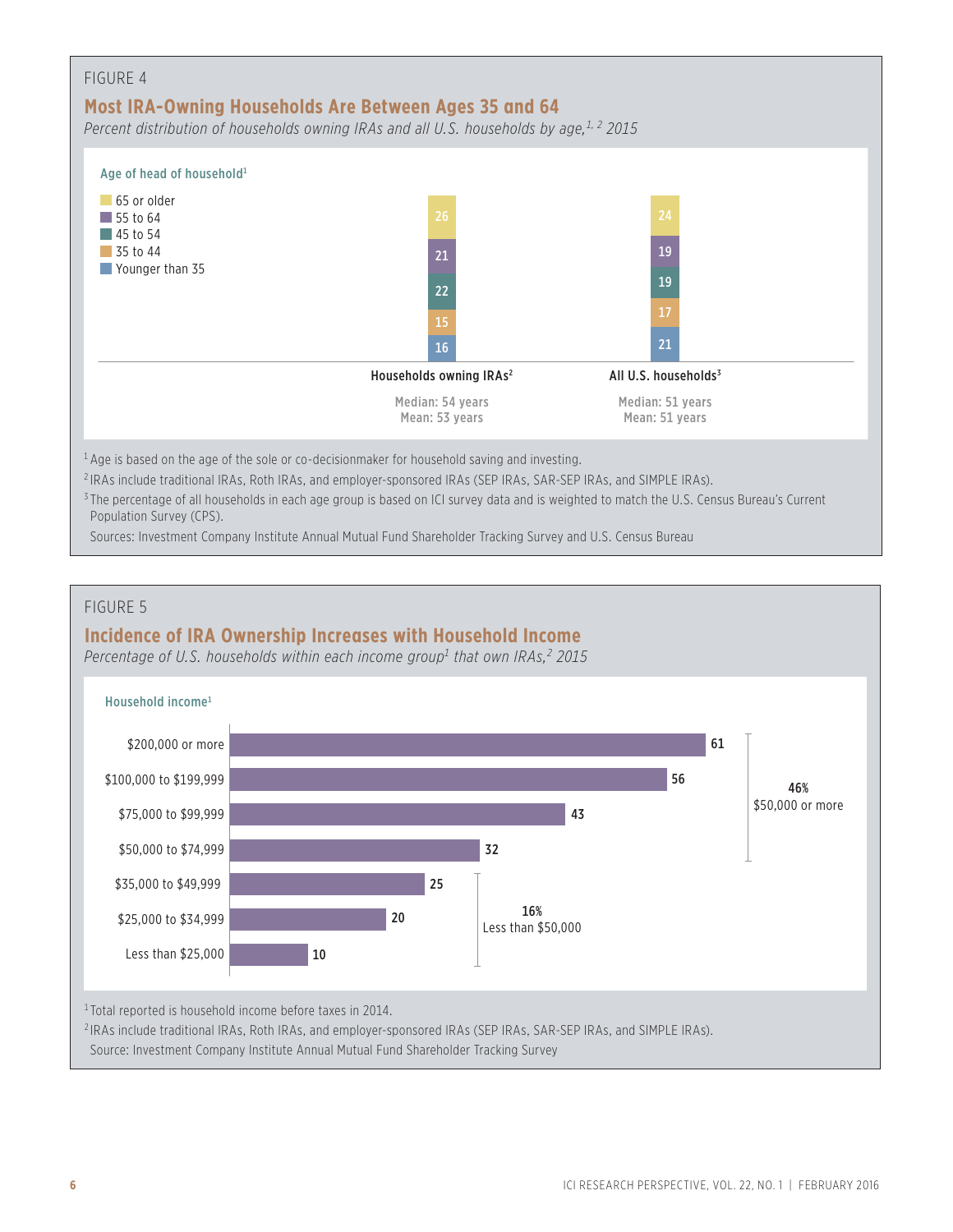a lower propensity to save for retirement.<sup>10</sup> Forty-six percent of households with incomes of \$50,000 or more owned IRAs, compared with 16 percent of households with incomes of less than \$50,000 (Figure 5). Fifty-seven percent households with incomes of \$100,000 or more owned IRAs in mid-2015.

As a result, 13 percent of households owning IRAs earned less than \$35,000, compared with 33 percent of all U.S. households (Figure 6). Forty-three percent of households owning IRAs in mid-2015 had incomes between \$35,000 and \$99,999, similar to 42 percent of all U.S. households.

#### FIGURE 6

#### **Most IRA-Owning Households Have Moderate Incomes**

Percent distribution of households owning IRAs and all U.S. households by household income,<sup>1, 2</sup> 2015



<sup>1</sup> Total reported is household income before taxes in 2014.

<sup>2</sup> IRAs include traditional IRAs, Roth IRAs, and employer-sponsored IRAs (SEP IRAs, SAR-SEP IRAs, and SIMPLE IRAs).

3 The percentage of all households in each income group is based on ICI survey data and is weighted to match the U.S. Census Bureau's Current Population Survey (CPS). For 2014, the estimated median and mean income for all U.S. households from the CPS is \$53,657 and \$75,738, respectively.

Sources: Investment Company Institute Annual Mutual Fund Shareholder Tracking Survey and U.S. Census Bureau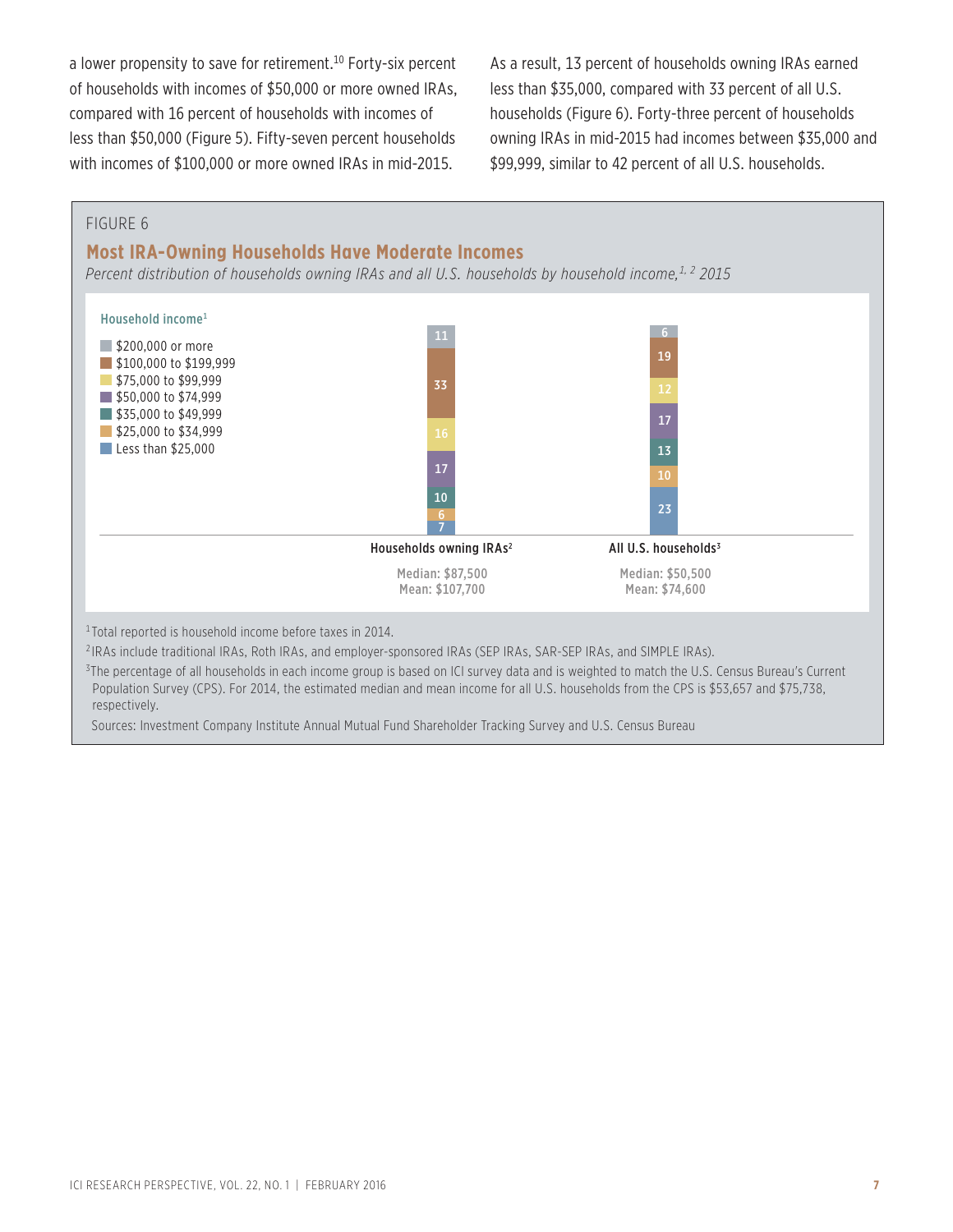### **IRA Owners Tend to Be Savers**

IRA owners build substantial financial assets. The median financial assets of IRA-owning households were 10 times greater than the median financial assets of households that did not own IRAs (Figure 7). Those assets included DC retirement plan accounts—75 percent of households that owned IRAs also owned such accounts. IRA owners typically exhibit the characteristics that correlate with a greater propensity to save: the financial decisionmakers of households with IRAs tend to be older and are more likely to be married, employed, and have college or postgraduate degrees than households that do not own IRAs.<sup>11</sup>

Like other investing households, the majority of IRAowning households were willing to take some investment risk for financial gain. Willingness to take investment risk remained about the same among IRA-owning households overall between 2011 and 2015. In mid-2015, 30 percent of IRA-owning households were willing to take substantial or above-average investment risk for similar levels of financial gain, compared with 29 percent in 2014, 28 percent in 2013 and 2012, and 30 percent in 2011 (Figure 8).<sup>12, 13</sup>

In mid-2015, while 30 percent of IRA-owning households were willing to take substantial or above-average risk, the largest percentage of households owning IRAs, 46 percent, were willing to take average risk for average gain (Figure 9). Twenty-four percent were willing to take below-average risk for below-average gain or were unwilling to take any investment risk. Willingness to take

#### FIGURE 7

### **IRA Owners Are Typically Middle-Aged, Married, and Employed**

*Characteristics of U.S. households by ownership of IRAs,1 2015*

|                                                                    | <b>Households owning</b><br>IRAs <sup>1</sup> | <b>Households not owning</b><br><b>IRAS</b> |
|--------------------------------------------------------------------|-----------------------------------------------|---------------------------------------------|
| <b>Median per household</b>                                        |                                               |                                             |
| Age of household sole or co-decisionmaker for saving and investing | 54 years                                      | 49 years                                    |
| Household income <sup>2</sup>                                      | \$87,500                                      | \$40,000                                    |
| Household financial assets <sup>3</sup>                            | \$300,000                                     | \$30,000                                    |
| Household financial assets in IRAs                                 | \$50,000                                      | N/A                                         |
| Share of household financial assets in IRAs                        | 32%                                           | N/A                                         |
| <b>Percentage of households</b>                                    |                                               |                                             |
| Household sole or co-decisionmaker for saving and investing        |                                               |                                             |
| Married or living with a partner                                   | 71%                                           | 52%                                         |
| College or postgraduate degree                                     | 54                                            | 24                                          |
| Employed full- or part-time                                        | 69                                            | 56                                          |
| Retired from lifetime occupation                                   | 30                                            | 27                                          |
| Household has DC account or DB plan coverage (total)               | 84                                            | 41                                          |
| DC retirement plan account                                         | 75                                            | 33                                          |
| DB plan coverage                                                   | 43                                            | 19                                          |

<sup>1</sup> IRAs include traditional IRAs, Roth IRAs, and employer-sponsored IRAs (SEP IRAs, SAR-SEP IRAs, and SIMPLE IRAs).

<sup>2</sup> Total reported is household income before taxes in 2014.

<sup>3</sup> Household financial assets include assets in employer-sponsored retirement plans but exclude the household's primary residence.  $N/A$  = not applicable

Sources: Investment Company Institute Annual Mutual Fund Shareholder Tracking Survey and Investment Company Institute IRA Owners Survey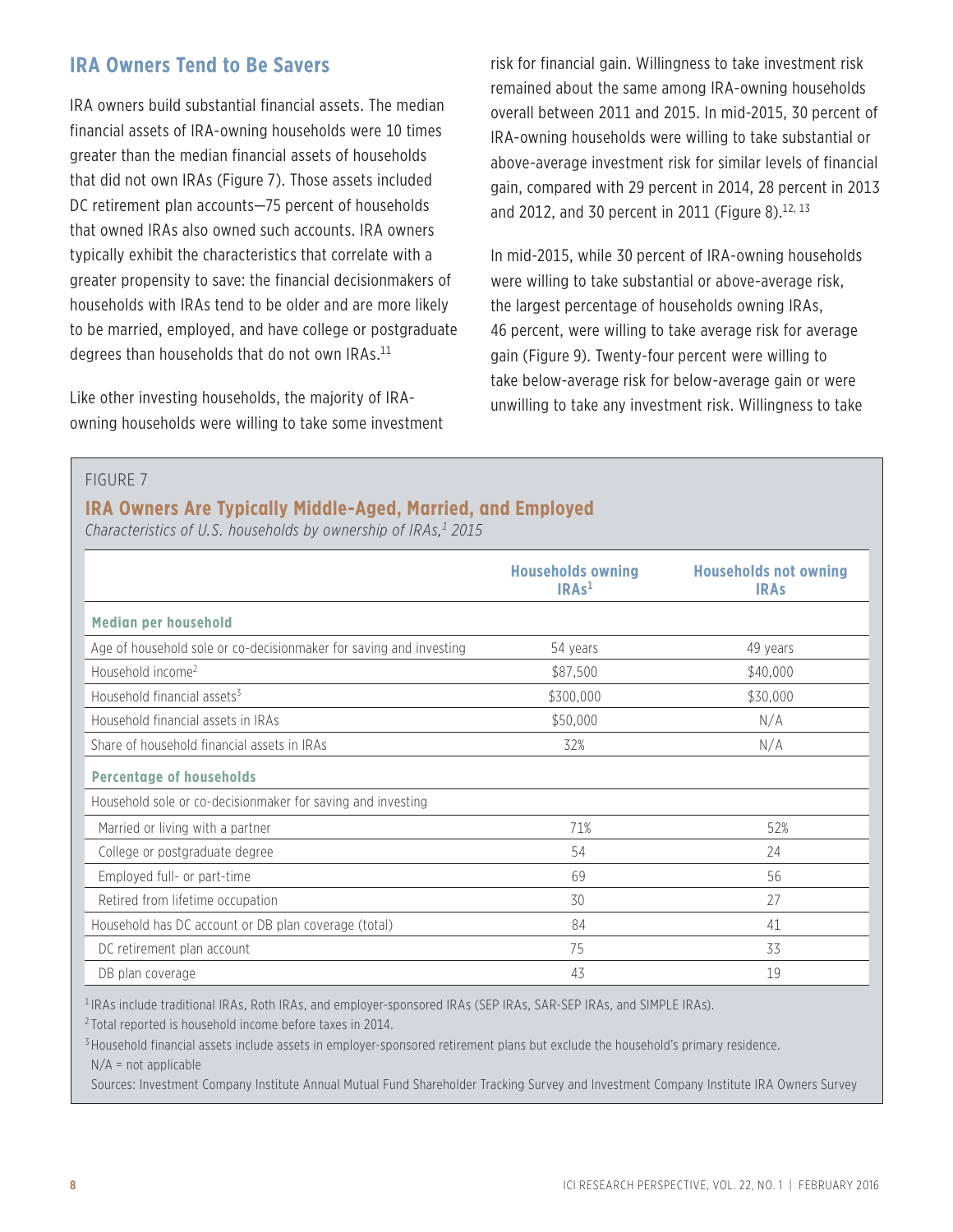### FIGURE 8

### **IRA-Owning Households Are More Willing to Take Investment Risk**

*Percentage of U.S. households by ownership of IRAs, willingness to take above-average or substantial investment risk,1 2007–2015*



<sup>1</sup>The question had three other possible responses: average risk for average gain, below-average risk for below-average gain, and unwilling to take any risk.

IRAs include traditional IRAs, Roth IRAs, and employer-sponsored IRAs (SEP IRAs, SAR-SEP IRAs, and SIMPLE IRAs).

Sources: Investment Company Institute tabulations of Federal Reserve Board Survey of Consumer Finances, Investment Company Institute Annual Mutual Fund Shareholder Tracking Survey, and Investment Company Institute IRA Owners Survey

#### FIGURE 9

### **Willingness to Take Investment Risk Falls with Age**

*Percentage of U.S. households owning IRAs by age,<sup>1, 2</sup> 2015* 



Age is based on the age of the sole or co-decisionmaker for household saving and investing.

IRAs include traditional IRAs, Roth IRAs, and employer-sponsored IRAs (SEP IRAs, SAR-SEP IRAs, and SIMPLE IRAs).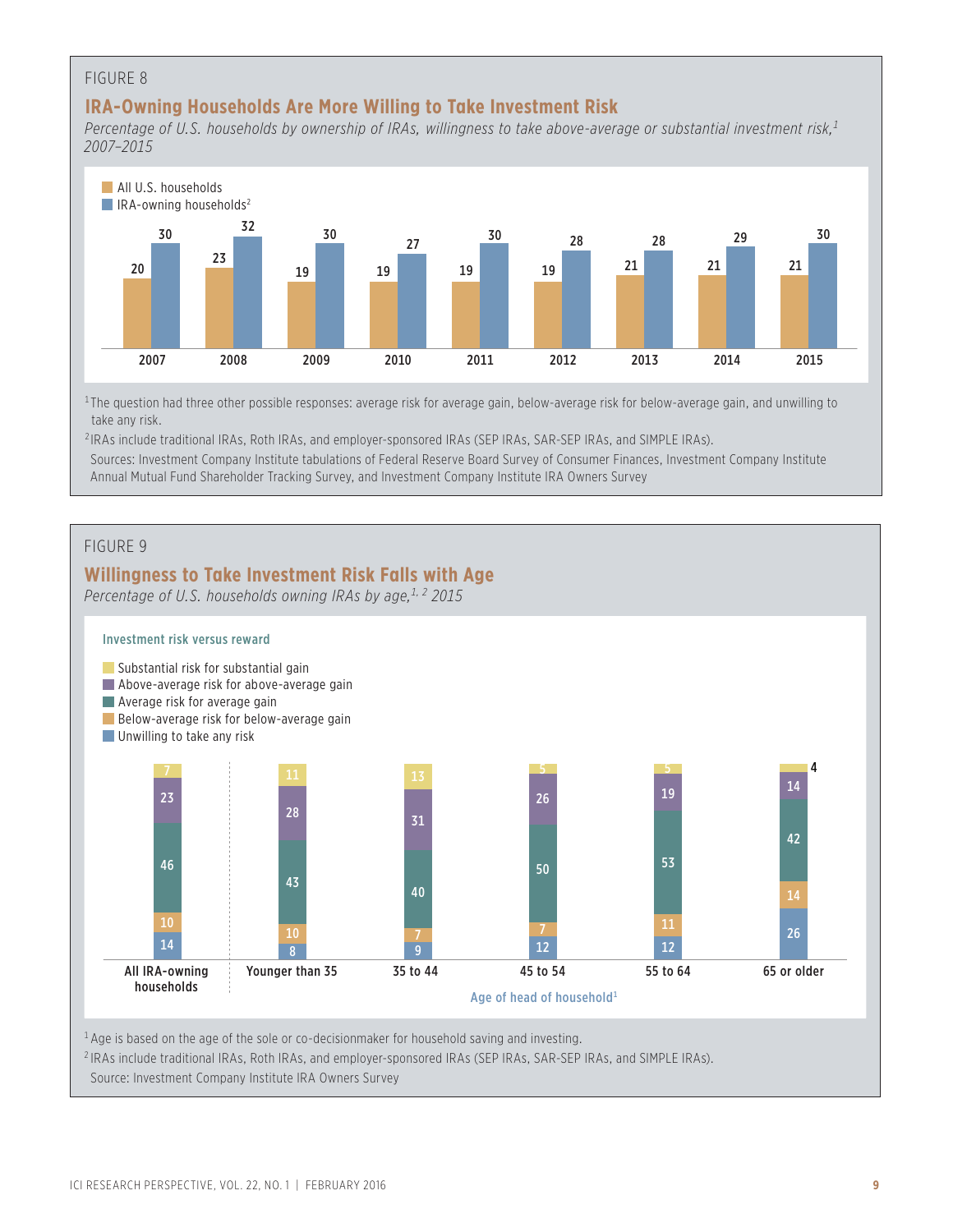investment risk among households owning IRAs generally decreases with age.14 Eighteen percent of IRA-owning households aged 65 or older reported that they were willing to take substantial or above-average investment risk for similar levels of gain. Thirty-nine percent of IRA-owning households younger than 35 were willing to take substantial or above-average investment risk for similar levels of gain.15

### FIGURE 10

### **Willingness to Take Investment Risk by Age for Households That Own IRAs**

*Percentage of U.S. households owning IRAs by age of head of household, willingness to take above-average or substantial investment risk, 2007–2015*

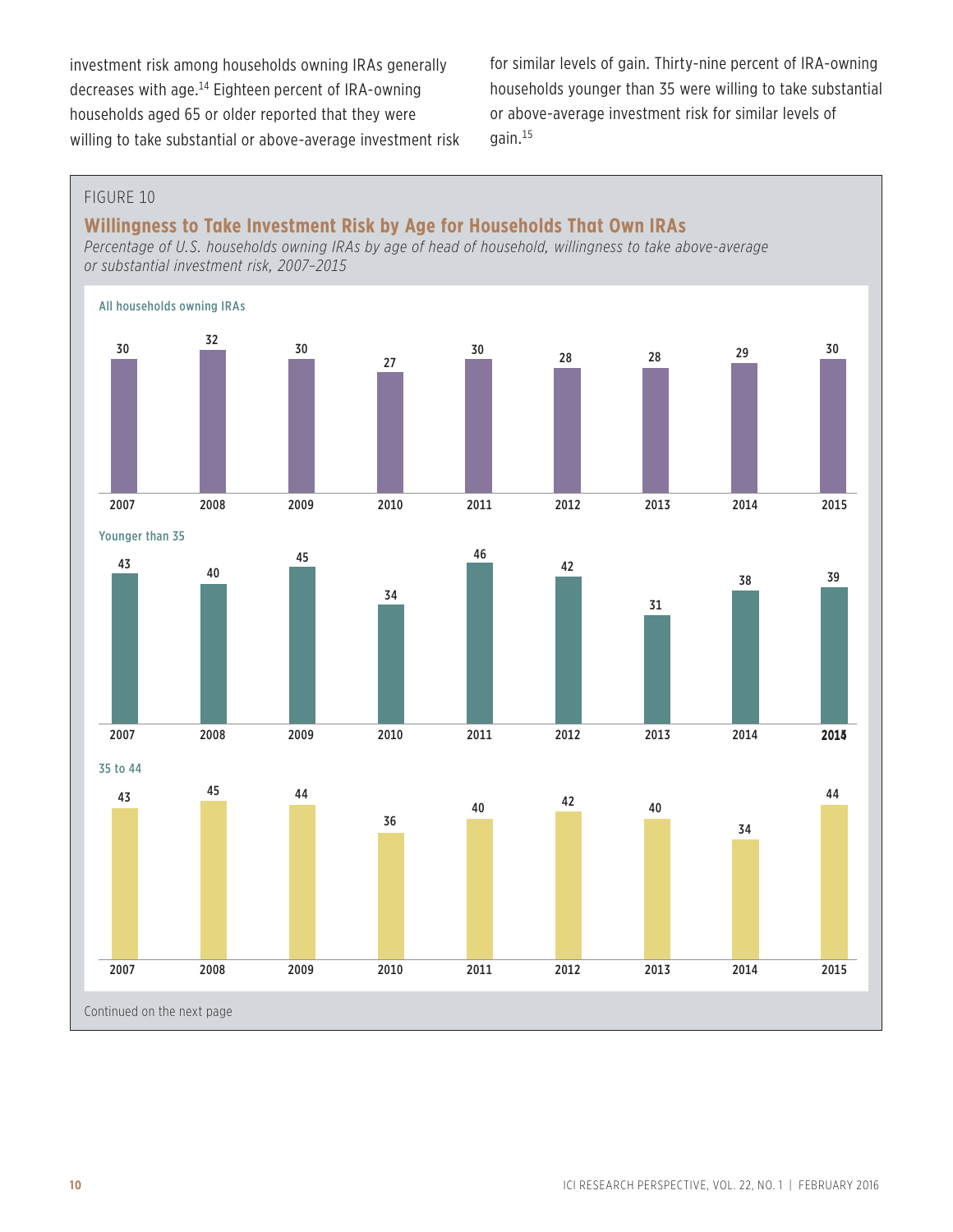Between mid-2014 and mid-2015, willingness to take investment risk increased or stayed about the same for every age group of IRA-owning households except for those aged 45 to 64. For example, 39 percent of IRA-owning

households younger than 35 reported that they were willing to take substantial or above-average investment risk for similar levels of gain in mid-2015, compared with 38 percent in 2014 (Figure 10).<sup>16</sup> Forty-four percent of

#### FIGURE 10 CONTINUED

### **Willingness to Take Investment Risk by Age for Households That Own IRAs**

*Percentage of U.S. households owning IRAs by age of head of household, willingness to take above-average or substantial investment risk, 2007–2015*



Sources: Investment Company Institute tabulations of Federal Reserve Board Survey of Consumer Finances, Investment Company Institute Annual Mutual Fund Shareholder Tracking Survey, and Investment Company Institute IRA Owners Survey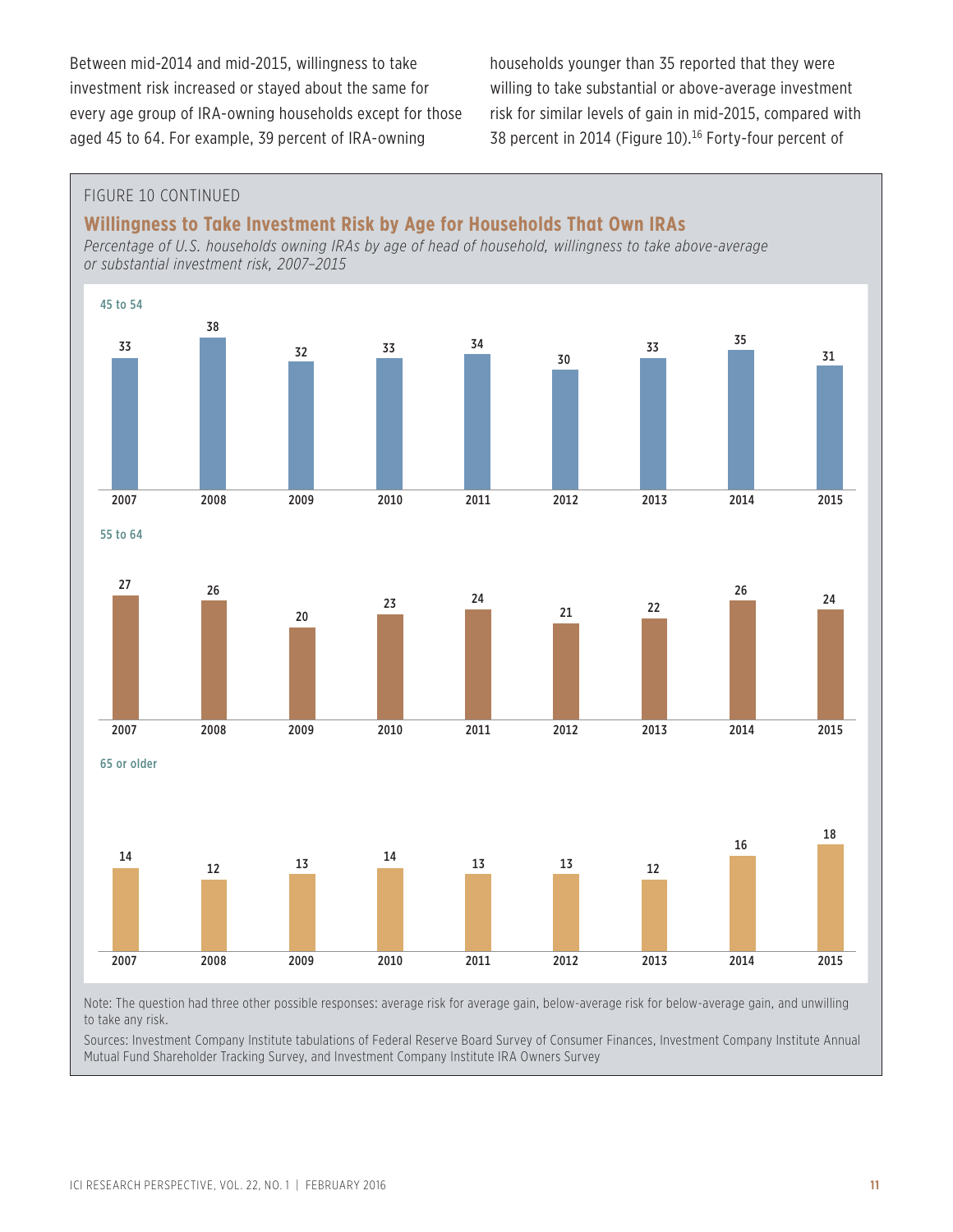IRA-owning households aged 35 to 44 reported that they were willing to take substantial or above-average investment risk for similar levels of gain in mid-2015, compared with 34 percent in 2014. In mid-2015, 18 percent of IRA-owning households aged 65 or older were willing to take substantial or above-average investment risk for similar levels of gain, compared with 16 percent in 2014. Willingness to take investment risk decreased in mid-2015 for IRA-owning households aged 45 to 64.

Just as 401(k) balances tend to be higher the longer a worker's job tenure,<sup>17</sup> IRA balances tend to rise with length of ownership. In mid-2015, households owning IRAs for less than 10 years had median IRA holdings of \$20,000, while households owning IRAs for 20 years or more had median IRA holdings of \$100,000 (Figure 11). Mean IRA holdings, though considerably higher than the median values, display a similar pattern.

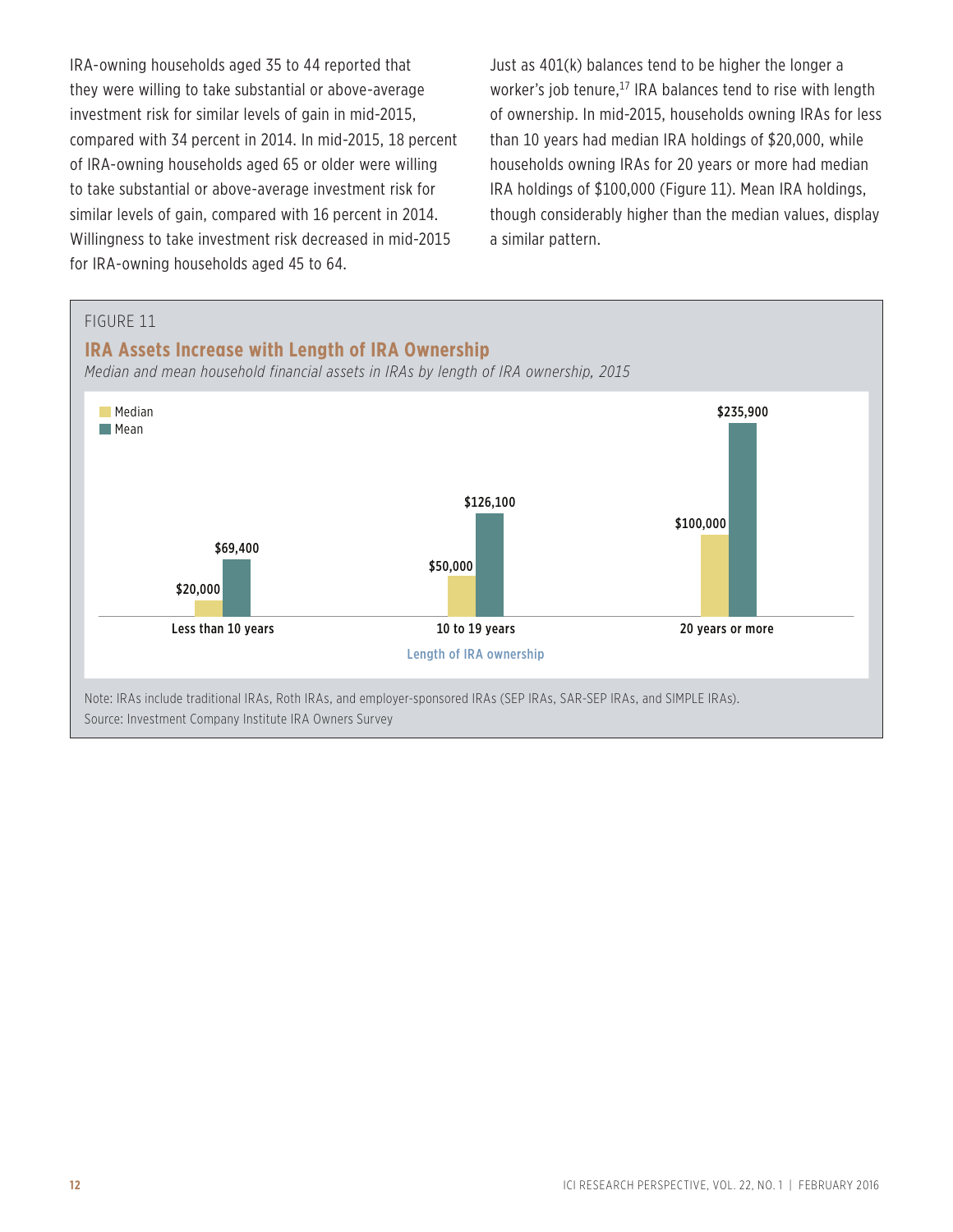### **Rollovers to Traditional IRAs Fuel Growth**

From their inception, traditional IRAs have been designed so that investors could accumulate retirement assets either through contributions<sup>18</sup> or by rolling over balances from employer-sponsored retirement plans (to help workers consolidate and preserve these assets).19, 20 Rollover activity, which helps many Americans preserve their

retirement savings, has fueled recent IRA growth. The most recent available data show that households transferred \$335 billion from employer-sponsored retirement plans to IRAs in 2012. $^{21}$  In mid-2015, about 15 million U.S. households (or 49 percent of all U.S. households owning traditional IRAs) had traditional IRAs that included rollover assets (Figure 12).<sup>22</sup> With their most recent rollovers,

### FIGURE 12 **Rollovers Are Often a Source of Assets for Traditional IRAs Households with traditional IRAs that include rollovers** *Percentage of households owning traditional IRAs, 2015* Traditional IRA includes rollover 49 Traditional IRA does not include rollover 51 **Traditional IRA rollover activity** *Percentage of households owning traditional IRAs that include rollovers, 2015 Traditional IRA rollover(s) because of\** Job change, layoff, or termination 69 Retirement 34 Other 2012 13 *Contributions to traditional IRA other than rollover* Have made contribution other than rollover 51 Have never made contribution in addition to rollover and the state of the state of the 49 *Percentage of traditional IRA balance from rollovers or transfers from former employer-sponsored retirement plans*  Less than 25 percent 16 25 to 49 percent 16 50 to 74 percent 22 75 percent or more 46 Median percentage of traditional IRA balance from rollovers or transfers from former employer-sponsored retirement plans balance from ronovers or transfers from former and the comployer-sponsored retirement plans \* Multiple responses are included. Note: Number of respondents varies. Source: Investment Company Institute IRA Owners Survey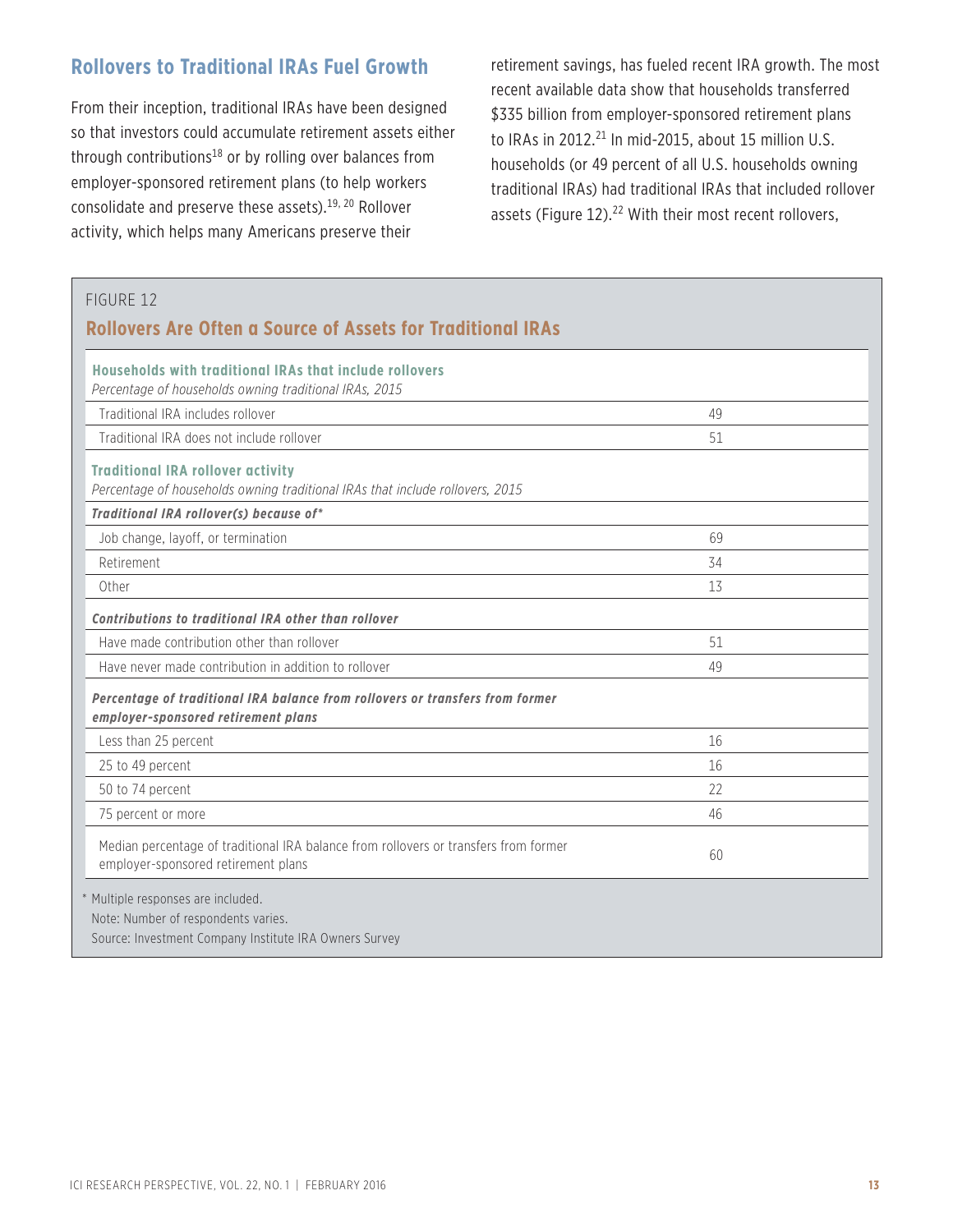the vast majority of these households (76 percent) transferred the entire retirement plan account balance into the traditional IRA (Figure 13, top panel).<sup>23</sup> Nearly nine in 10 traditional IRA–owning households with rollovers made their most recent rollover in 2000 or later, including 72 percent whose most recent rollover was within the past 10 years (Figure 13, lower panel). Among households with rollovers in their traditional IRAs, 49 percent only had rollover IRAs (having never made traditional IRA contributions) (Figure 12).

Most traditional IRA–owning households with rollovers had multiple reasons for rolling over the accumulations from their employer-sponsored retirement plans to traditional IRAs (Figure  $14$ ).<sup>24</sup> For example, 67 percent said they wanted to preserve the tax treatment of the savings and 61 percent rolled over to get more investment options. Sixty-one percent did not want to leave assets with their former employer. Fifty-eight percent of traditional IRA–owning households with rollovers indicated that consolidating assets was one of the reasons for the rollover.

#### FIGURE 13

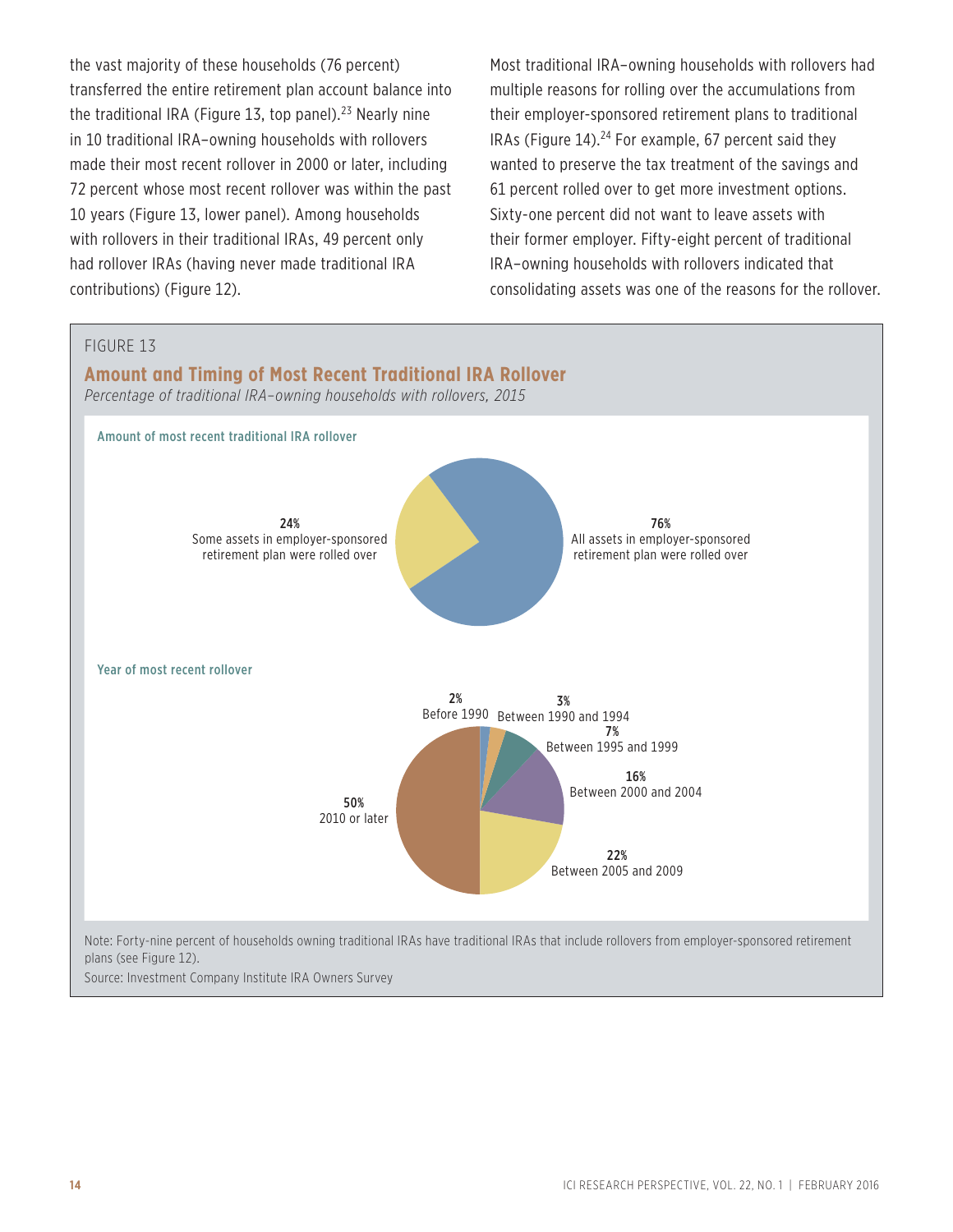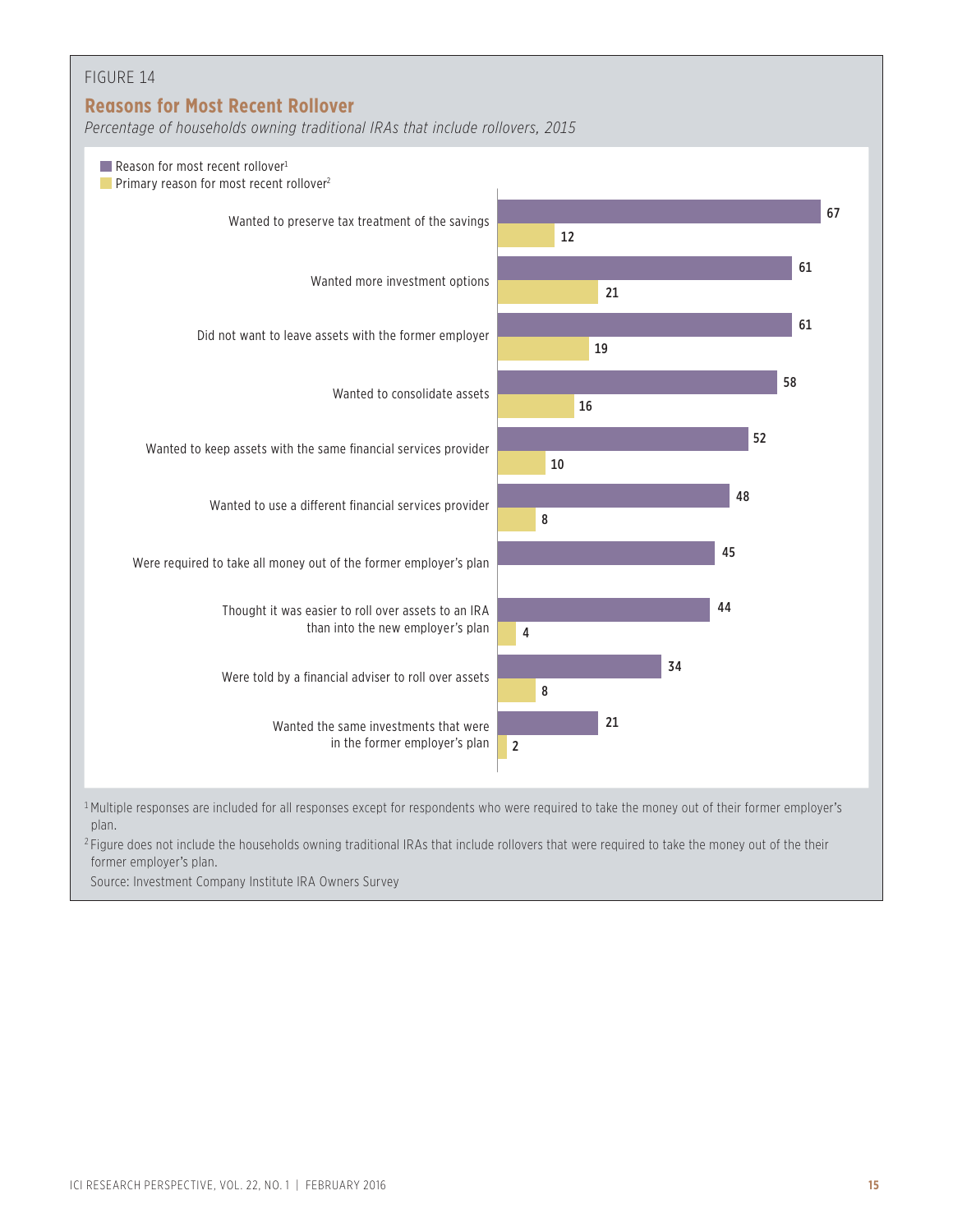Forty-eight percent rolled over to change financial services providers, and 52 percent kept their assets with the same financial services provider when they rolled over assets. Forty-four percent thought it was easier to roll over to an IRA than into their new employer's plan. Forty-five percent indicated they were required to take all of their money out of their former employer's plan.

When traditional IRA–owning households that chose to roll over were asked to identify the primary reason for the rollover, 21 percent said they wanted more investment options, and 19 percent said they did not want to leave the assets with their former employer (Figure 14). Sixteen percent rolled over primarily to consolidate assets and 12 percent wanted to preserve the tax treatment of the savings. Eight percent said the primary reason they rolled over was to use a different financial services firm,

and 10 percent said the primary reason they rolled over was to use the same financial services firm. Eight percent indicated the primary reason they rolled the money over was that a professional financial adviser recommended it. Four percent indicated the primary reason they rolled their retirement plan accumulations over to a traditional IRA was because it was easier to roll over to an IRA than to their new employer's plan.

Traditional IRA–owning households generally researched the decision to roll over money from their former employer's retirement plan into a traditional IRA. Eightyone percent consulted multiple sources of information—the most common source of information was professional financial advisers, who were consulted by 63 percent of traditional IRA–owning households with rollovers (Figure 15, first panel). Nearly four in 10 traditional IRA–

#### FIGURE 15

### **Sources of Information Consulted for Rollover Decision**

*Percentage of traditional IRA–owning households with rollovers by age of head of household,1 2015*

|                                                                                                      |     | Age of head of household <sup>1</sup> |          |          |             |
|------------------------------------------------------------------------------------------------------|-----|---------------------------------------|----------|----------|-------------|
|                                                                                                      | All | <b>Younger</b><br>than 50             | 50 to 59 | 60 to 69 | 70 or older |
| Source of information <sup>2</sup>                                                                   |     |                                       |          |          |             |
| Your spouse or partner                                                                               | 43  | 48                                    | 42       | 39       | 42          |
| Coworker, friend, or family member                                                                   | 23  | 31                                    | 19       | 21       | 22          |
| Your employer (printed or online materials, seminars, workshops)                                     | 38  | 44                                    | 34       | 36       | 37          |
| Seminar or workshop sponsored by your employer                                                       | 12  | 12                                    | 10       | 14       | 16          |
| Printed materials provided by your employer                                                          | 29  | 33                                    | 27       | 26       | 30          |
| Online materials from your employer                                                                  | 19  | 24                                    | 15       | 18       | 15          |
| Financial services firms (printed or online materials, seminars,<br>workshops, phone representative) | 65  | 66                                    | 63       | 66       | 62          |
| Seminar or workshop sponsored by financial services firms                                            | 15  | 8                                     | 10       | 20       | 26          |
| Printed materials provided by financial services firms                                               | 38  | 35                                    | 40       | 38       | 41          |
| Online materials from financial services firms                                                       | 29  | 36                                    | 28       | 28       | 21          |
| Phone representative from a financial services firm                                                  | 32  | 32                                    | 34       | 32       | 32          |
| IRS rules or publications                                                                            | 30  | 28                                    | 32       | 26       | 34          |
| Professional financial adviser                                                                       | 63  | 57                                    | 64       | 69       | 63          |
| Other <sup>3</sup>                                                                                   | 7   | 4                                     | 7        | 8        | 8           |
| Continued on the next page                                                                           |     |                                       |          |          |             |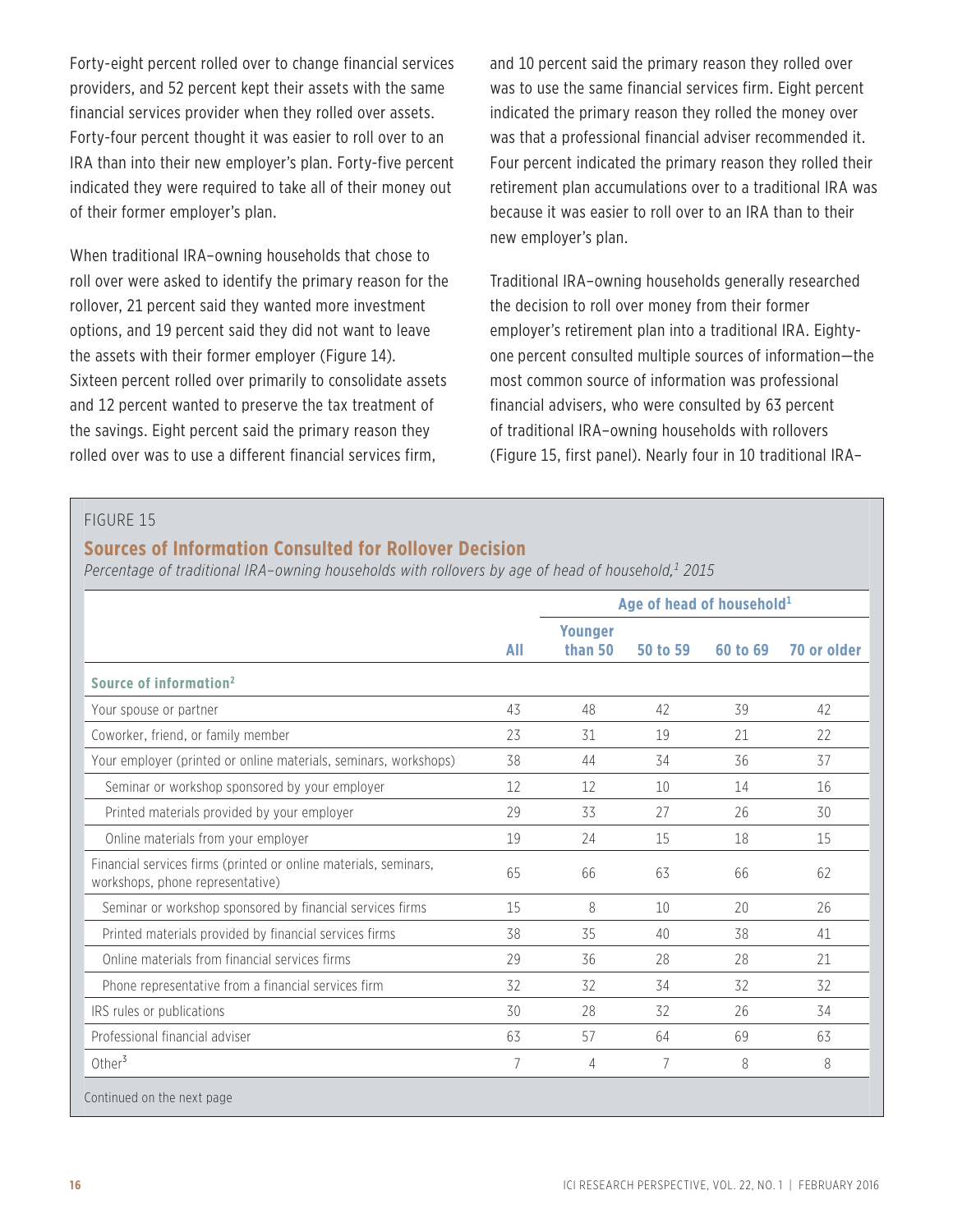#### FIGURE 15 CONTINUED

### **Sources of Information Consulted for Rollover Decision**

*Percentage of traditional IRA–owning households with rollovers by age of head of household,1 2015*

|                                                                                                      |                | Age of head of household <sup>1</sup> |                |                |                |
|------------------------------------------------------------------------------------------------------|----------------|---------------------------------------|----------------|----------------|----------------|
|                                                                                                      | All            | <b>Younger</b><br>than 50             | 50 to 59       | 60 to 69       | 70 or older    |
| <b>Primary source of information</b>                                                                 |                |                                       |                |                |                |
| Your spouse or partner                                                                               | 6              | 7                                     | 5              | 5              | 8              |
| Coworker, friend, or family member                                                                   | 8              | 10                                    | $\mathsf{Q}$   | 5              | 8              |
| Your employer (printed or online materials, seminars, workshops)                                     | 11             | 10                                    | 14             | 8              | 10             |
| Seminar or workshop sponsored by your employer                                                       | 3              | 2                                     | 4              | 3              | $\mathcal{P}$  |
| Printed materials provided by your employer                                                          | 6              | 6                                     | 7              | 3              | 7              |
| Online materials from your employer                                                                  | $\overline{2}$ | $\overline{2}$                        | 3              | $\overline{2}$ | 1              |
| Financial services firms (printed or online materials, seminars,<br>workshops, phone representative) | 16             | 18                                    | 17             | 16             | 11             |
| Seminar or workshop sponsored by financial services firms                                            | $\mathbf{1}$   | $($ <sup>*</sup> )                    | $\mathbf{1}$   | $\overline{2}$ | $\overline{2}$ |
| Printed materials provided by financial services firms                                               | 4              | 3                                     | 5              | 3              | 3              |
| Online materials from financial services firms                                                       | 7              | 12                                    | 6              | 6              | 4              |
| Phone representative from a financial services firm                                                  | 4              | 3                                     | 5              | 5              | $\mathfrak{D}$ |
| IRS rules or publications                                                                            | 5              | 6                                     | $\overline{2}$ | 6              | 10             |
| Professional financial adviser                                                                       | 49             | 45                                    | 49             | 54             | 48             |
| Other <sup>3</sup>                                                                                   | 5              | 4                                     | 4              | 6              | 5              |
| Number of respondents                                                                                | 1.180          | 355                                   | 312            | 329            | 184            |

 $1$  Age is based on the age of the sole or co-decisionmaker for household saving and investing.

<sup>2</sup>Multiple responses are included; 81 percent of traditional IRA-owning households with rollovers consulted multiple sources of information.

<sup>3</sup> Other responses given included: myself, other online information, bank, and books and magazines.

 $(*)$  = less than 0.5 percent

Source: Investment Company Institute IRA Owners Survey

owning households with rollovers relied on information provided by their employers, with 29 percent of traditional IRA–owning households with rollovers using printed materials from their employers as a source of information. Sixty-five percent of traditional IRA–owning households with rollovers relied on information provided by financial services firms, with 38 percent using printed materials provided by financial services firms. Twenty-nine percent indicated they used online materials from financial services firms.

When asked to identify their primary source of information on the rollover decision, nearly half of traditional IRA–

owning households with rollovers indicated they primarily relied on professional financial advisers; older households were more likely to consult professional financial advisers than younger households (Figure 15, second panel). Sixteen percent of traditional IRA–owning households with rollovers indicated their primary source of information on the rollover decision was materials from financial services firms, mainly online materials. Seven percent of traditional IRA–owning households with rollovers indicated their primary source of information was online materials from financial services firms, with younger households more likely to rely on online resources than older households.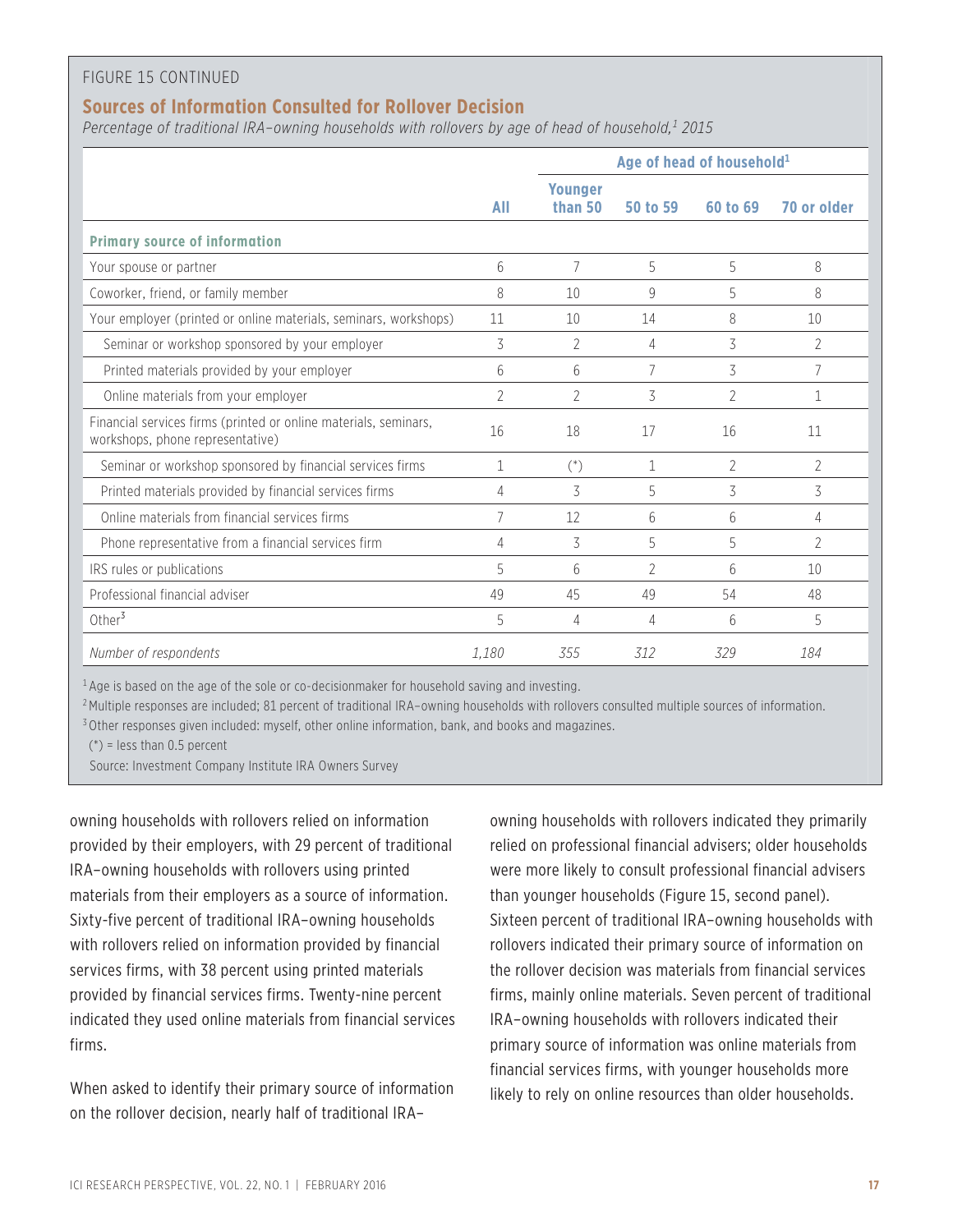In selecting the initial asset allocation of rollover assets in traditional IRAs, 14 percent of traditional IRA–owning households with rollovers indicated that their professional financial adviser selected the investments, and 45 percent indicated they worked together with a professional financial adviser to select the investments. Forty-one percent of traditional IRA–owning households with rollovers indicated that the household selected the investments without outside help.

Households with rollover assets in their traditional IRAs tend to have higher IRA balances, compared with IRAs funded purely by individual contributions. Median traditional IRA holdings that include rollovers were \$100,000 in mid-2015, compared with median traditional IRA holdings of \$40,000 for balances that did not include rollovers (Figure 16).<sup>25</sup>

#### FIGURE 16

#### **Traditional IRAs Preserve Assets from Employer-Sponsored Retirement Plans**

*Traditional IRA assets by employer-sponsored retirement plan rollover activity, 2015*

|                                         | <b>Traditional IRA includes rollover</b><br>from employer-sponsored<br>retirement plan <sup>1</sup> | <b>Traditional IRA does not include rollover</b><br>from employer-sponsored<br>retirement plan <sup>2</sup> |
|-----------------------------------------|-----------------------------------------------------------------------------------------------------|-------------------------------------------------------------------------------------------------------------|
| <b>Traditional IRA assets</b>           |                                                                                                     |                                                                                                             |
| Mean                                    | \$195,800                                                                                           | \$106,700                                                                                                   |
| Median                                  | \$100,000                                                                                           | \$40,000                                                                                                    |
| Household financial assets <sup>3</sup> |                                                                                                     |                                                                                                             |
| Mean                                    | \$459,300                                                                                           | \$384.100                                                                                                   |
| Median                                  | \$350,000                                                                                           | \$250,000                                                                                                   |

<sup>1</sup> Forty-nine percent of households owning traditional IRAs have traditional IRAs that include rollovers from employer-sponsored retirement plans (see Figure 12).

<sup>2</sup> Fifty-one percent of households owning traditional IRAs have traditional IRAs that do not include rollovers from employer-sponsored retirement plans (see Figure 12).

<sup>3</sup> Household financial assets include assets in employer-sponsored retirement plans but exclude the household's primary residence. Source: Investment Company Institute IRA Owners Survey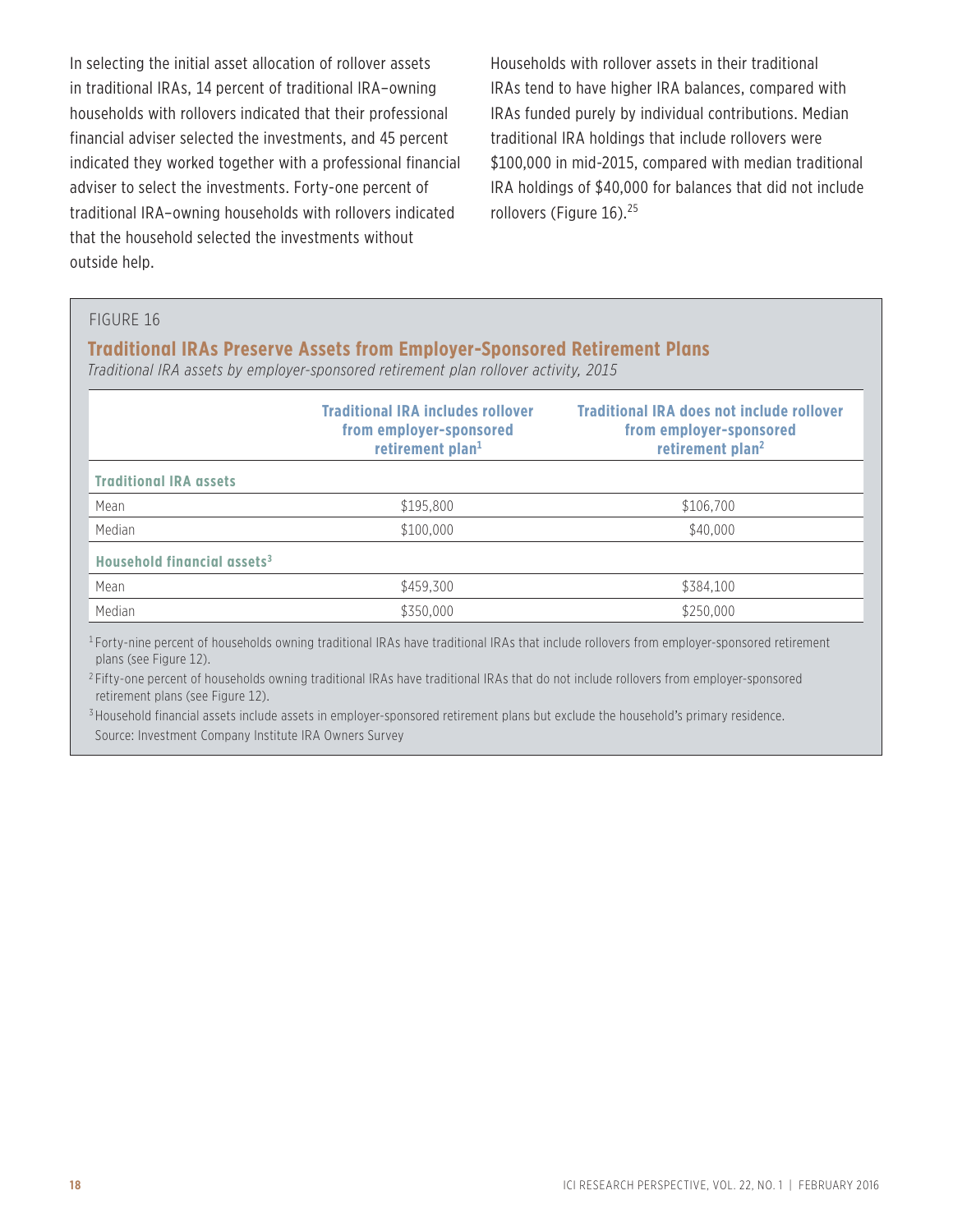### **Few Households Make Contributions to IRAs**

Although IRAs can help Americans build their retirement savings, the majority of U.S. households do not contribute to them. In tax year 2014, only 14 percent of all U.S. households made contributions to IRAs, compared with 12 percent in tax year 2013 (Figure 17, top panel). Fortythree percent of households owning IRAs in mid-2015 made contributions in tax year 2014 (Figure 17, lower panel), compared with 34 percent in tax year 2013 and 39 percent

in tax year  $2012<sup>26</sup>$  Households may, depending on their eligibility, contribute to more than one type of IRA in each tax year. Among households making contributions to IRAs in tax year 2014, 53 percent contributed to traditional IRAs, with 35 percent contributing to traditional IRAs only.<sup>27</sup> Fifty-two percent of households making IRA contributions in tax year 2014 made Roth contributions, with 36 percent contributing to Roth IRAs only.28 Sixteen percent contributed to employer-sponsored IRAs in tax year 2014,

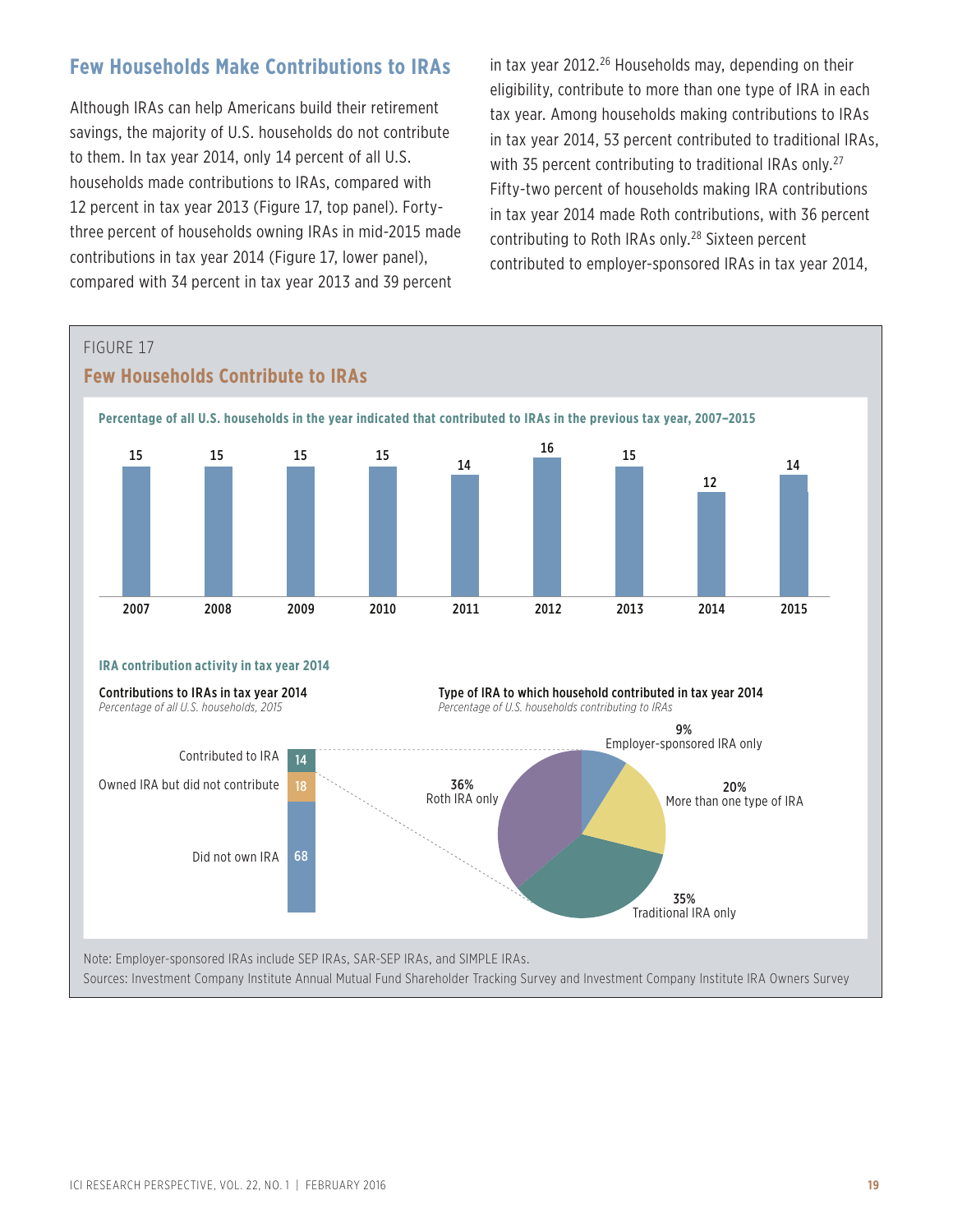with 9 percent contributing to employer-sponsored IRAs only.29

### **Roth and Employer-Sponsored IRA Owners Are More Likely to Contribute**

Traditional IRA owners were less likely than owners of other types of IRAs to have made contributions. Fortyfive percent of households owning Roth IRAs in mid-2015 made contributions in tax year 2014 (Figure 18), and 42 percent of all households owning employer-sponsored IRAs in mid-2015 made contributions in tax year 2014. In contrast, only 30 percent of traditional IRA–owning

households in mid-2015 contributed to their traditional IRAs in tax year 2014.30

Several factors play a role in the lower contribution rate to traditional IRAs.<sup>31</sup> For example, restrictions on the tax deductibility of contributions<sup>32</sup> must be considered by traditional IRA–owning households that have retirement plan coverage at work.<sup>33</sup> In addition, 39 percent of traditional IRA–owning households in mid-2015 indicated that someone in the household was retired. Furthermore, some traditional IRA–owning households use traditional IRAs to preserve rollovers rather than as a contributory savings vehicle. And, some households may be able to meet

### FIGURE 18

### **Contribution Activity to Roth and Employer-Sponsored IRAs Outpaces Contribution Activity to Traditional IRAs in Tax Year 2014**

*Percentage of U.S. households owning each type of IRA1 in 2015 by contribution status in tax year 2014*



<sup>1</sup> Households may hold more than one type of IRA. Contribution activity reported is for type of IRA indicated. Some of these households may have been ineligible to make contributions.

<sup>2</sup> IRAs include traditional IRAs, Roth IRAs, and employer-sponsored IRAs (SEP IRAs, SAR-SEP IRAs, and SIMPLE IRAs).

<sup>3</sup> Employer-sponsored IRAs include SEP IRAs, SAR-SEP IRAs, and SIMPLE IRAs.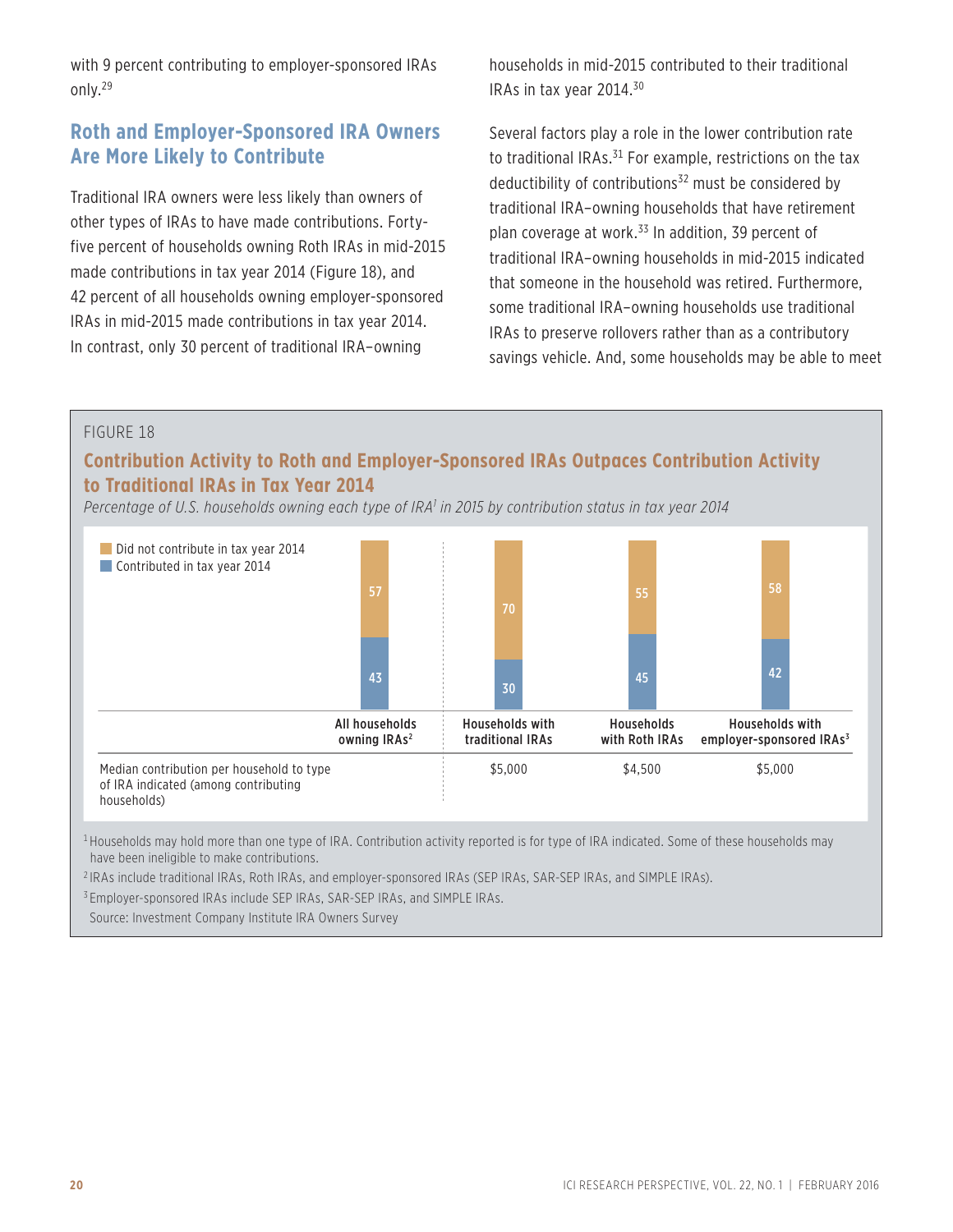their retirement savings needs through their retirement plans at work.34 Nevertheless, other research finds that traditional IRA investors who make contributions tend to do so on a recurring basis.<sup>35</sup>

In tax year 2014, the median contribution among households contributing to employer-sponsored IRAs was \$5,000; similarly, the median household contribution to traditional IRAs was \$5,000 (Figure 18), and the median household contribution to Roth IRAs was \$4,500. In 2014, the traditional and Roth IRA contribution limit was \$5,500 for individuals under the age of 50 (Figure 19). $36$  Since tax year 2002, individuals aged 50 or older are eligible to make catch-up contributions to their IRAs.<sup>37</sup> Among households aged 50 or older, 35 percent owned traditional or Roth IRAs in mid-2015 (Figure 20). Of these IRA-owning households, 29 percent made contributions to traditional or Roth IRAs; 60 percent of these contributing households made catchup contributions. All told, catch-up contributions are not prevalent, with only 6 percent of all U.S. households aged



#### FIGURE 20

#### **Traditional and Roth IRA Catch-Up Contributions Are Infrequent**

*Percentage of U.S. households with individuals aged 50 or older in 2015 by contribution status in tax year 2014*

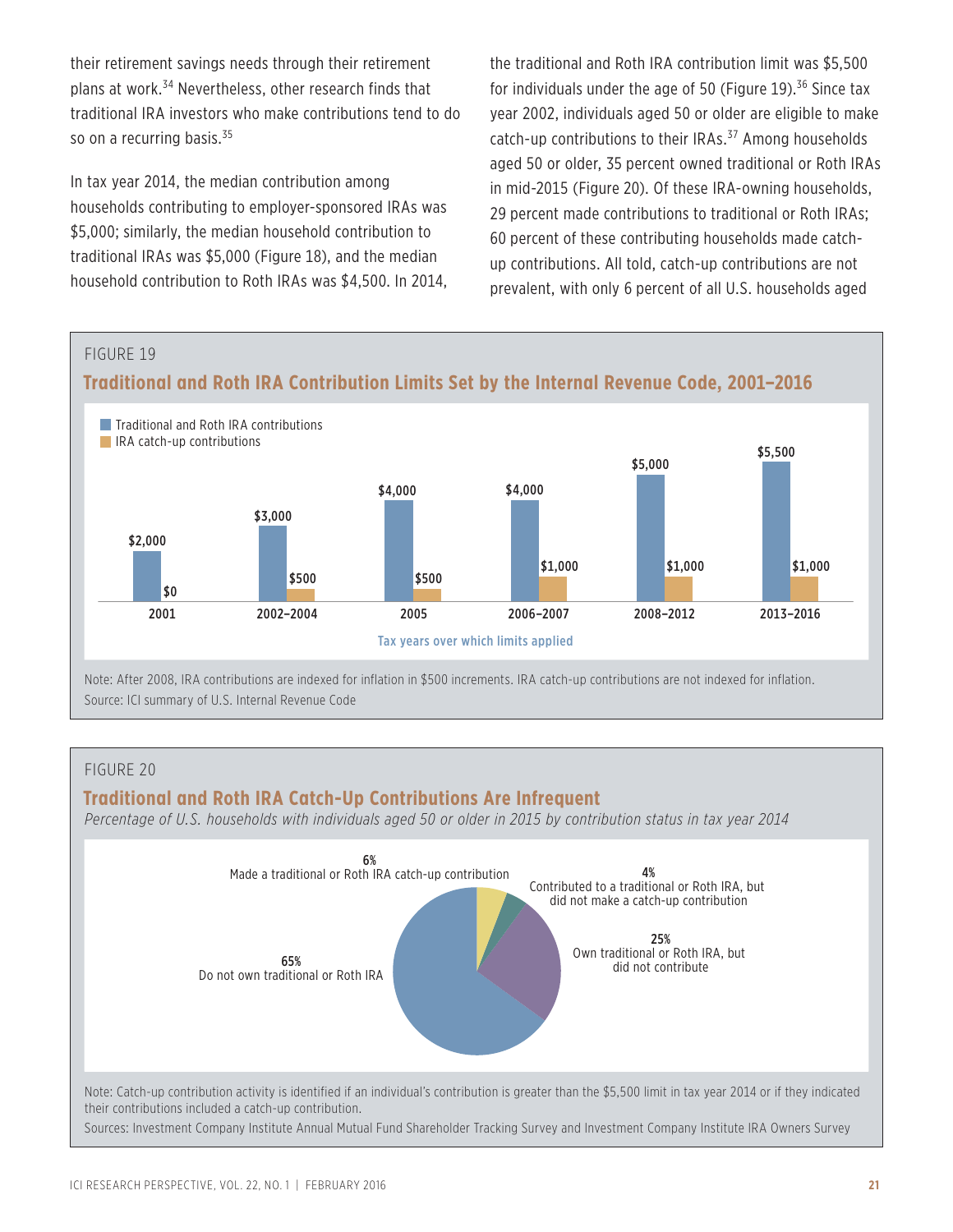50 or older<sup>38</sup> reporting catch-up contributions to traditional or Roth IRAs.

### **IRA Withdrawals Are Infrequent, Mostly Retirement Related**

Few households withdraw money from their IRAs in any given year, and most withdrawals are retirement related. A traditional IRA withdrawal taken by an individual prior to age 59½ generally is subject to a 10 percent penalty on the taxable portion of the withdrawal (in addition to the federal, state, and local income tax that may be due). $39$ Taxpayers older than 59½ but younger than 70½ may take withdrawals without penalty, but generally are not

required to do so. Traditional IRA owners aged 70½ or older are required to withdraw an annual amount based on life expectancy or pay a penalty for failing to do so; these withdrawals are called required minimum distributions (RMDs). Households with inherited IRAs also generally are required to take distributions.

Twenty-two percent of households owning traditional IRAs in mid-2015 reported taking withdrawals from these IRAs in tax year 2014, compared with 20 percent in tax year 2013 (Figure 21).40 In 2008, the Worker, Retiree, and Employer Recovery Act suspended RMDs from traditional IRAs and other retirement accounts for tax year 2009.<sup>41</sup> Withdrawal activity among traditional IRA–owning households fell

### FIGURE 21

### **Traditional IRA Withdrawal Activity**

*Percentage of households owning traditional IRAs in the year indicated that took withdrawals in the prior year*

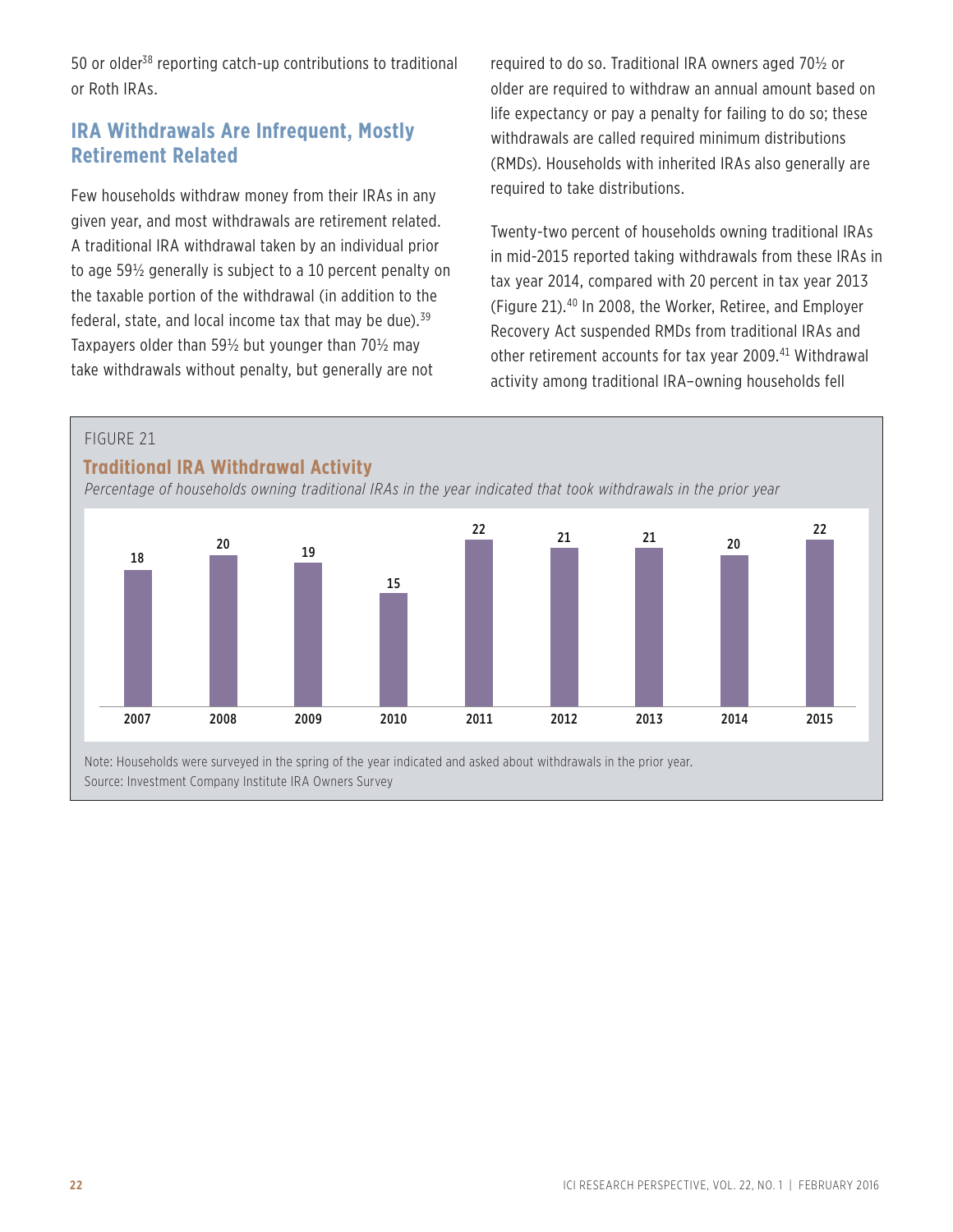to lower levels in tax year 2009, likely in part due to the suspension of RMDs from traditional IRAs.<sup>42</sup> Some of the increase in withdrawal activity in tax year 2010 and tax year 2011 resulted from the return of RMDs. Among households taking traditional IRA withdrawals in tax year 2014, 73 percent reported that someone in the household was retired from their lifetime occupation (Figure 22). Nevertheless, 59 percent of retired households owning traditional IRAs in mid-2015 did not take withdrawals in tax year 2014.

Traditional IRA–owning households that made withdrawals generally took modest-sized amounts. Twenty-one percent of traditional IRA–owning households making withdrawals in tax year 2014 took less than \$2,500 from their IRAs, and another 13 percent withdrew between \$2,500 and \$4,999 (Figure 22). Although some withdrawals appear large in dollar amounts, a median of 7 percent of the account balance was typically withdrawn. In line with the incentives and disincentives of the tax code, younger households were much less likely to make withdrawals than older



your lifetime occupation?" <sup>2</sup> Households that made withdrawals exclude those that closed and no longer own traditional IRAs.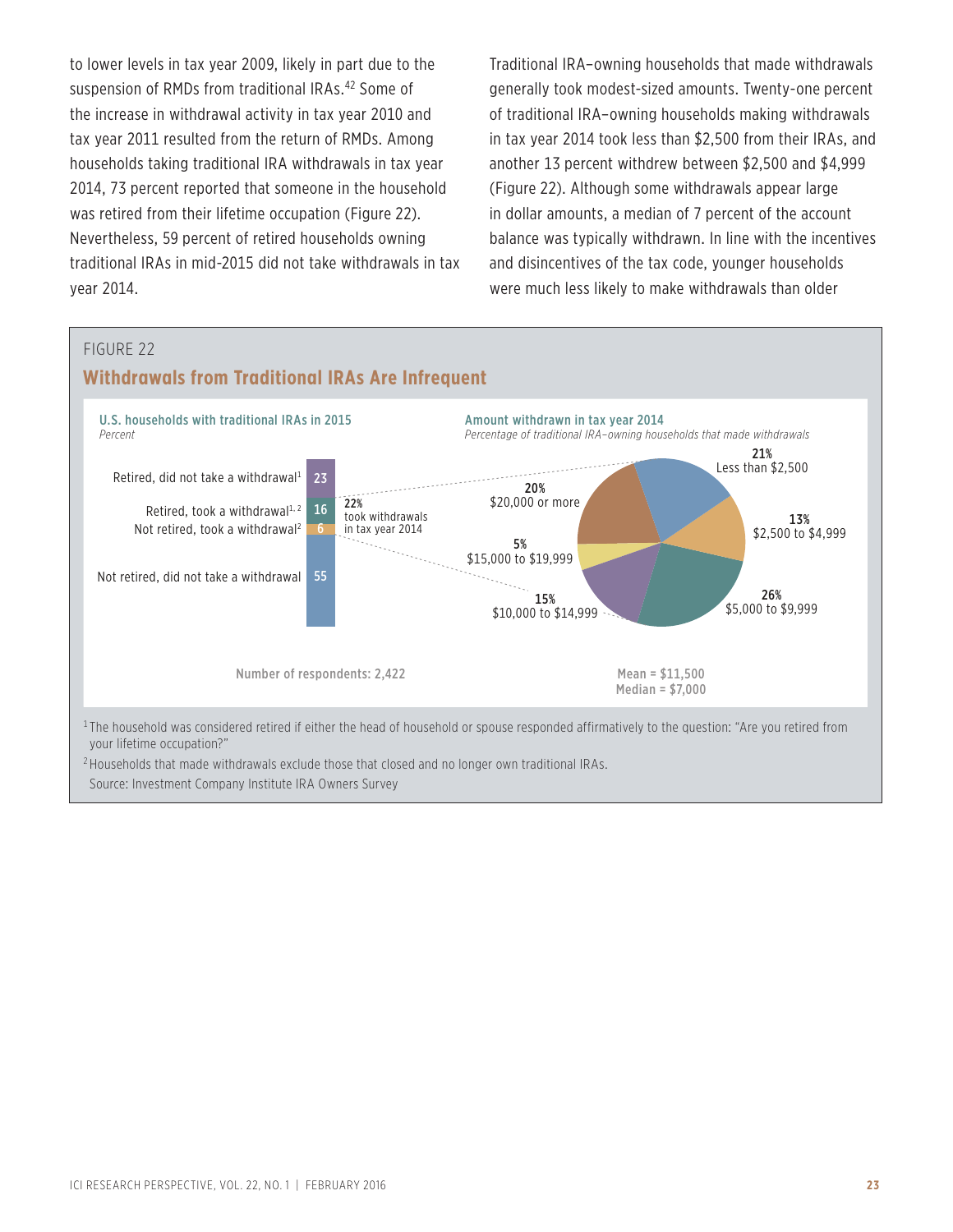households. Among traditional IRA–owning households in mid-2015 headed by individuals younger than 59, only 9 percent took withdrawals in tax year 2014 (Figure 23).<sup>43</sup> Eighteen percent of households owning traditional IRAs and headed by an individual aged 59 to 69 in mid-2015

reported withdrawals in tax year 2014. Sixty-six percent of households owning traditional IRAs and headed by an individual aged 70 or older took withdrawals in tax year 2014.44

### FIGURE 23

### **Most Traditional IRA–Owning Households That Take Withdrawals Are Headed by Individuals Aged 70 or Older**

*Percentage of traditional IRA–owning households, 2007–2015*

|                                                                                                                     | <b>Traditional IRA-owning households</b> |                |      |                |      |                |      |                |      |
|---------------------------------------------------------------------------------------------------------------------|------------------------------------------|----------------|------|----------------|------|----------------|------|----------------|------|
|                                                                                                                     | 2007                                     | 2008           | 2009 | 2010           | 2011 | 2012           | 2013 | 2014           | 2015 |
| Age of head of household*<br>Percentage of U.S. households owning traditional IRAs                                  |                                          |                |      |                |      |                |      |                |      |
| Younger than 59                                                                                                     | 64                                       | 62             | 63   | 62             | 58   | 61             | 61   | 60             | 54   |
| 59 to 69                                                                                                            | 20                                       | 22             | 20   | 22             | 25   | 23             | 22   | 23             | 27   |
| 70 or older                                                                                                         | 16                                       | 16             | 17   | 16             | 17   | 16             | 17   | 17             | 19   |
| Traditional IRA withdrawal activity by age*<br>Percentage of U.S. households owning traditional IRAs                |                                          |                |      |                |      |                |      |                |      |
| Younger than 59, did not take a withdrawal                                                                          | 61                                       | 59             | 60   | 59             | 54   | 56             | 56   | 56             | 50   |
| Younger than 59, took a withdrawal                                                                                  | 3                                        | $\overline{4}$ | 3    | 3              | 5    | 5              | 5    | 4              | 5    |
| Aged 59 to 69, did not take a withdrawal                                                                            | 15                                       | 17             | 16   | 18             | 20   | 19             | 18   | 18             | 22   |
| Aged 59 to 69, took a withdrawal                                                                                    | 6                                        | 5              | 4    | $\overline{4}$ | 5    | 4              | 4    | 5              | 5    |
| Aged 70 or older, did not take a withdrawal                                                                         | 6                                        | $\overline{4}$ | 5    | $\overline{7}$ | 5    | 4              | 5    | 6              | 6    |
| Aged 70 or older, took a withdrawal                                                                                 | 9                                        | 11             | 12   | 9              | 13   | 12             | 12   | 11             | 12   |
| Memo:                                                                                                               |                                          |                |      |                |      |                |      |                |      |
| Percentage of traditional IRA-owning households with<br>withdrawals                                                 | 18                                       | 20             | 19   | 15             | 22   | 21             | 21   | 20             | 22   |
| Incidence of withdrawal activity by age*<br>Percentage of traditional IRA-owning households by age*                 |                                          |                |      |                |      |                |      |                |      |
| Younger than 59                                                                                                     | $\overline{4}$                           | 6              | 5    | 5              | 8    | $\overline{7}$ | 8    | $\overline{7}$ | 9    |
| 59 to 69                                                                                                            | 27                                       | 24             | 19   | 17             | 19   | 17             | 19   | 20             | 18   |
| 70 or older                                                                                                         | 59                                       | 73             | 70   | 53             | 72   | 74             | 70   | 67             | 66   |
| Age composition of households with withdrawals*<br>Percentage of traditional IRA-owning households with withdrawals |                                          |                |      |                |      |                |      |                |      |
| Younger than 59                                                                                                     | 16                                       | 18             | 16   | 20             | 22   | 22             | 22   | 20             | 22   |
| 59 to 69                                                                                                            | 31                                       | 26             | 20   | 25             | 21   | 19             | 21   | 23             | 22   |
| 70 or older                                                                                                         | 53                                       | 56             | 64   | 55             | 57   | 59             | 57   | 57             | 56   |

\* Age is based on the age of the sole or co-decisionmaker for household saving and investing.

Note: The figure reports traditional IRA withdrawal activity for the prior year. For example, for traditional IRA–owning households in 2015, the figure reports withdrawal activity for tax year 2014.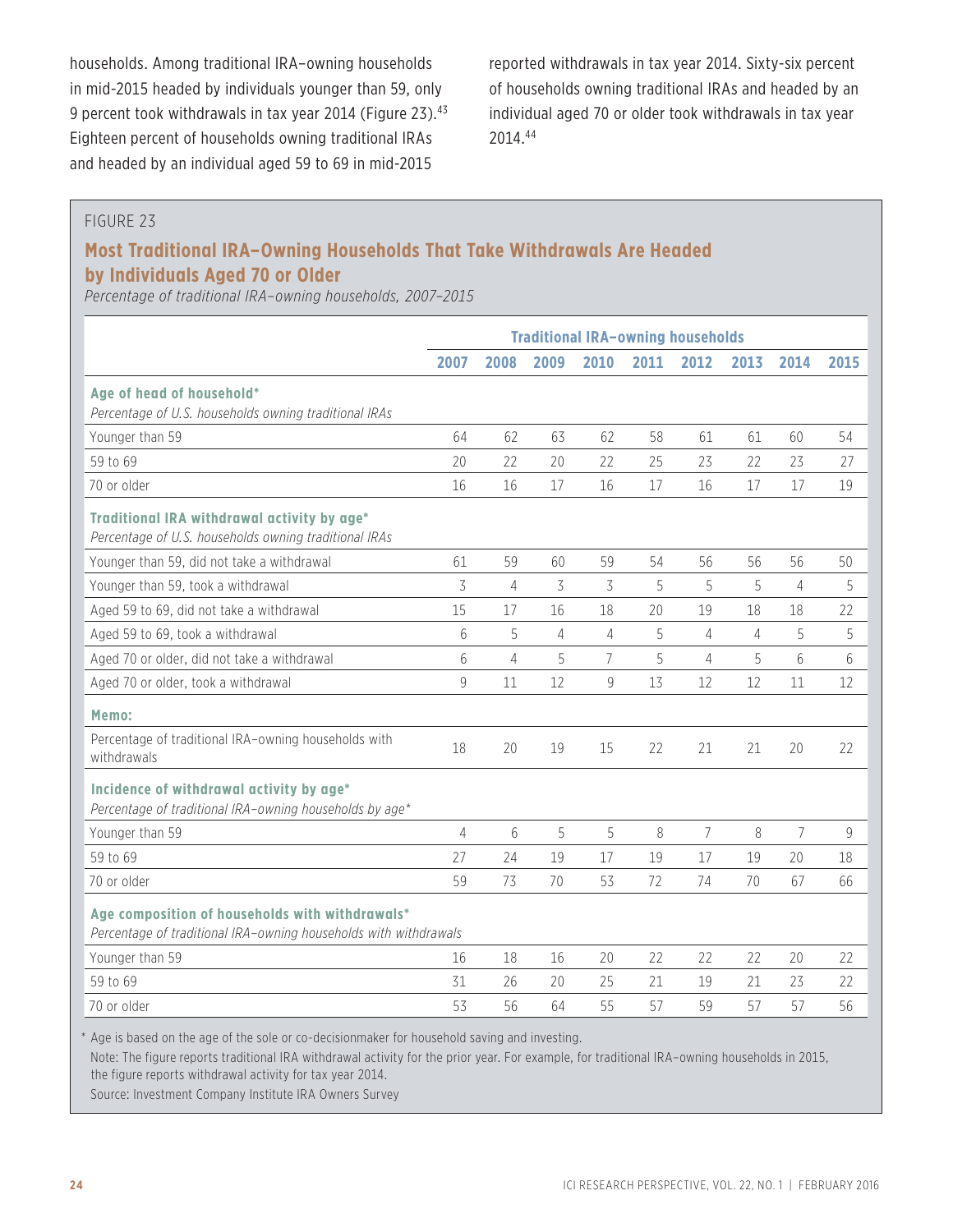Typically, withdrawals from traditional IRAs were taken to fulfill RMDs. Sixty-one percent of households owning traditional IRAs in mid-2015 and making withdrawals in tax year 2014 calculated their withdrawal amount based on the RMD, compared with 65 percent in tax year 2013 (Figure 24). Another 24 percent of traditional IRA–owning households taking withdrawals reported they withdrew lump sums based on needs in tax year 2014, compared with 20 percent in tax year 2013. In tax year 2014, 11 percent reported a scheduled withdrawal amount, either as a percentage of the account or a regular dollar amount, the same share that reported a scheduled withdrawal amount in tax year 2013.

Reflecting the rules governing distributions from traditional IRAs, households headed by individuals aged 70 or older were much more likely to cite RMDs as the way they calculated their withdrawal amounts,<sup>45</sup> while younger

households were much more likely to take lump-sum withdrawals based on needs. Among traditional IRA– owning households in mid-2015 with a head of household aged 70 or older and taking a withdrawal in tax year 2014, 89 percent indicated their withdrawal was based on the RMD rules—only 5 percent took lump sums based on needs (Figure 25). In contrast, among withdrawing households younger than age 70, 49 percent took lump sums based on needs.

Traditional IRA–owning households that took withdrawals in tax year 2014 usually consulted outside sources to determine the amount of the withdrawal. Sixty-nine percent consulted a professional financial adviser to determine the amount to withdraw in tax year 2014 (Figure 26). Fortythree percent consulted Internal Revenue Service (IRS) rules or publications.

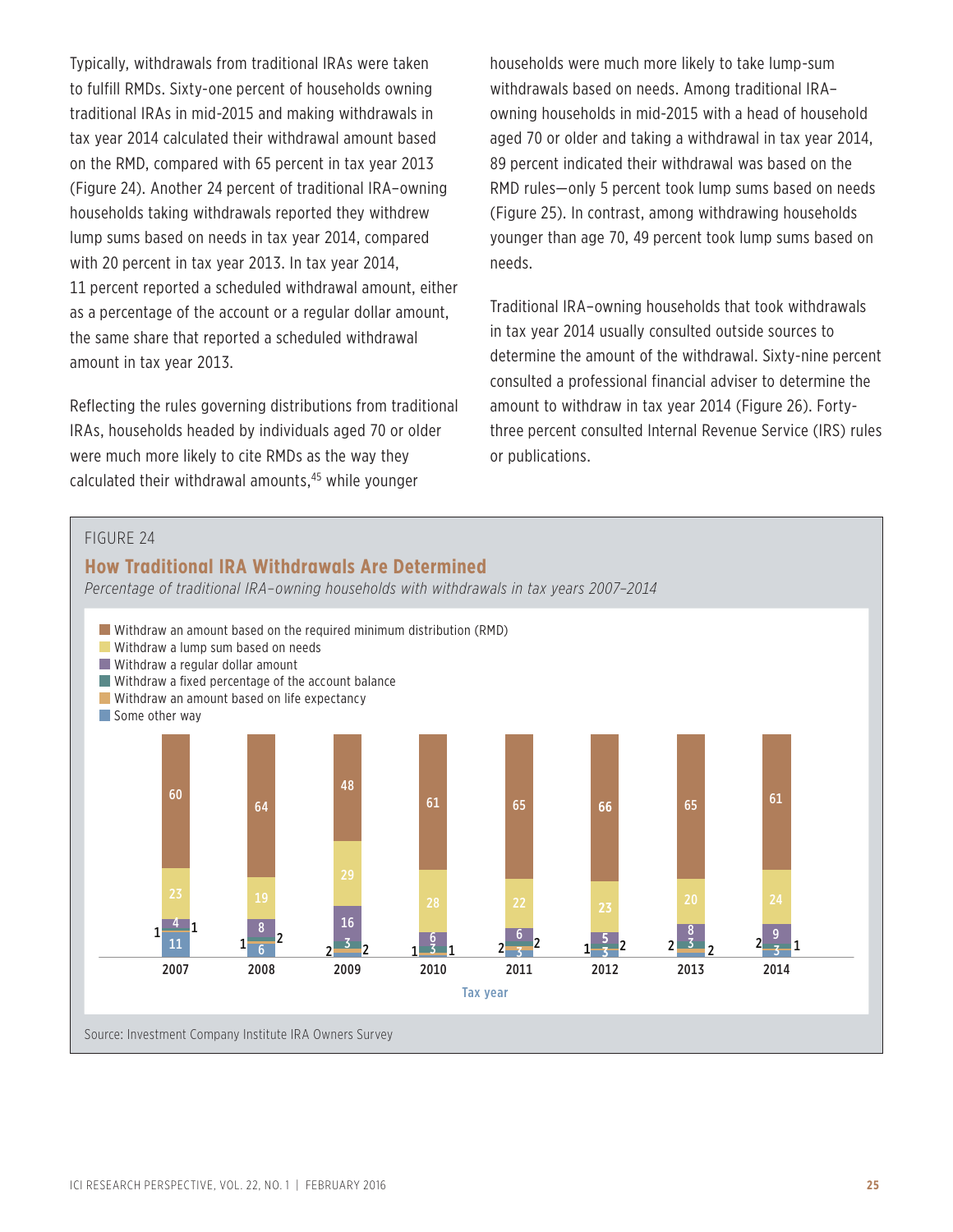

#### FIGURE 26

### **Most Households Consult a Professional Financial Adviser to Determine the Amount of Traditional IRA Withdrawals**

*Percentage of traditional IRA–owning households with withdrawals in tax year 2014*

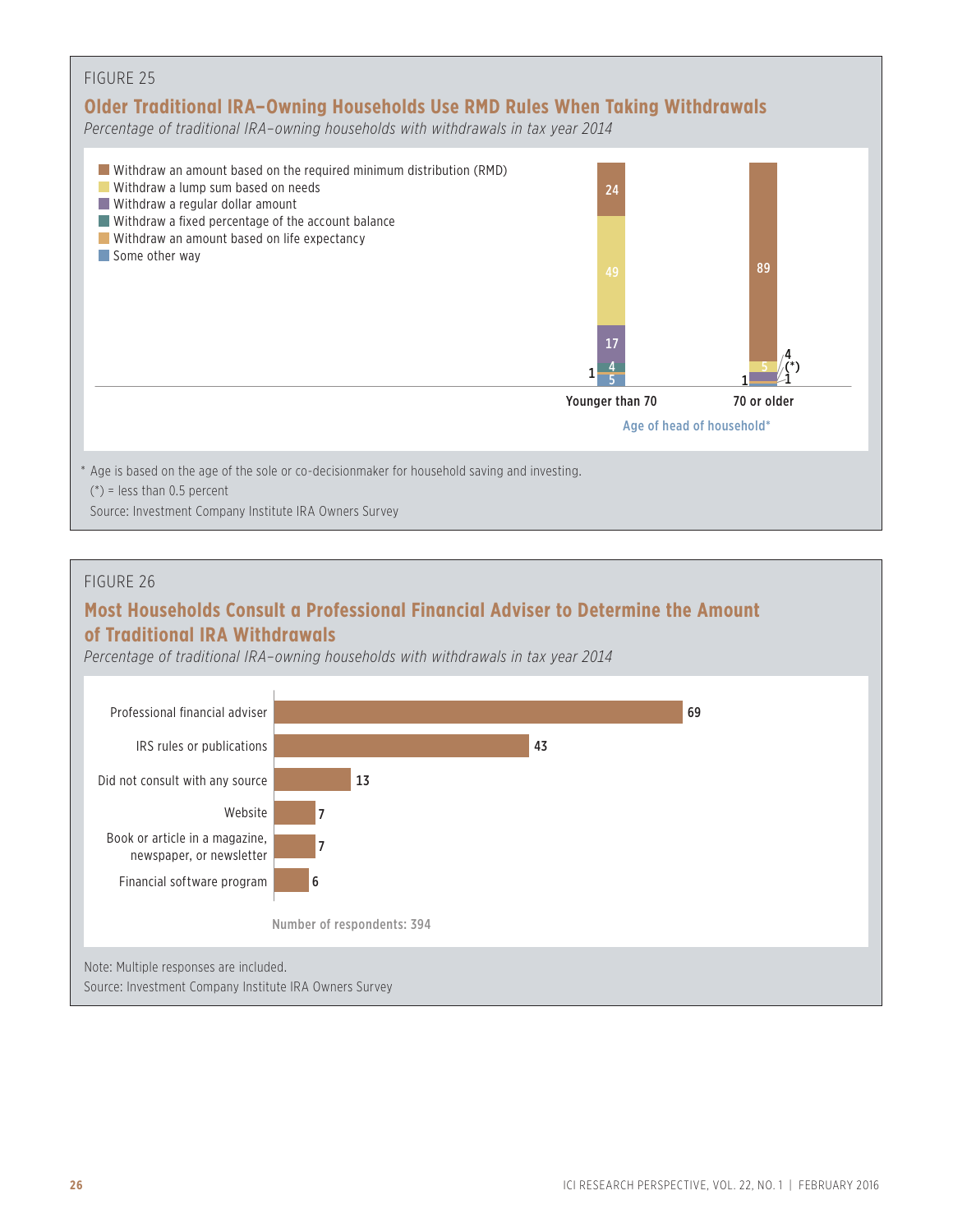### **The Role of Traditional IRA Withdrawals in Retirement**

Traditional IRA withdrawals can be used for a variety of purposes in retirement. Among households in which either the head of household or spouse was retired, 48 percent reported using traditional IRA withdrawals to pay for living expenses (Figure 27). Thirty-seven percent of retired households that took traditional IRA withdrawals in tax year 2014 reinvested or saved the withdrawal amount into another account.<sup>46</sup> Twenty-five percent reported using their withdrawals for home purchase, repair, or remodeling, and 36 percent reported using their withdrawals for healthcare expenses. Twenty-three percent used their withdrawals for emergencies.

Because today's withdrawal activity may not be a good indicator of future withdrawal activity, traditional IRA– owning households that did not take withdrawals in tax year 2014 were asked about their future withdrawal intentions. In mid-2015, 72 percent of these traditional IRA–owning households said it is unlikely they will take withdrawals prior to age 70½ (Figure 28). Among traditional IRA–owning households in 2015 that did not take withdrawals in tax year 2014, 46 percent indicated it is "not likely at all" that they would start traditional IRA withdrawals before required. Another 26 percent reported it is "not very likely" that they would take withdrawals prior to age 70½.

#### FIGURE 27

### **Traditional IRA Withdrawals Often Are Used to Pay for Living Expenses**

Percentage of withdrawing traditional IRA–owning households<sup>1</sup> in which either the head of household or spouse is retired,<sup>2</sup> *2015* 

| Purpose of traditional IRA withdrawal in retirement <sup>3</sup> |     |  |
|------------------------------------------------------------------|-----|--|
| Took withdrawals to pay for living expenses                      | 48  |  |
| Spent it on a car, boat, or big-ticket item other than a home    | 12  |  |
| Spent it on a healthcare expense                                 | 36  |  |
| Used it for an emergency                                         | 23  |  |
| Used it for home purchase, repair, or remodeling                 | 25  |  |
| Reinvested or saved it in another account                        | 37  |  |
| Paid for education                                               | 8   |  |
| Some other purpose                                               |     |  |
| Number of respondents                                            | 388 |  |

<sup>1</sup>The base of respondents includes the 16 percent of traditional IRA-owning households that were retired and took withdrawals reported in Figure 22.

<sup>2</sup>The household was considered retired if either the head of household or spouse responded affirmatively to the question: "Are you retired from your lifetime occupation?"

<sup>3</sup> Multiple responses are included.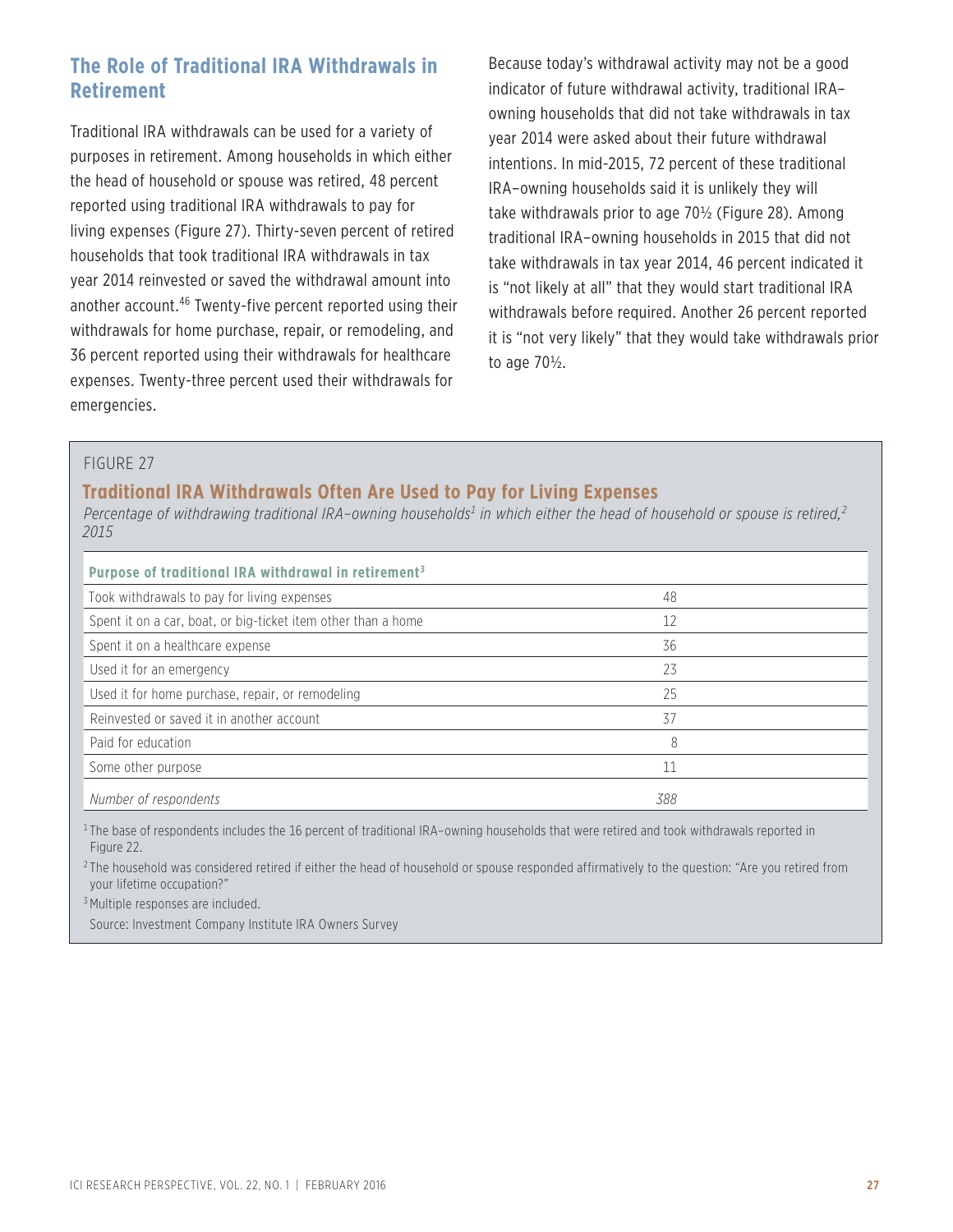### **Most Traditional IRA Owners Have a Planned Retirement Strategy**

Seventy percent of traditional IRA–owning households in mid-2015 said they have a strategy for managing income and assets in retirement (Figure 29). These households typically seek advice when building their retirement income strategy. Sixty-eight percent of traditional IRA–owning

households with a strategy consulted a professional financial adviser when creating the strategy (Figure 30). Twenty-eight percent of households with a strategy consulted with friends or family and 21 percent consulted written materials (e.g., a book or article in a magazine or newspaper). Twenty percent used a website to help create their retirement income and asset management strategy, and 9 percent used a financial software package.



### FIGURE 29

### **Most Traditional IRA–Owning Households Have a Strategy for Managing Income and Assets in Retirement**

*Percentage of traditional IRA–owning households, 2015*

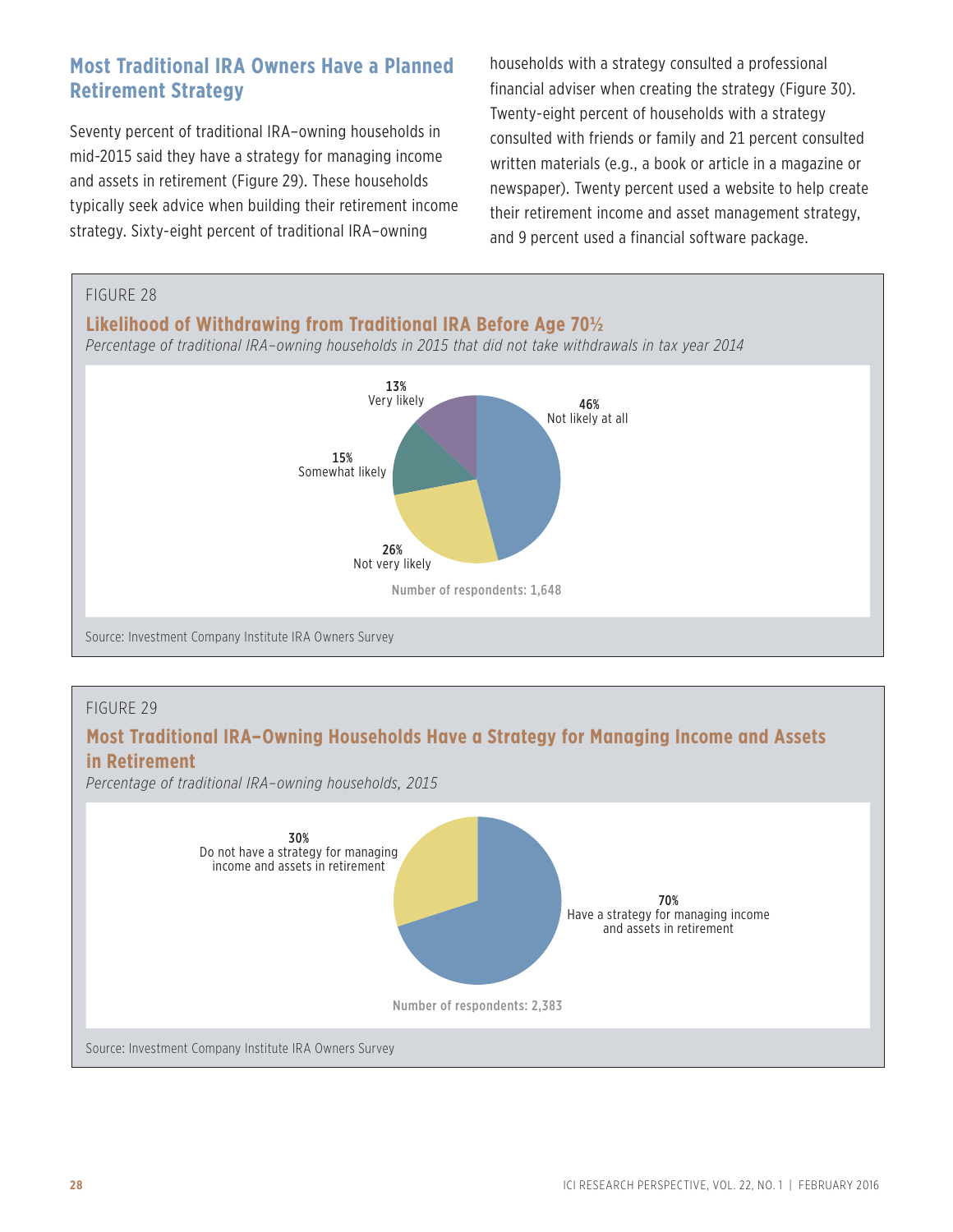### FIGURE 30

### **Most IRA Owners Consult a Professional Financial Adviser When Creating a Retirement Strategy**

*Percentage of traditional IRA–owning households that indicated they have a strategy for managing income and assets in retirement, 2015*

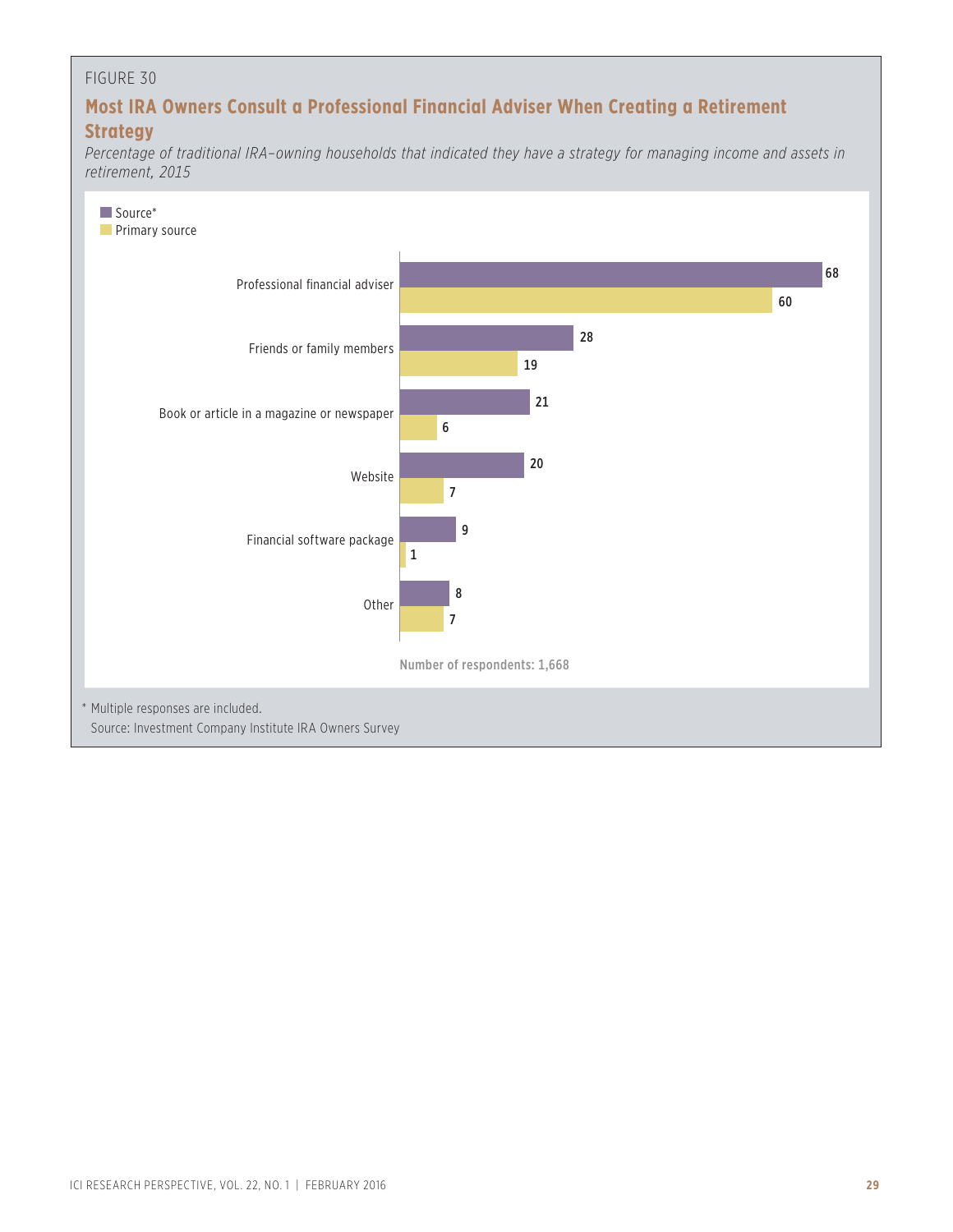Traditional IRA–owning households with a strategy for managing their income and assets in retirement reported that their strategy had multiple components. Seventysix percent of these households set aside emergency funds and 75 percent developed a retirement income plan as part of their strategy (Figure 31). Seventy-five percent of households with a strategy for managing their income and assets in retirement reviewed their asset allocation.

Seventy-two percent determined their retirement expenses, and 71 percent reviewed their insurance policies. More than six in 10 determined when to take Social Security benefits, with households aged 50 or older more likely to have done so compared with households younger than 50. Eighty-two percent of traditional IRA–owning households with a strategy took three or more steps in developing their strategy.

#### FIGURE 31

### **Components of Strategy for Managing Income and Assets in Retirement**

*Percentage of traditional IRA–owning households that indicated they have a strategy for managing income and assets in retirement, 2015*

|                                                 |       | Age of head of household* |          |          |             |  |
|-------------------------------------------------|-------|---------------------------|----------|----------|-------------|--|
|                                                 | All   | <b>Younger</b><br>than 35 | 35 to 49 | 50 to 64 | 65 or older |  |
| Set aside emergency funds                       | 76    | 81                        | 77       | 75       | 76          |  |
| Develop a retirement income plan                | 75    | 69                        | 77       | 75       | 77          |  |
| Review asset allocation                         | 75    | 64                        | 76       | 79       | 75          |  |
| Determine your retirement expenses              | 72    | 57                        | 69       | 75       | 76          |  |
| Review your insurance policies                  | 71    | 68                        | 75       | 71       | 69          |  |
| Determine when to take Social Security benefits | 63    | 50                        | 55       | 64       | 72          |  |
| Other                                           | 3     | 3                         |          | 3        | 3           |  |
| Number of respondents                           | 1.605 | 180                       | 305      | 596      | 524         |  |

\* Age is based on the age of the sole or co-decisionmaker for household saving and investing. Note: Multiple responses are included; 82 percent of traditional IRA–owning households that indicated they have a strategy for managing income and assets in retirement took three or more steps in developing their strategy. Source: Investment Company Institute IRA Owners Survey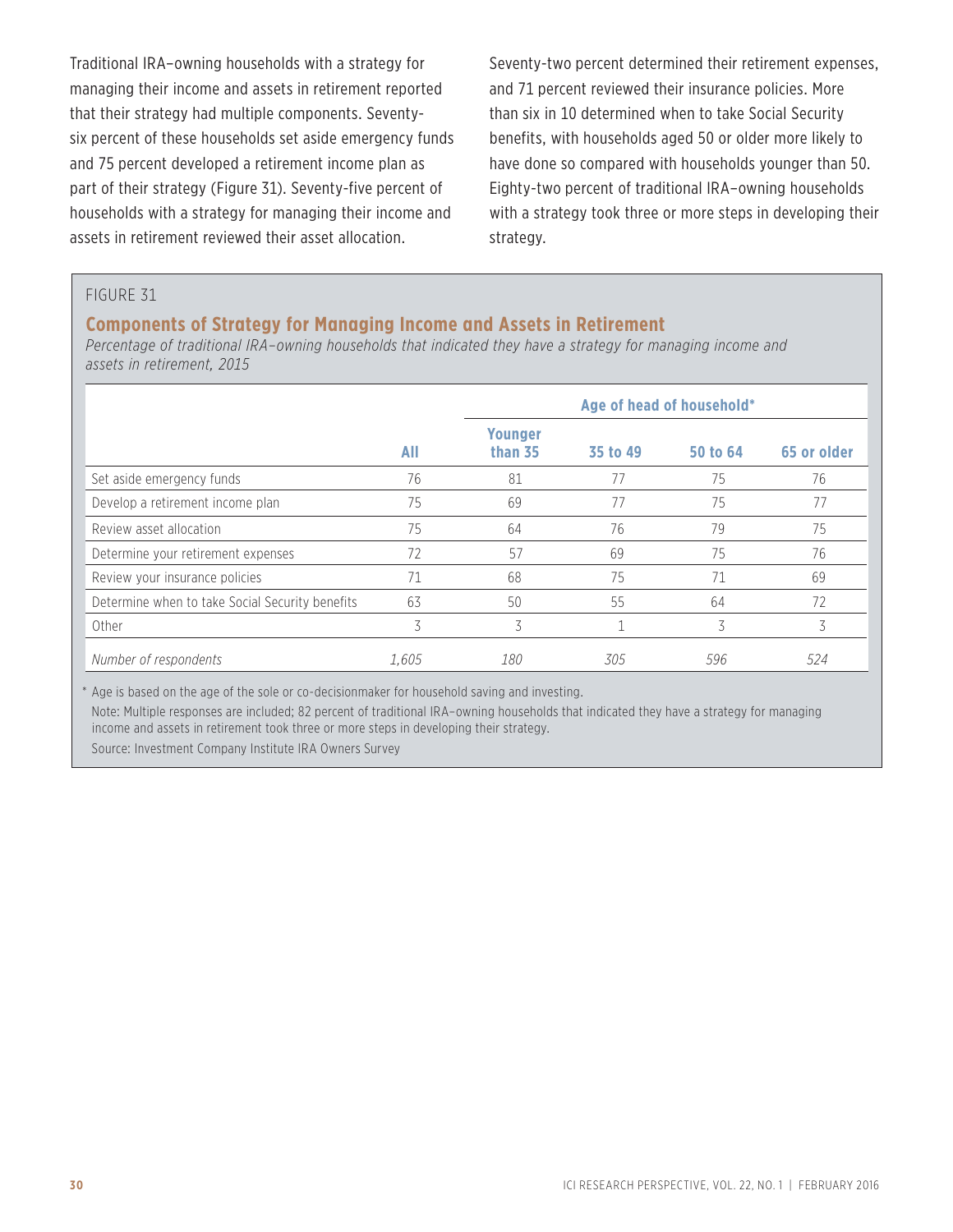### **Expected Role of IRA Withdrawals in Retirement**

Traditional IRA–owning households that were either (1) not retired or (2) retired but did not take withdrawals in tax year 2014 reported a pattern for the expected role of future IRA withdrawals in retirement that is consistent among those who withdrew in tax year 2014. Sixty-two percent

of these households reported they plan to use IRA withdrawals to pay for living expenses in retirement (Figure 32). Another 65 percent reported they plan to use future IRA withdrawals for an emergency. When asked to select a primary role for future IRA withdrawals in retirement, 47 percent expected the primary role of IRA withdrawals will be to pay for living expenses in retirement.

#### FIGURE 32

### **Expected Role of IRA Withdrawals in Retirement**

Percentage of traditional IRA–owning households,<sup>1</sup> excluding retiree households with withdrawals, 2015

| Plan for future IRA withdrawals in retirement <sup>2</sup>    |       |  |
|---------------------------------------------------------------|-------|--|
| Take withdrawals to pay for living expenses                   | 62    |  |
| Spend it on a car, boat, or big-ticket item other than a home | 11    |  |
| Spend it on a healthcare expense                              | 34    |  |
| Use it for an emergency                                       | 65    |  |
| Use it for home purchase, repair, or remodeling               | 25    |  |
| Reinvest or save it in another account                        | 45    |  |
| Pay for education                                             | 13    |  |
| Some other plan                                               | 8     |  |
| Primary plan for future IRA withdrawals in retirement         |       |  |
| Take withdrawals to pay for living expenses                   | 47    |  |
| Spend it on a car, boat, or big-ticket item other than a home | 2     |  |
| Spend it on a healthcare expense                              | 4     |  |
| Use it for an emergency                                       | 18    |  |
| Use it for home purchase, repair, or remodeling               | 6     |  |
| Reinvest or save it in another account                        | 16    |  |
| Pay for education                                             | 3     |  |
| Some other plan                                               | 4     |  |
| Number of respondents                                         | 1.837 |  |

 $1$ The base of respondents includes the 23 percent of traditional IRA–owning households that were retired but did not take withdrawals (that were asked about their future plans), the 6 percent of nonretired households that took withdrawals, and the 55 percent of nonretired households that did not take withdrawals (see Figure 22).

<sup>2</sup> Multiple responses are included.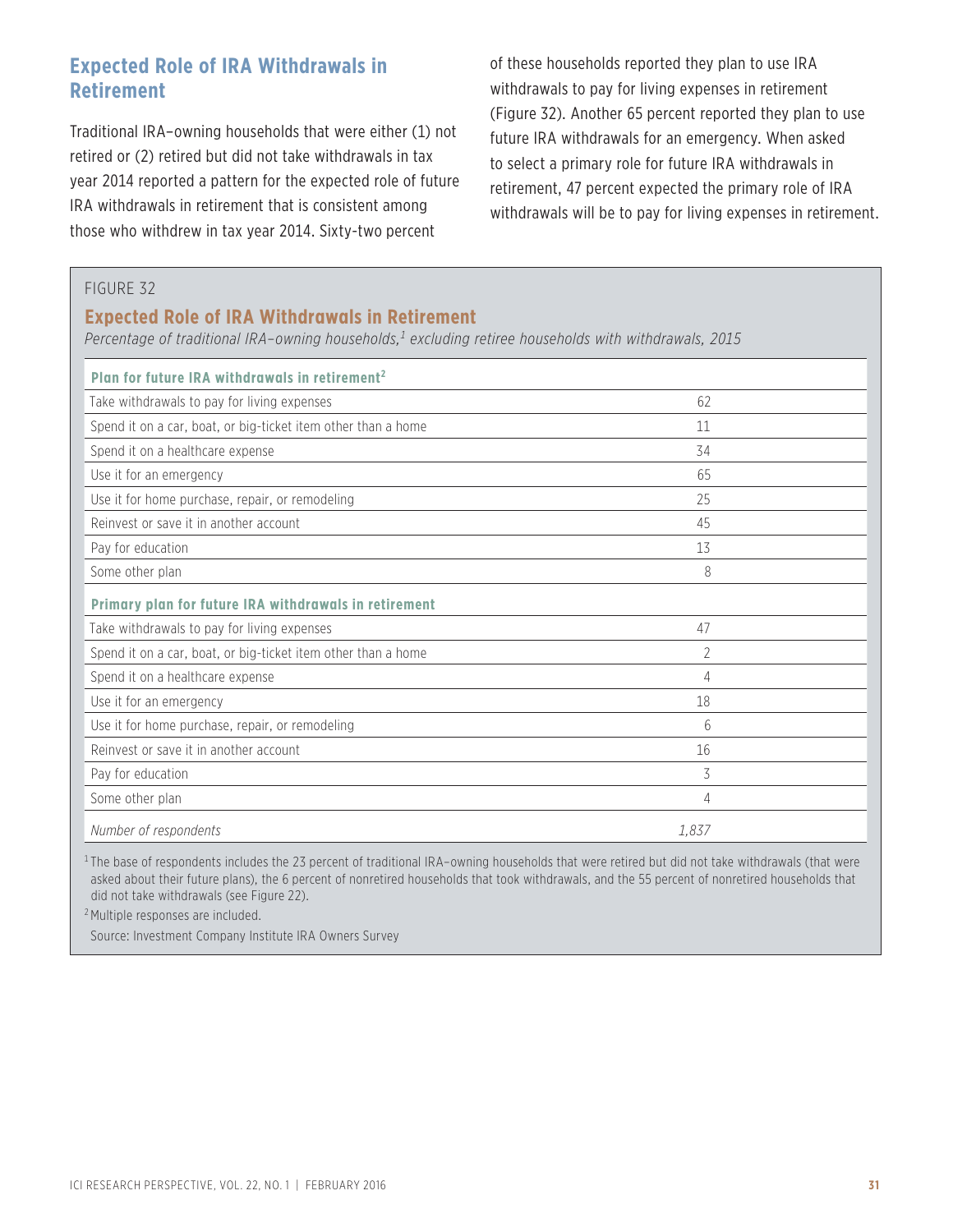### *Additional Reading*

- » "The IRA Investor Profile: Traditional IRA Investors' Activity, 2007–2013," *ICI Research Report*. This report uses information collected in The IRA Investor Database™ to provide insight into contributions, rollovers, withdrawals, asset allocation, and account balances of more than 10 million traditional IRA investors in 2013. Available at www.ici.org/pdf/rpt\_15\_ira\_traditional.pdf.
- » "The IRA Investor Profile: Roth IRA Investors' Activity, 2007–2013," *ICI Research Report*. Information collected in The IRA Investor Database™ allows this report to analyze the contributions, conversions, rollovers, withdrawals, asset allocation, and account balances of more than 5 million Roth IRA investors in 2013. Available at www.ici.org/ pdf/rpt 15 ira roth investors.pdf.
- » "The Evolving Role of IRAs in U.S. Retirement Planning," *Investment Company Institute Perspective*. This research paper describes how the evolution of employer-sponsored retirement plans has elevated the importance of IRAs for many U.S. households and highlights the significant role that IRAs play in retirement and retirement planning. Available at www.ici.org/pdf/per15-03.pdf.
- » "The Individual Retirement Account at Age 30: A Retrospective," *Investment Company Institute Perspective*. This research paper provides a summary of the growth and development of the IRA market. Available at www.ici.org/ pdf/per11-01.pdf.
- $\%$  "The U.S. Retirement Market, Third Quarter 2015." This quarterly release updates aggregate assets in retirement plans, IRAs, and annuities. Available at www.ici.org/info/ret\_15\_q3\_data.xls.
- » Individual Retirement Account Resource Center Available at www.ici.org/iraresource.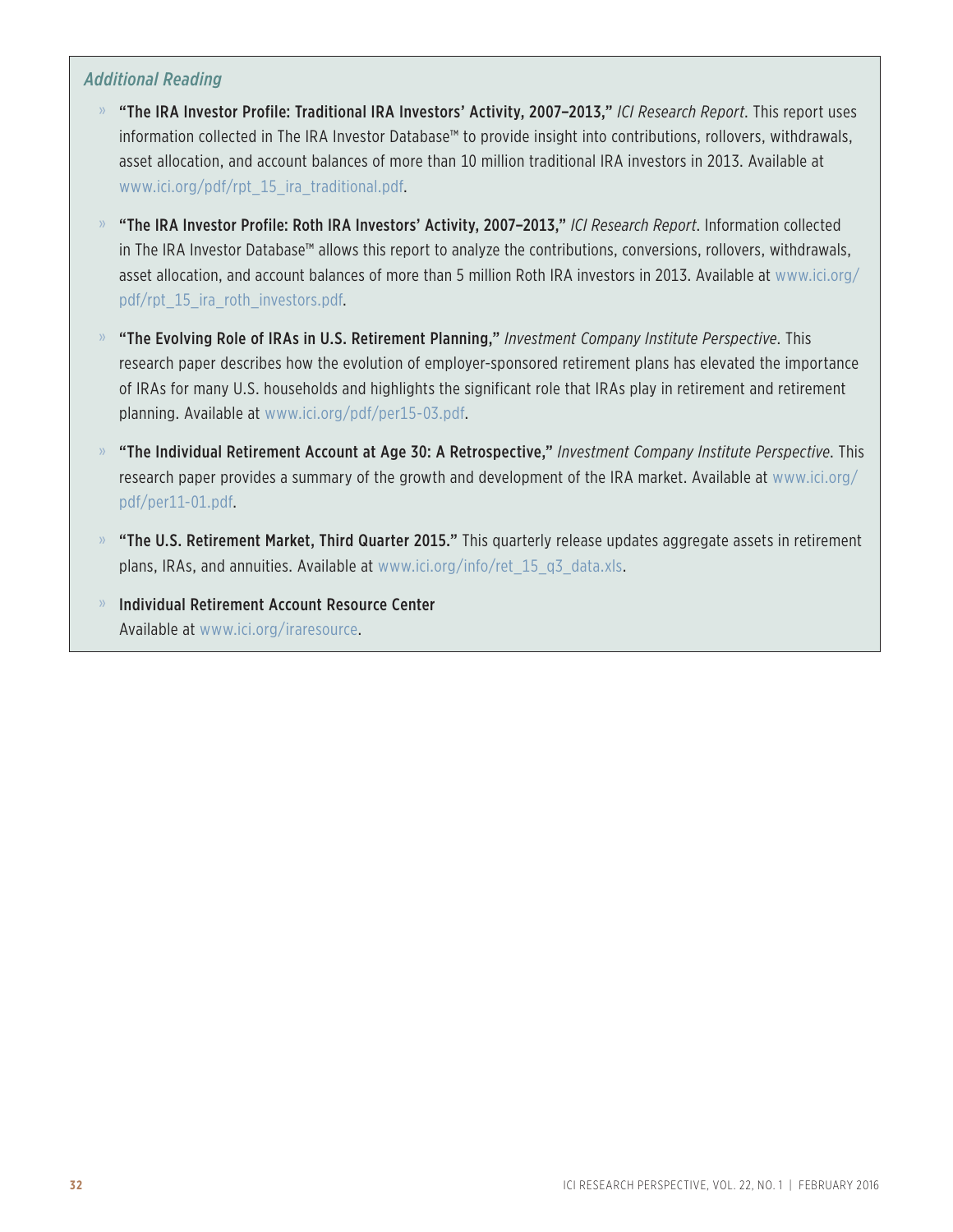### **Glossary**

catch-up contribution. Individuals aged 50 or older are permitted to make contributions to an IRA or employersponsored retirement savings plan in excess of the annual contribution limit. In 2015, the catch-up limit was \$1,000 for IRAs, \$2,500 for SIMPLE plans, and \$6,000 for 401(k) plans.

contribution limit. Federal law establishes limits for the amount an individual may contribute to an IRA, 401(k), or other retirement savings plan in any given year. In 2015, the annual employee contribution limit for 401(k)s and similar employer-sponsored retirement plans was \$18,000; the annual limit for traditional and Roth IRAs was \$5,500; and the annual limit for SIMPLE IRAs was \$12,500. The limit on the sum of employee and employer contributions for DC plans in 2015 was \$53,000. Individuals aged 50 or older may make additional catch-up contributions.

conversion. The movement of assets in a traditional IRA to a Roth IRA, either through a transfer of assets from a traditional IRA to a Roth IRA or by redesignating a traditional IRA as a Roth IRA. Assets in a 401(k) or other tax-advantaged employer-sponsored retirement plan also may be converted to a Roth IRA. Generally the assets converted are taxable in the year of the conversion to the Roth IRA.

defined benefit (DB) plan. An employer-sponsored pension plan in which the amount of future benefits an employee will receive from the plan is defined, typically by a formula based on salary history and years of service. The amount of contributions the employer is required to make will depend on the investment returns experienced by the plan and the benefits promised.

defined contribution (DC) plan. An employer-sponsored retirement plan, such as a 401(k) plan or a 403(b) plan, in which contributions are made to individual participant accounts. Depending on the type of DC plan, contributions may be made by the employee, the employer, or both. The employee's benefits at retirement or termination of employment are based on the employee's and employer's

contributions, as well as earnings and losses on those contributions.

distribution. Individuals may take distributions (that is, withdraw funds) from their IRAs prior to retirement, but distributions may be subject to federal income tax, a tax penalty, or both. Withdrawals from traditional IRAs before age 59½ are subject to income tax and may be subject to a 10 percent early withdrawal penalty. The earnings portion of withdrawals from Roth IRAs made within five years of contribution or made before age 59½ is generally subject to income tax and may be subject to the 10 percent penalty. For both traditional IRAs and Roth IRAs, the 10 percent penalty does not apply to withdrawals made in cases of death or disability, or if used for certain medical expenses, first-time homebuyer expenses, qualified higher-education expenses, health insurance expenses of unemployed individuals, or as part of a series of substantially equal periodic payments (SEPPs) made for the life or over the life expectancy of the individual. In addition, provided the five-year holding period is satisfied, the earnings portion of early withdrawals from a Roth IRA made in cases of death, disability, or qualified first-time homebuyer expenses are not subject to income tax.

401(k) plan. A type of DC plan that allows employees to choose to contribute a portion of their salaries into the plan, which defers income taxes on the amounts contributed. Like a traditional IRA, no taxes are due until distributions are taken from the account. Starting in 2006, plans could choose to allow employees to make Roth contributions to a 401(k) plan. These contributions are claimed as taxable income in the year of the contribution, but no taxes are due on qualified distributions. Most 401(k) plans also allow employees to choose how to invest their accounts.

individual retirement account (IRA). A tax-deferred or tax-free retirement account that allows contributions of a limited yearly sum. Congress initially designed IRAs to have two roles: (1) to give individuals not covered by a retirement plan at work a tax-advantaged retirement savings plan, and (2) to complement the employersponsored retirement system by preserving rollover assets at job separation or retirement. The acronym *IRA* also refers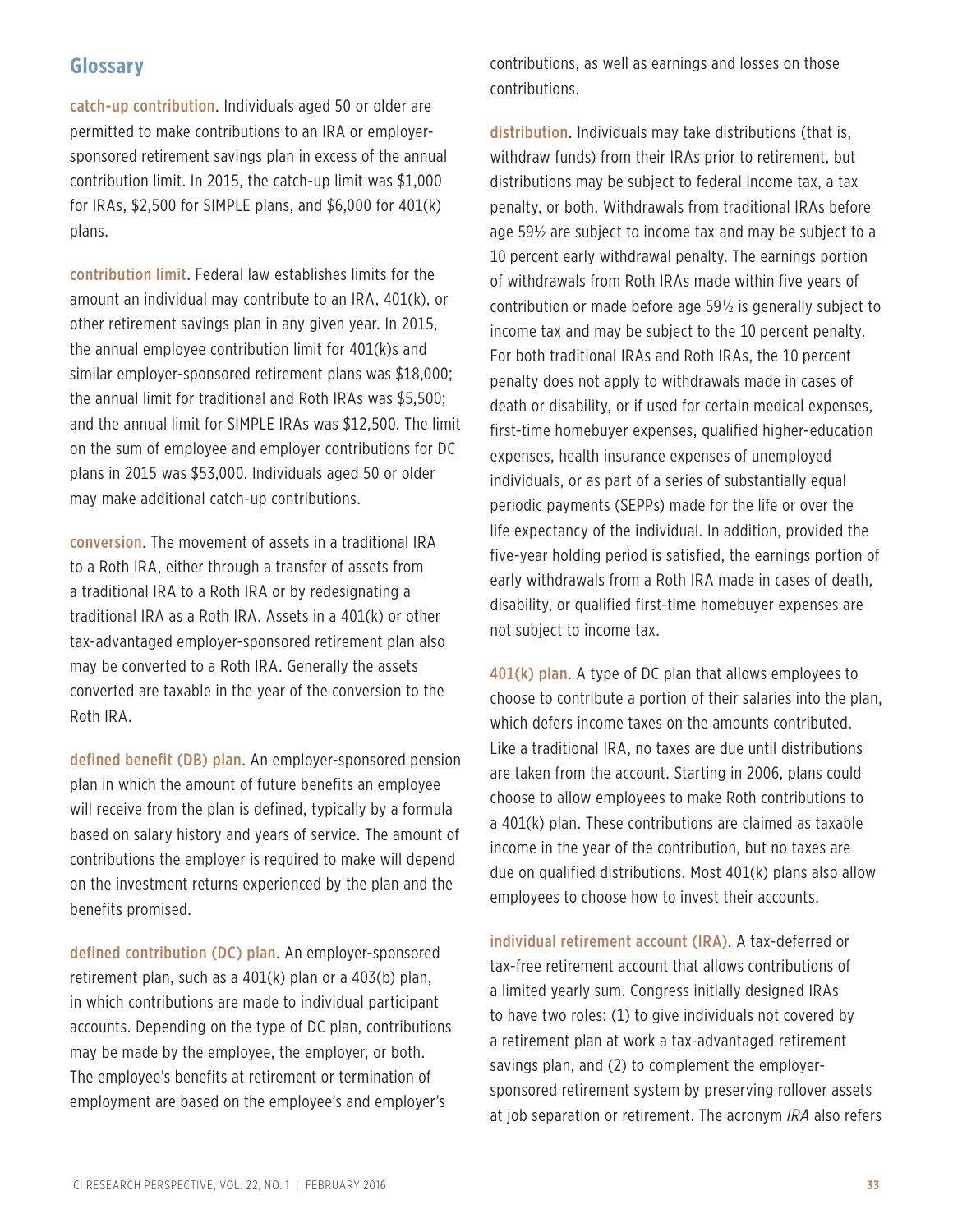to *individual retirement annuities*, which receive similar tax treatment.

required minimum distribution (RMD). Minimum distribution rules require that beginning at age 70½, the entire amount of a traditional IRA be distributed over the expected life of the individual (or the joint lives of the individual and designated beneficiary). Distributing less than the required amount will result in a tax penalty. Roth IRAs are not subject to required minimum distributions during the account holder's lifetime.

rollover. The transfer of an investor's assets from one qualified retirement plan or account (IRA, 401(k), or other tax-advantaged, employer-sponsored retirement plan) to another—due to changing jobs, for instance—without a tax penalty.

Roth IRA. First available in 1998, this type of individual retirement account only permits after-tax (nondeductible) contributions. Distributions of both principal and earnings generally are not subject to federal income tax if taken after age 59½ (provided the five-year holding period is met). Distributions of principal before age 59½ are not subject to tax, but investment earnings are generally

subject to tax and a 10 percent penalty if taken before age 59½. Distributions are not required during the account holder's lifetime.

SEP IRA (simplified employee pension). A retirement program in which an employer makes contributions to IRAs on behalf of employees. A salary reduction SEP (or SAR-SEP) IRA is a SEP IRA that allows employees to contribute their own compensation into an IRA. When Congress created the SIMPLE IRA in 1996, it provided that an employer could not establish a new SAR-SEP plan after 1996.

SIMPLE IRA (savings incentive match plan for employees).

A tax-favored retirement plan created in 1996 that small employers can set up for the benefit of their employees. Both employer and employee contributions are allowed in a SIMPLE IRA plan.

traditional IRA. The first type of IRA, which was created in 1974. Individuals may make tax-deductible and nondeductible contributions to these IRAs. Taxes on IRA investment earnings are deferred until they are distributed. Upon distribution, both deductible contributions and earnings are subject to federal income tax. Generally, distributions before age 59½ are subject to income tax and a 10 percent penalty.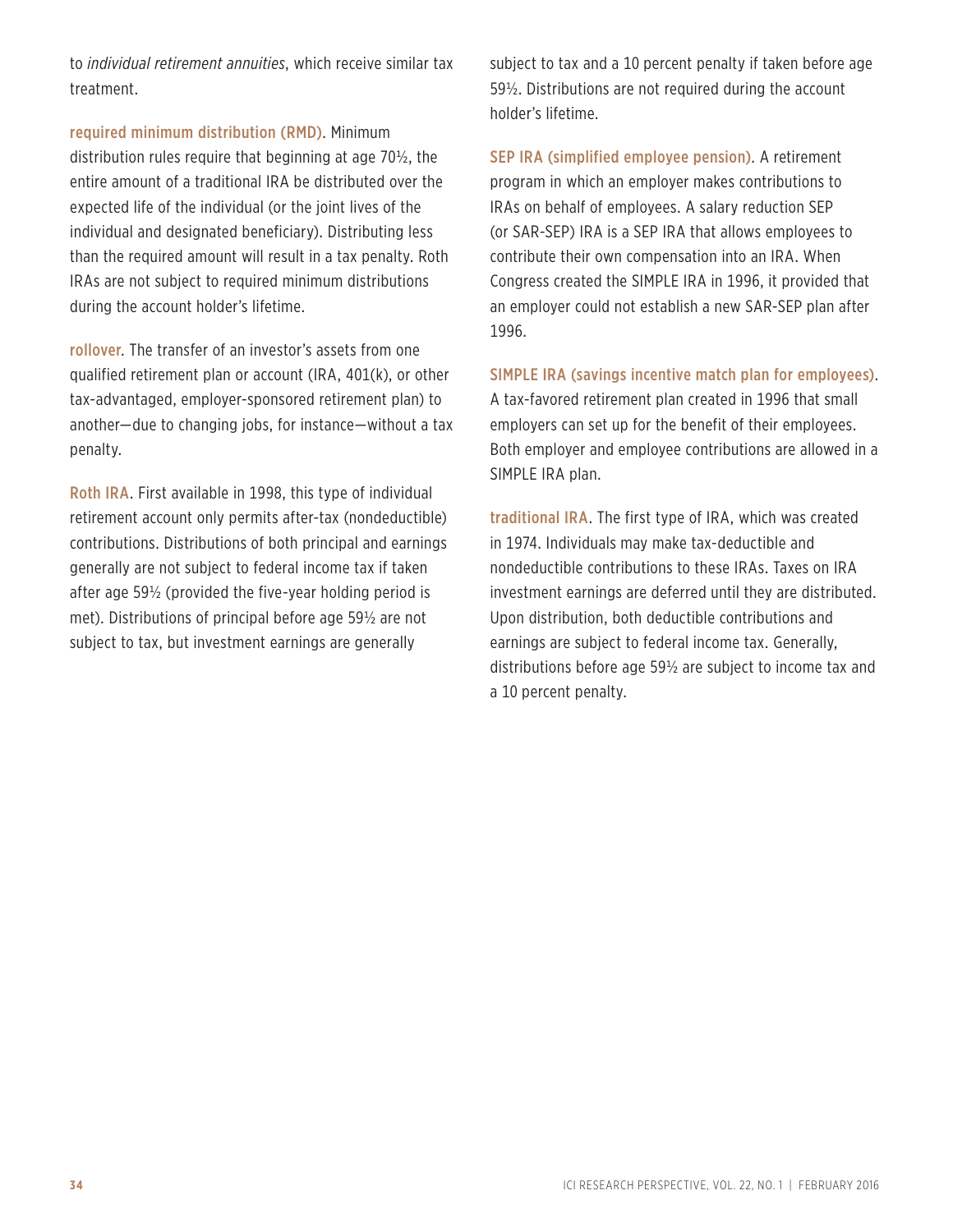### **Notes**

- $1$  See Investment Company Institute 2015. Key terms related to IRAs and retirement savings are presented in the glossary of this report (pages 33–34). For additional information and the rules governing IRAs, see Internal Revenue Service 2015a and 2015b.
- <sup>2</sup> Households' total financial assets were \$68.9 trillion as of September 2015 and \$22.8 trillion at year-end 1995. See U.S. Federal Reserve Board 2015.
- <sup>3</sup> Data in this *ICI Research Perspective* on the number and percentage of households owning IRAs are based on ICI's Annual Mutual Fund Shareholder Tracking Survey conducted from May to July 2015. This survey was based on a dual frame random digit dial (RDD) telephone sample and included 6,000 representative U.S. households. The standard error for the total sample is  $\pm 1.3$  percentage points at the 95 percent confidence level. For further discussion and additional results from this survey, see Burham, Bogdan, and Schrass 2015a and 2015b. The demographic and financial characteristics of IRA owners are derived from a separate IRA Owners Survey of 3,200 representative U.S. households owning traditional IRAs, Roth IRAs, and employer-sponsored IRAs (SEP IRAs, SAR-SEP IRAs, and SIMPLE IRAs). The 2015 IRA Owners Survey was based on a dual frame telephone sample with 2,200 households from the landline RDD frame and 1,000 households from the cell phone RDD frame. The standard error for the total sample is  $\pm 1.7$  percentage points at the 95 percent confidence level. IRA ownership does not include ownership of Coverdell Education Savings Accounts (formerly called education IRAs).

The incidence of IRA ownership is calculated from the ICI Annual Mutual Fund Shareholder Tracking Survey, which collects information on retirement and other investment account ownership among U.S. households headed by individuals aged 18 or older. Starting in 2013, the order of the account type choices in the question regarding ownership of retirement and other savings accounts was changed. This change was made to avoid confusion between individual accounts in 401(k) and other employer-sponsored DC plan accounts versus IRAs. Beginning in 2013, respondents were asked if they own a 401(k) and other employer-sponsored DC retirement plans, then if they own a traditional IRA or a Roth IRA, then if they own an employer-sponsored IRA, and finally, if they own a 529 plan or Coverdell Education Savings Account (ESA). In prior years, respondents were asked first if they own a traditional IRA or Roth IRA, then if they own a Coverdell ESA, then if they own an employer-sponsored IRA, and finally, if they own a 401(k) or other employer-sponsored plan account (529 plan ownership was a separate question). In 2014 and 2015, the incidence of IRA ownership is lower than in previous years, possibly due to the reordering of

questions regarding retirement and other savings accounts in the questionnaire (introduced in 2013), as well as a sampling and weighting methodology change introduced in 2014. See Figure A[1 in the appendix f](https://www.ici.org/pdf/per22-01a.pdf)or the complete time series on IRA incidence. See Burham, Bogdan, and Schrass 2015a for details on the changes to the ICI Annual Mutual Fund Shareholder Tracking Survey.

- <sup>4</sup> See note 3 for a discussion of changes in IRA incidence in ICI's surveys. The ICI Annual Mutual Fund Shareholder Tracking Survey results in higher incidence of IRA ownership than the Federal Reserve Board's Survey of Consumer Finances. For example, ICI tabulations of the 2013 Survey of Consumer Finances indicate that 22.2 percent of U.S. households owned traditional IRAs and 10.5 percent of U.S. households owned Roth IRAs. The ICI Annual Mutual Fund Shareholder Tracking Survey finds that 29.4 percent of U.S. households in 2013, 25.3 percent in 2014, and 24.4 percent in 2015 owned traditional IRAs; in addition, 15.6 percent of U.S. households in 2013, 15.6 percent in 2014, and 16.3 percent in 2015 owned Roth IRAs (see Figure A1 [in the appendix\).](https://www.ici.org/pdf/per22-01a.pdf) For a description of the Survey of Consumer Finances, see Bricker et al. 2014.
- <sup>5</sup> See Figures 12–16 for additional information on rollover activities and Figure A1[5 in the appendix](https://www.ici.org/pdf/per22-01a.pdf) for additional information on traditional IRA–owning households with rollovers.
- <sup>6</sup> The ability to contribute to Roth IRAs is restricted based on household income. Prior to 2010, there were restrictions on conversions based on household income. In 2010, the income limits for Roth conversions were lifted. For additional detail, see Internal Revenue Service 2015a. It is possible that Roth IRA ownership is not more widespread because income limits restrict the ability of many U.S. households to invest in Roth IRAs.
- $7$  See Brady and Bogdan 2014 and Brady, Burham, and Holden 2012 for discussion of the life-cycle model and household survey results regarding savings goals.
- <sup>8</sup> See Sabelhaus and Schrass 2009.
- $9$  For example, the first-year replacement rate (mean scheduled Social Security first-year benefits as a percentage of average inflation-indexed career earnings for retired workers in the 1960–1969 birth cohort [individuals aged 46 to 55 in 2015]) decreased as income increased. The mean replacement rate for the lowest lifetime household earnings quintile was 86 percent; for the middle quintile, the mean Social Security replacement rate was 55 percent; and for the highest quintile, it was 33 percent. See Congressional Budget Office 2015a and 2015b. For additional discussion, see Brady and Bogdan 2014 and Brady, Burham, and Holden 2012.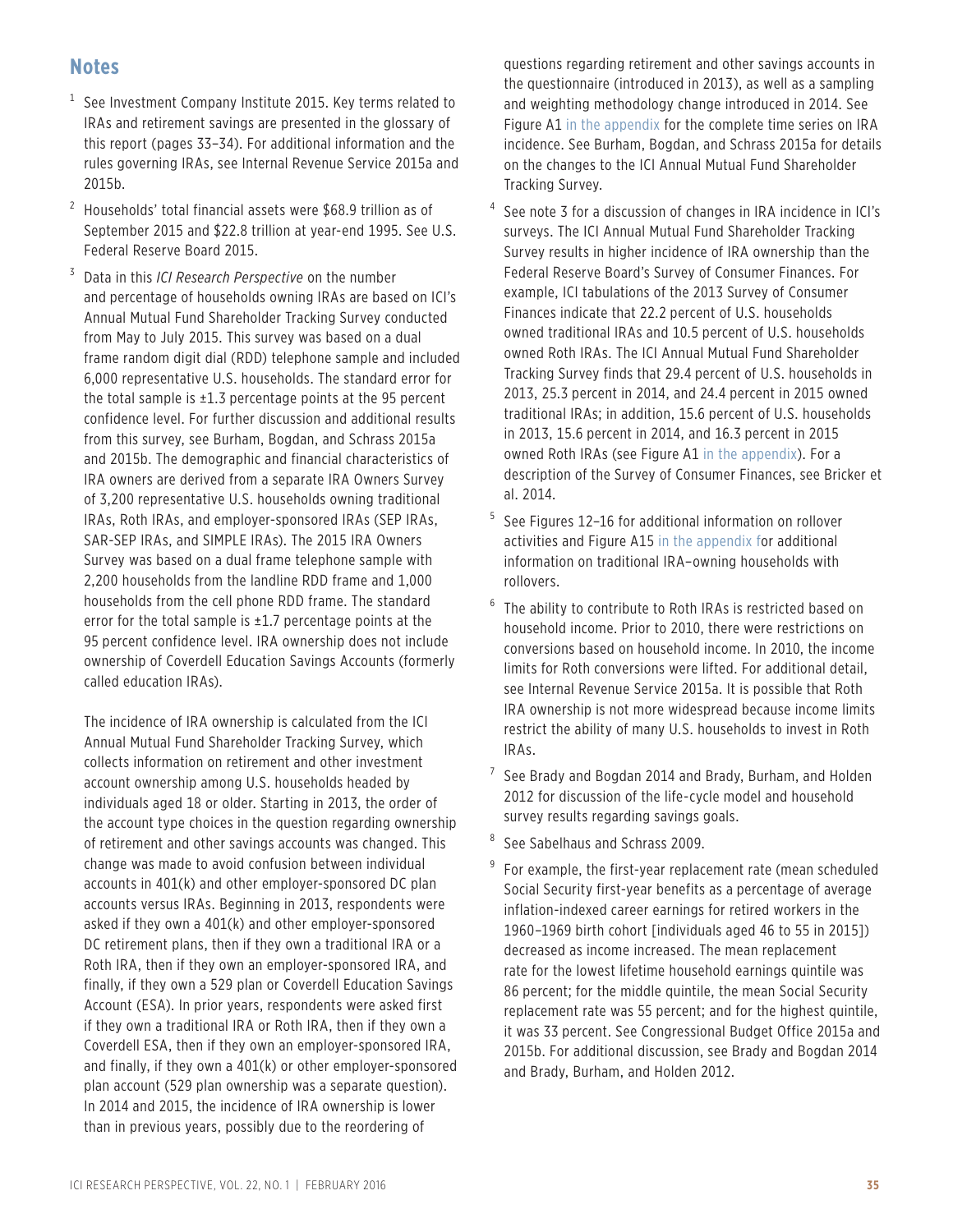- $10$  For discussion of retirement saving by different income groups, see Brady and Bogdan 2014; Burham, Bogdan, and Schrass 2015a; and Sabelhaus, Bogdan, and Schrass 2008.
- $11$  See Holden et al. 2005 for a discussion of the relationship between demographic characteristics and the propensity to save. For additional discussion, see also Brady and Bogdan 2014; Brady, Burham, and Holden 2012; and Sabelhaus, Bogdan, and Schrass 2008.
- <sup>12</sup> Willingness to take investment risk among IRA-owning households was similar to that among mutual fund–owning households. Among households owning mutual funds, 31 percent were willing to take substantial or above-average investment risk for similar levels of gain in 2015; see Burham, Bogdan, and Schrass 2015a.
- $13$  For earlier years of data ranging from 1989 through 2004, see Figure 8 in Holden and Schrass 2015a.
- $14$  This is a pattern of risk tolerance observed in other types of investors. For example, see Sabelhaus, Bogdan, and Schrass 2008 and Bogdan and Schrass 2016, forthcoming.
- <sup>15</sup> Research finds that the asset allocation of traditional IRA investors varies over the life cycle. Older traditional IRA investors tended to have higher shares of their IRAs in fixedincome investments compared with younger traditional IRA investors. With the exception of the youngest traditional IRA investors (who tend to have small accounts), younger traditional IRA investors tended to have higher allocations to equity investments compared with older traditional IRA investors. See Holden and Bass 2011 and 2015.
- $16$  For earlier years of data ranging from 1989 through 2004, see Figure 10 in Holden and Schrass 2015a.
- <sup>17</sup> See Holden et al. 2014 and 2015.
- $18$  For a brief history of IRAs and a discussion of the various features of different IRA types, see Holden et al. 2005. For a discussion of the evolving role of IRAs in U.S. retirement planning, see Sabelhaus and Schrass 2009.
- <sup>19</sup> Before 2008, Roth IRAs generally were not eligible for direct rollovers from employer-sponsored retirement plan accounts. The Pension Protection Act of 2006 (PPA) allows direct rollovers from employer-sponsored plans to Roth IRAs starting in 2008. For a complete discussion of the specific rules and the change, see Internal Revenue Service 2015a.
- $20$  Rollovers are possible from both DC plans and DB plans. For research on DC plan participants' distribution decisions at retirement, see Sabelhaus, Bogdan, and Holden 2008. For distribution activity from DC plans administered by The Vanguard Group, see Utkus and Young 2015.
- <sup>21</sup> See Internal Revenue Service, Statistics of Income Division 2015. For historical data, see Investment Company Institute 2015.
- <sup>22</sup> Tabulations of the Federal Reserve Board's 2013 Survey of Consumer Finances data find that 46 percent of traditional IRA–owning households had rollovers in their IRAs in 2013, compared with 49 percent of traditional IRA–owning households in ICI's 2013 IRA Owners Survey (see Holden and Schrass 2013). For a description of the Survey of Consumer Finances, see Bricker et al. 2014.
- $23$  In the case of a DC plan, this amount is the account balance. For DB plans, this amount is the lump-sum distribution based on accrued benefits. See Figure A15 [in the appendix](https://www.ici.org/pdf/per22-01a.pdf) for additional information on traditional IRA owners with rollovers.
- <sup>24</sup> The Internal Revenue Code sets out a comprehensive disclosure regime covering both plan sponsors and IRA providers with regard to information provided for distribution and rollover decisions. Plan sponsors must inform departing employees of information relevant to their distribution decision. IRA providers must disclose the relevant information to IRA owners at the outset and on an ongoing basis. In addition, financial planners, advisers, or brokers may have fiduciary obligations or be subject to other rules of practice with regard to advice to clients on distribution and rollover decisions. For additional discussion, see Holden 2009 and Holden and Chism 2014.
- <sup>25</sup> For more information on rollovers among traditional IRA investors, see Holden, Sabelhaus, and Bass 2010b and Holden and Bass 2015.
- <sup>26</sup> See Holden and Schrass 2015a.
- $27$  Among households making IRA contributions, the 53 percent contributing to traditional IRAs includes the 35 percent contributing to traditional IRAs only plus 89 percent of the 20 percent that contributed to more than one type of IRA (Figure 17).
- <sup>28</sup> Among households making IRA contributions, the 52 percent contributing to Roth IRAs includes the 36 percent contributing to Roth IRAs only plus 81 percent of the 20 percent that contributed to more than one type of IRA (Figure 17).
- $29$  Among households making IRA contributions, the 16 percent contributing to employer-sponsored IRAs includes the 9 percent contributing to employer-sponsored IRAs only plus 33 percent of the 20 percent that contributed to more than one type of IRA (Figure 17).
- <sup>30</sup> Although it is difficult to compare household-level data and individual-level data, the IRA Owners Survey finds higher rates of contribution activity than The IRA Investor Database finds among individual IRA investors. Analysis of 9.1 million traditional IRA investors aged 25 to 69 in 2013 finds that 8.7 percent of them contributed to their traditional IRAs in tax year 2013 (see Holden and Bass 2015). Contribution activity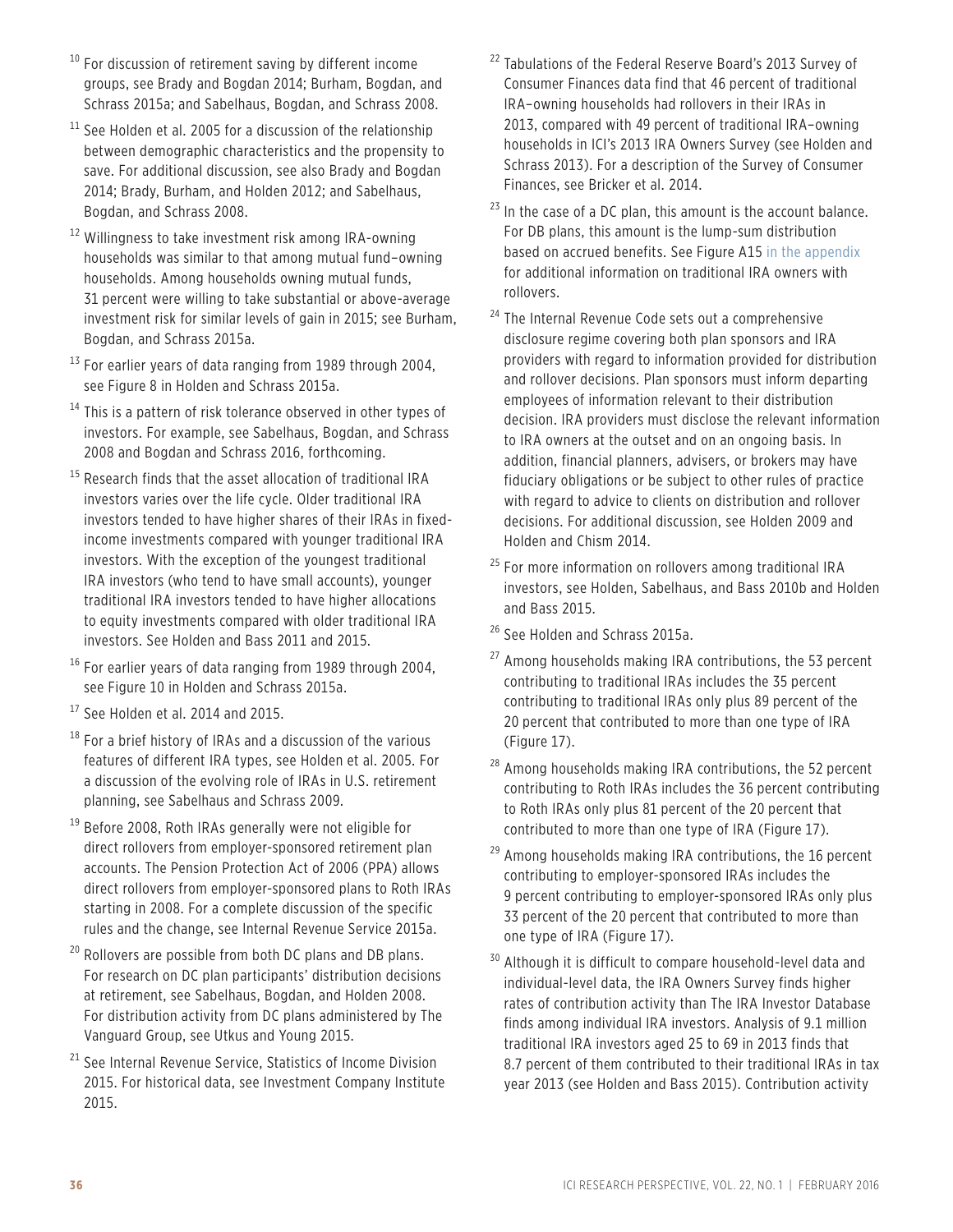in Roth IRAs was also higher in the IRA Owners Survey. The IRA Investor Database finds that among 5.2 million Roth IRA investors aged 18 or older in 2013, 31.1 percent contributed to their Roth IRAs in tax year 2013 (see Holden and Schrass 2015b).

- <sup>31</sup> ICI's 2013 IRA Owners Survey asked traditional IRA-owning households without contributions the reasons why they did not contribute. See Figure 19 in Holden and Schrass 2013 for those results.
- <sup>32</sup> For traditional IRA contribution eligibility rules, see Internal Revenue Service 2015a.
- $33$  For ownership of DC accounts and access to DB plans among [traditional IRA–owning households, see Figure A13 in the](https://www.ici.org/pdf/per22-01a.pdf)  appendix.
- <sup>34</sup> Among traditional IRA–owning households in 2013 that did not make contributions to their traditional IRAs in tax year 2012, 37 percent indicated they were able to save enough in their retirement plans at work. See Holden and Schrass 2013.
- <sup>35</sup> For an analysis of the persistence of traditional IRA contribution activity, see Holden, Sabelhaus, and Bass 2010a and Holden and Bass 2015.
- <sup>36</sup> See Internal Revenue Service 2015a for details on income restrictions and other qualifications for contribution eligibility.
- <sup>37</sup> The Economic Growth and Tax Relief Reconciliation Act of 2001 (EGTRRA) created catch-up contributions, which permit individuals aged 50 or older to make additional contributions to qualified retirement plans and IRAs above the annual deferral limits. Households may make catch-up contributions to Roth IRAs if their incomes are within the limits to contribute to a Roth IRA and if a household member is aged 50 or older. Households may make catch-up contributions to traditional IRAs if a household member is at least 50 years old by the end of the year but younger than 70½ years old by the end of the year. See Internal Revenue Service 2015a.
- <sup>38</sup> U.S. households aged 50 or older include households ineligible to make deductible contributions to traditional IRAs.
- <sup>39</sup> Over the years, Congress has created exceptions to the early withdrawal penalty, including qualified first-time home purchase, certain medical expenses, certain educational expenses, and withdrawals made as substantially equal periodic payments (SEPPs) based on a life expectancy calculation. For additional discussion of IRA withdrawal rules and activity, see Holden and Reid 2008 and Internal Revenue Service 2015b.
- <sup>40</sup> Data exclude households that closed and no longer owned traditional IRAs.
- <sup>41</sup> See Section 201 of the Worker, Retiree, and Employer Recovery Act of 2008. For additional information on the suspension of RMDs, see Internal Revenue Service 2010.
- $42$  For analysis of withdrawal activity from 2008 through 2013 among a consistent group of 5.2 million traditional IRA investors (those with accounts between year-end 2007 and year-end 2013), see Holden and Bass 2015.
- 43 The withdrawal activity observed in ICI's IRA Owners Survey shows similar results compared with data reported by the IRS based on tabulations of individual taxpayers' information returns. Data reported in Bryant and Gober 2013 indicate that among all IRA-owning taxpayers in 2010, 25 percent took a withdrawal. Incidence of withdrawal activity indicated that 10 percent of IRA-owning taxpayers aged 25 to 59 took withdrawals in 2010; 24 percent of IRA-owning taxpayers aged 60 to 69 took withdrawals; and 84 percent of IRAowning taxpayers aged 70 or older took withdrawals. The withdrawal activity observed in ICI's IRA Owners Survey shows similar results compared with data reported in The IRA Investor Database. In 2013, 9.1 percent of traditional IRA investors younger than 60 had withdrawals in 2013, 20.8 percent of traditional IRA investors aged 60 to 69 had withdrawals, and 80.1 percent of traditional IRA investors aged 70 or older had withdrawals (see Holden and Bass 2015).
- <sup>44</sup> Withdrawal activity among households with a head of household aged 70 or older is not 100 percent because the traditional IRA owner may be a younger spouse or partner who is not yet required to make withdrawals. The IRA Investor Database finds that among 1.6 million traditional IRA investors aged 70 or older in 2013, 80.1 percent of them took a withdrawal from their traditional IRAs in tax year 2013 (see Holden and Bass 2015). In 2008, the Worker, Retiree, and Employer Recovery Act suspended RMDs from traditional IRAs and other retirement accounts for tax year 2009 (see note 41).
- <sup>45</sup> Analysis of 0.9 million traditional IRA investors aged 70 or older in 2013 in The IRA Investor Database finds that 56.2 percent took the RMD required for the individual, 1.3 percent took a joint RMD, and 0.2 percent took the inherited RMD amount. See Holden and Bass 2015.
- <sup>46</sup> Among the 37 percent of households that reported reinvesting or saving the amount of the traditional IRA withdrawal into another account (Figure 27), 82 percent reported withdrawing the amount based on the RMD.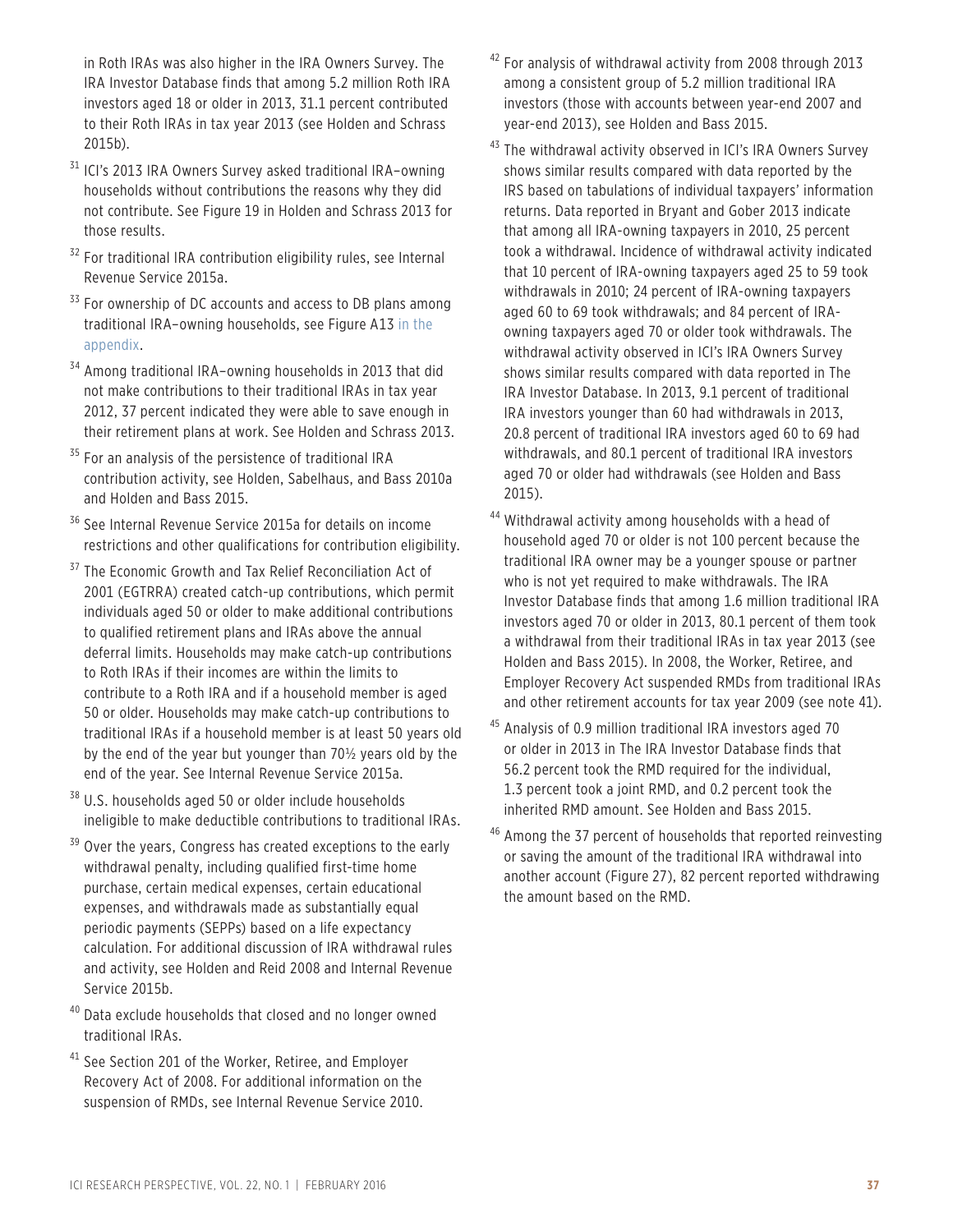### **References**

Bogdan, Michael, and Daniel Schrass. 2016, forthcoming. "Profile of Mutual Fund Shareholders, 2015." *ICI Research Report.*

Brady, Peter, and Michael Bogdan. 2014. "Who Gets Retirement Plans and Why, 2013." *ICI Research Perspective*  20, no. 6 (October). Available at www.ici.org/pdf/ per20-06.pdf.

Brady, Peter, Kimberly Burham, and Sarah Holden. 2012. *The Success of the U.S. Retirement System* (December). Washington, DC: Investment Company Institute. Available at www.ici.org/pdf/ppr\_12\_success\_retirement.pdf.

Bricker, Jesse, Lisa J. Dettling, Alice Henriques, Joanne W. Hsu, Kevin B. Moore, John Sabelhaus, Jeffrey Thompson, and Richard A. Windle. 2014. "Changes in U.S. Family Finances from 2010 to 2013: Evidence from the Survey of Consumer Finances." *Federal Reserve Bulletin* (September): A1–A41. Available at www.federalreserve.gov/pubs/ bulletin/2014/pdf/scf14.pdf.

Bryant, Victoria L., and Jon Gober. 2013. "Accumulation and Distribution of Individual Retirement Arrangements, 2010." *Statistics of Income Bulletin* (Fall): 193–210. Washington, DC: Internal Revenue Service Statistics of Income Division. Available at www.irs.gov/pub/irs-soi/13inirafallbul.pdf.

Burham, Kimberly, Michael Bogdan, and Daniel Schrass. 2015a. "Ownership of Mutual Funds, Shareholder Sentiment, and Use of the Internet, 2015." *ICI Research Perspective* 21, no. 5 (November). Available at www.ici. org/pdf/per21-05.pdf.

Burham, Kimberly, Michael Bogdan, and Daniel Schrass. 2015b. "Characteristics of Mutual Fund Investors, 2015." *ICI Research Perspective* 21, no. 6 (November). Available at www.ici.org/pdf/per21-06.pdf.

Congressional Budget Office. 2015a. *The 2015 Long-Term Projections for Social Security: Additional Information.*  Washington, DC: Congressional Budget Office (December). Available at www.cbo.gov/sites/default/files/114thcongress-2015-2016/reports/51047-SSUpdate.pdf.

Congressional Budget Office. 2015b. *CBO's 2015 Long-Term Projections for Social Security: Supplemental Data*. Washington, DC: Congressional Budget Office (December). Available at www.cbo.gov/sites/default/files/ 114th-congress-2015-2016/reports/ 51047-Supplemental\_Data-2.xlsx

Holden, Sarah. 2009. "Statement of Sarah Holden, Senior Director of Retirement Research, Investment Company Institute: Testimony for ERISA Advisory Council Working Group on Approaches for Retirement Security in the United States" (September 17). Available at www.ici.org/policy/ ici testimony/09 erisa tmny.

Holden, Sarah, and Steven Bass. 2011. "The IRA Investor Profile: Traditional IRA Investors' Asset Allocation, 2007 and 2008." *ICI Research Report* (September). Available at www.ici.org/pdf/rpt\_11\_ira\_asset.pdf.

Holden, Sarah, and Steven Bass. 2015. "The IRA Investor Profile: Traditional IRA Investors' Activity, 2007–2013." *ICI Research Report* (July). Available at www.ici.org/pdf/ rpt\_15\_ira\_traditional.pdf.

Holden, Sarah, and Elena Barone Chism. 2014. "Testimony for 2014 ERISA Advisory Council: Issues and Considerations Around Facilitating Lifetime Plan Participation." Statement of the Investment Company Institute: Sarah Holden, Senior Director, Retirement Research and Elena Barone Chism, Associate Counsel, Pension Regulation (June 17). Available at www.dol.gov/ebsa/pdf/ACHolden061714.pdf.

Holden, Sarah, Kathy Ireland, Vicky Leonard-Chambers, and Michael Bogdan. 2005. "The Individual Retirement Account at Age 30: A Retrospective." *Investment Company Institute Perspective* 11, no. 1 (February). Available at www.ici.org/ pdf/per11-01.pdf.

Holden, Sarah, and Brian Reid. 2008. "The Role of Individual Retirement Accounts in U.S. Retirement Planning." In *Recalibrating Retirement Spending and Saving*, edited by John Ameriks and Olivia S. Mitchell: 81–111. Oxford: Oxford University Press for the Wharton School, University of Pennsylvania, Pension Research Council.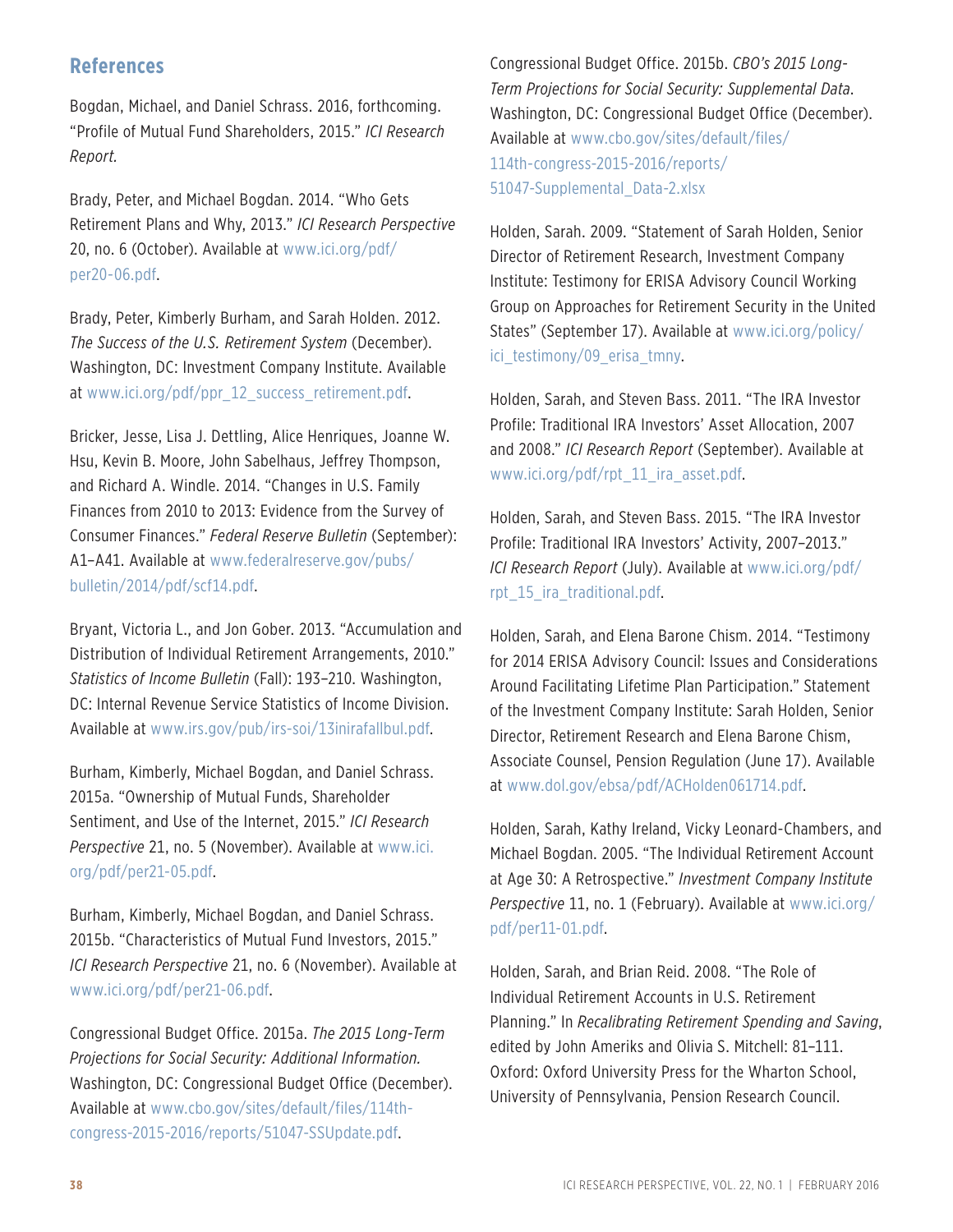Holden, Sarah, John Sabelhaus, and Steven Bass. 2010a. "The IRA Investor Profile: Traditional IRA Investors' Contribution Activity, 2007 and 2008." *ICI Research Report* (July). Available at www.ici.org/pdf/ rpt\_10\_ira\_contributions.pdf.

Holden, Sarah, John Sabelhaus, and Steven Bass. 2010b. "The IRA Investor Profile: Traditional IRA Investors' Rollover Activity, 2007 and 2008." *ICI Research Report* (December). Available at www.ici.org/pdf/rpt\_10\_ira\_rollovers.pdf.

Holden, Sarah, and Daniel Schrass. 2013. "The Role of IRAs in U.S. Households' Saving for Retirement, 2013." *ICI Research Perspective* 19, no 11 (November). Available at www.ici.org/pdf/per19-11.pdf.

Holden, Sarah, and Daniel Schrass. 2015a. "The Role of IRAs in U.S. Households' Saving for Retirement, 2014." *ICI Research Perspective* 21, no 1 (January). Available at www.ici.org/pdf/per21-01.pdf.

Holden, Sarah, and Daniel Schrass. 2015b. "The IRA Investor Profile: Roth IRA Investors' Activity, 2007–2013." *ICI Research Report* (July). Available at www.ici.org/pdf/ rpt 15 ira roth investors.pdf.

Holden, Sarah, Jack VanDerhei, Luis Alonso, and Steven Bass. 2015. "What Does Consistent Participation in 401(k) Plans Generate? Changes in 401(k) Account Balances, 2007–2013." *ICI Research Perspective* 21, no. 4, and *EBRI Issue Brief*, no. 418 (September). Available at www.ici.org/ pdf/per21-04.pdf.

Holden, Sarah, Jack VanDerhei, Luis Alonso, Steven Bass, and AnnMarie Pino. 2014. "401(k) Plan Asset Allocation, Account Balances, and Loan Activity in 2013." *ICI Research Perspective* 20, no. 10, and *EBRI Issue Brief*, no. 408 (December). Washington, DC: Investment Company Institute and Employee Benefit Research Institute. Available at www.ici.org/pdf/per20-10.pdf.

Internal Revenue Service. 2010. *Publication 590, Individual Retirement Arrangements (IRAs): For Use in Preparing 2009 Returns*. Available at www.irs.gov/pub/irs-prior/ p590--2010.pdf.

Internal Revenue Service. 2015a. *Publication 590-A, Contributions to Individual Retirement Arrangements (IRAs) for Use in Preparing 2014 Returns*. Available at www.irs. gov/pub/irs-pdf/p590a.pdf.

Internal Revenue Service. 2015b. *Publication 590-B, Distributions from Individual Retirement Arrangements (IRAs) for Use in Preparing 2014 Returns*. Available at www.irs.gov/pub/irs-pdf/p590b.pdf.

Internal Revenue Service, Statistics of Income Division. 2015. "SOI Tax Stats—Special Studies on Individual Tax Return Data: Accumulation and Distribution of Individual Retirement Arrangements, 2000–2012." Available at www.irs.gov/uac/SOI-Tax-Stats-Special-Studies-on-Individual-Tax-Return-Data#ira.

Investment Company Institute. 2015. "The U.S. Retirement Market, Third Quarter 2015" (December). Available at www.ici.org/info/ret\_15\_q3\_data.xls.

Sabelhaus, John, Michael Bogdan, and Sarah Holden. 2008. *Defined Contribution Plan Distribution Choices at Retirement: A Survey of Employees Retiring Between 2002 and 2007*. Washington, DC: Investment Company Institute. Available at www.ici.org/pdf/rpt\_08\_dcdd.pdf.

Sabelhaus, John, Michael Bogdan, and Daniel Schrass. 2008. *Equity and Bond Ownership in America, 2008*. Washington, DC: Investment Company Institute and New York: Securities Industry and Financial Markets Association. Available at www.ici.org/pdf/rpt\_08\_equity\_owners.pdf.

Sabelhaus, John, and Daniel Schrass. 2009. "The Evolving Role of IRAs in U.S. Retirement Planning." *Investment Company Institute Perspective* 15, no. 3 (November). Available at www.ici.org/pdf/per15-03.pdf.